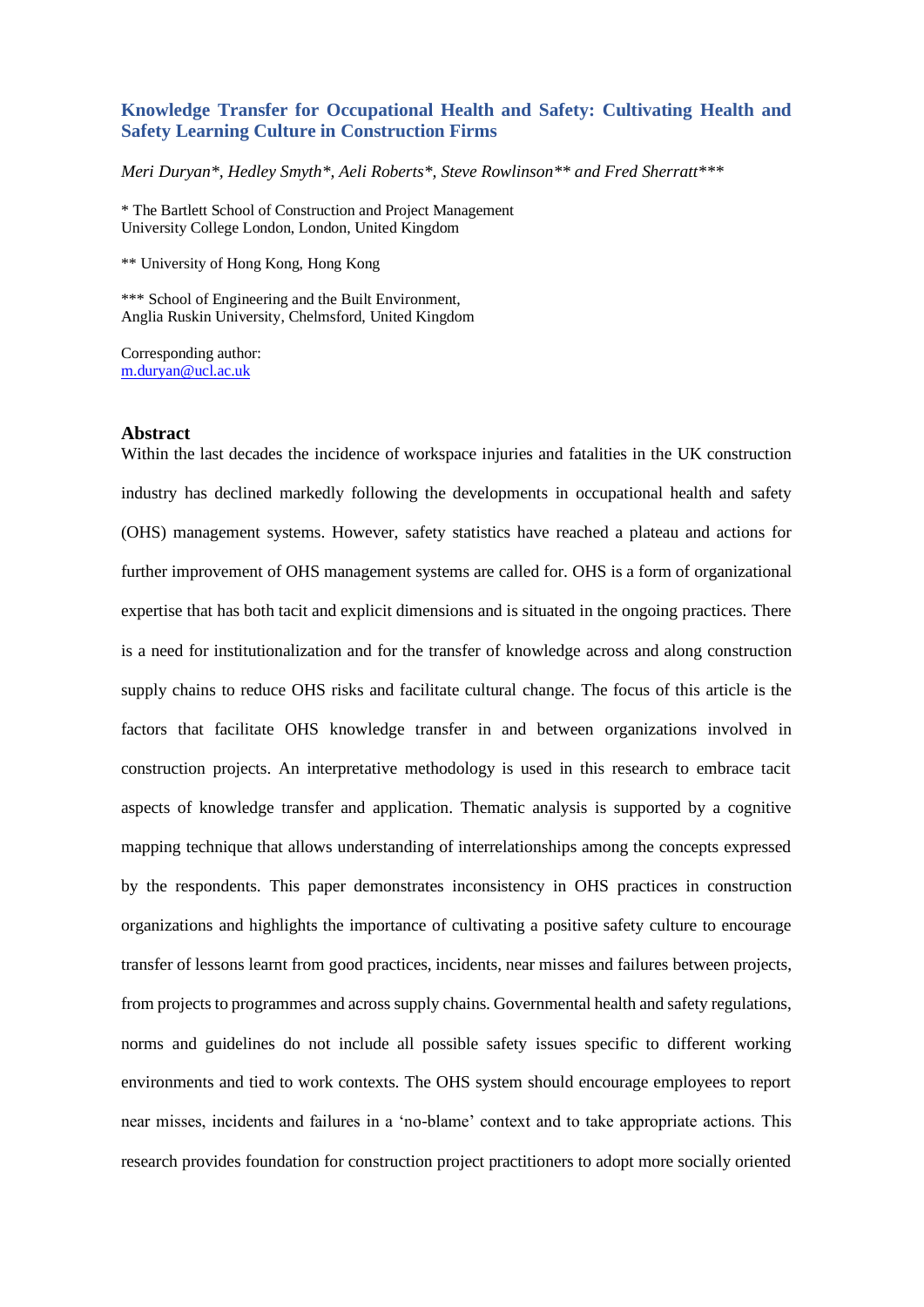approaches towards promoting learning-rich organizational contexts to overcome variation in the OHS and move beyond the current plateau reached in safety statistics.

**Keywords:** Occupational Health and Safety, Safety Culture, Knowledge Transfer, Knowledge Management, Organizational Learning, Construction Industry.

# **1. Introduction**

Organizational occupational health and safety (OHS) and issues of organizational learning and knowledge management (KM) have gained increasing attention in recent literature (Nesheim and Gressgår, 2014; Podgórski, 2010; Shereihiy and Karwowski, 2006; Wahlstrøm, 2011). Although studies exploring the application of KM principles in OHS across different industries (including aviation, mining, nuclear and construction) exist, they are fragmented and lack recommendations for practical application (Podgórski, 2010; Shereihiy and Karwowski, 2006).

The UK construction industry is a complex and safety-critical industry with a wide range of enterprises starting from sole-traders, small and medium enterprises to multi-nationals working on construction projects in long supply chains, under contract and sub-contract to a client (Office for National Statistics, 2018). This industry is not unique. Other sectors carry similar features such as oil and gas exploration infrastructure and chemical processing plants (e.g. Mearns and Yule, 2009; Vinodkumar and Bhasi, 2009). OHS management in the construction industry, which operates under pressure to deliver shortterm results, is therefore a complex issue. This is particularly the case on the client-side of project and programme execution. In the construction industry every project is essentially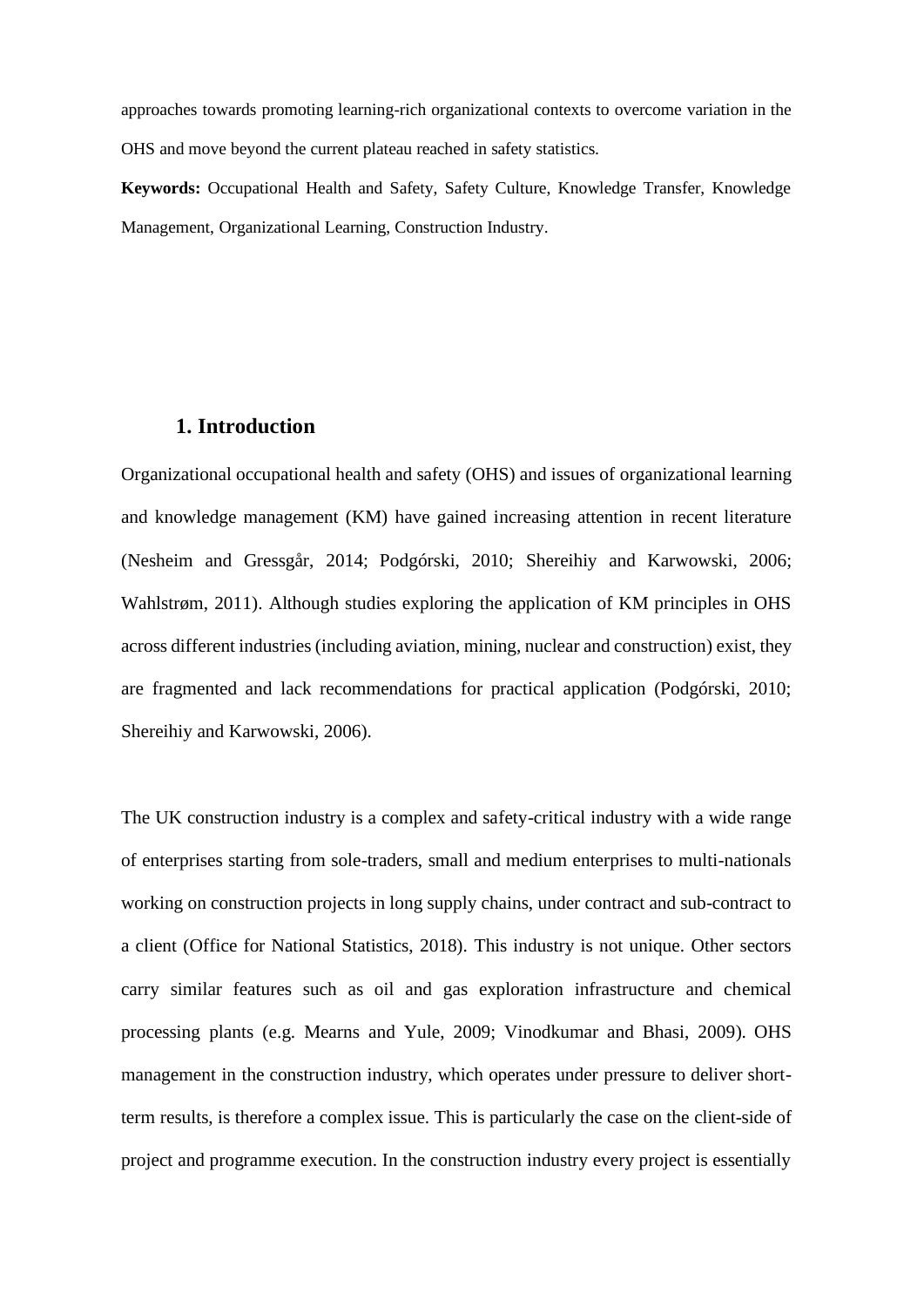a temporary organization that engages various actors from different firms, which results in challenges in inter-project knowledge transfer (KT) and reuse. Establishing a culture of KT in construction firms is especially difficult due to its uniqueness, fragmented nature and the complexity of programme and project operations. What adds to complexity is the presence of subcultures in construction projects shaped by the groups of professionals who join project teams from other organizations across the supply chain (e.g. Auch and Smyth, 2010; Walker, 2015). People within different project teams and functional groups have different roles, develop different skills, work processes and may have different priorities and agendas. They might receive safety information from multiple sources but respond and act upon it in different ways, depending on the project team culture.

There are health and safety regulations, norms and guidelines in place (Shereihiy and Karwowski, 2006), however, they may not include safety guidance suitable for different working environments. Organizational learning of OHS will not be complete if it is based only on learning from generic safety guidelines and regulations provided by governmental bodies. Context related safety experience and cognitive skills of employees, alongside the synthesis of facts and physical experiences are crucial in attaining higher safety levels, encouraging innovative thinking and attracting new talent. Transfer of tacit knowledge that considers specific work contexts is especially important for risk management and hazard identification, particularly in safety-critical industries (Podgórski, 2010).

Learning theorists are very critical about the concepts of KT that isolate knowledge from practice (Brown and Duguid, 1991; Lave and Wenger, 1991;). Knowledge inevitably includes a degree of tacitness and cannot be fully documented. Lave and Wenger (1991) embraced the relational character of knowledge and view it as a process shaped by participation. In order to transfer the operational knowledge stored in 'the heads' of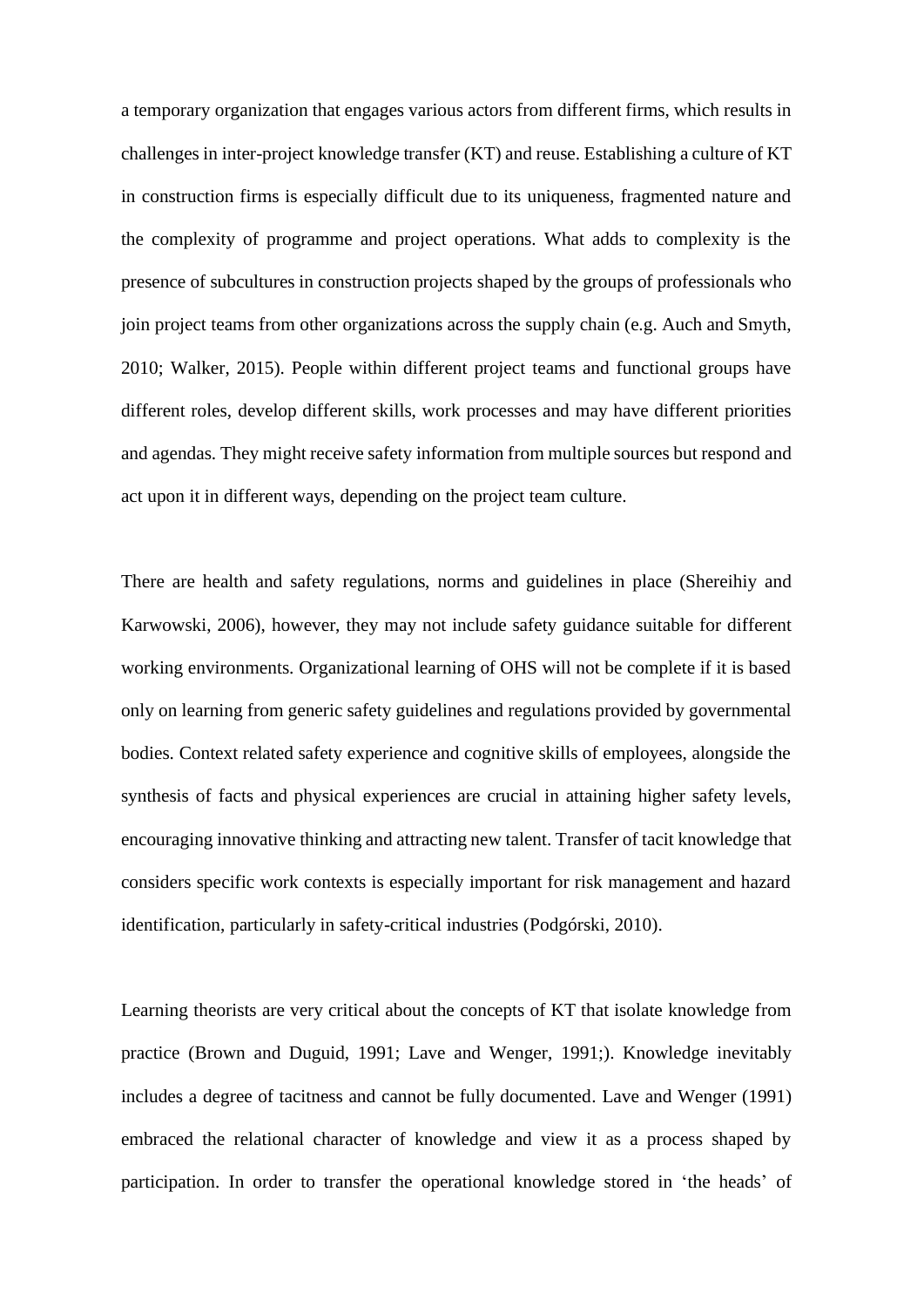individuals, organizations need to encourage social interaction based on trust and mutual understanding (Roberts, 2000; Shereihiy and Karwowski 2006). Mutual understanding around shared, for example beliefs and norms, as well as the substantive areas connected to OHS, such as wellbeing, social responsibility and ethical behaviour and actions.

Tacit knowledge can support shaping of appropriate habits and skills for OHS which will eventually contribute to reducing employees' unsafe behaviours. It can be transferred via narratives and stories (e.g. as texts, how-to videos, pictures) (Podgórski, 2010). Where there are phenomena and artifacts acting as barriers to knowledge transfer, cultivation of communities of practice (CoPs) across disciplines and organizations can be a way to overcome those barriers (Lave and Wenger, 1991). There are different mechanisms that can facilitate health and safety learning, however, there is a paucity of evidence regarding the successful usage of KM principles in managing OHS (Podgórski, 2010).

There is a shared understanding amongst academics and practitioners of the importance of organizational and cultural dimensions for facilitating KT (APQC, 2016; Davenport and Prusak, 1998; Szulanski, 2000; Senge, 1990). Organizational routines, organizational culture and informal KT and reuse have been defined as crucial for learning in and from projects (Bartsch et al., 2013; Mueller, 2015).

This paper is drawn from wider research which explored the policies, practices and experiences of OHS within the UK construction industry. Here, an exploration of the factors that facilitate KT on OHS in and between organizations involved in a number of construction projects has been drawn out. Empirical data gathered through interviews has been analysed to initially create a complex cognitive map (Figure 1), mobilized to demonstrate both the complexity of the findings and rigor in the analytical process.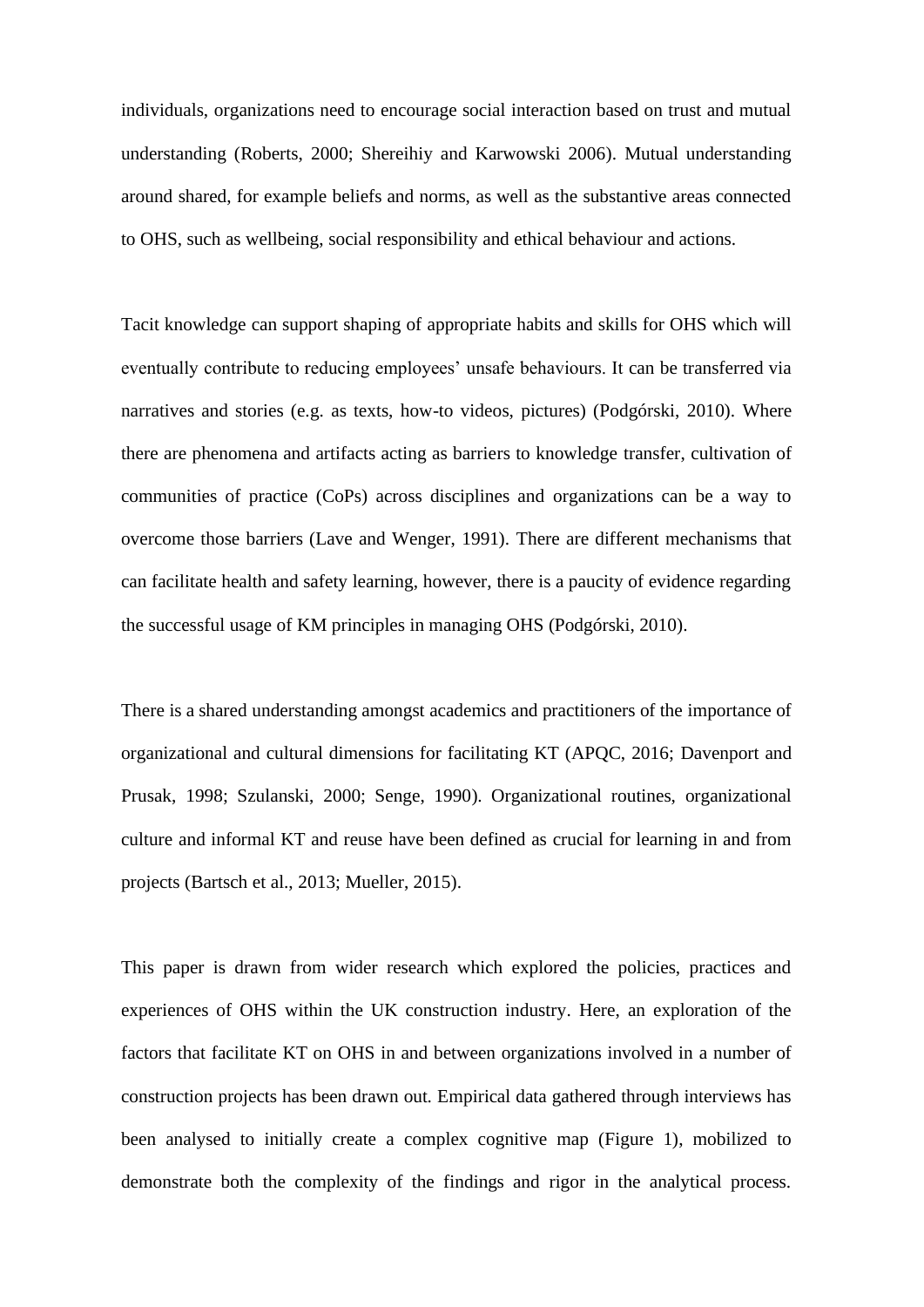Subsequently, a thematic mapping has been produced to provide a simplified visual tool able to clearly illustrate the interrelatedness of the key themes that surround the phenomenon of managing knowledge for OHS within the construction industry context (Figure 2). The findings demonstrate an inconsistency in OHS culture and the lack of a systematic approach to learning from incidents, failures and near misses in the UK construction industry. Considering the difficulties in capturing, codifying and transferring all possible OHS management scenarios, organizations need to cultivate a culture of continuous and proactive learning and KT through people-to-people communication between leadership teams operating in different levels of the organization and between the projects and operational functions.

## **2. Literature review**

#### *2.1 Knowledge Management in Organizational Context*

KM is a relatively young discipline that has gained popularity within recent decades amongst both academics and practitioners. The vast majority of scientific papers on KM look mainly at information systems and the human dimensions (Jashapara, 2011).

Although the term 'knowledge' does not have a broadly accepted definition, in the field of business management it is considered as a "fluid mix of framed experience, values, contextual information, and expert insight that provides a framework for evaluating and incorporating new experiences and information. It originates and is applied in the minds of knowers. In organizations, it often becomes embedded not only in documents or repositories, but also in organizational routines, processes, practices, and norms" (Davenport and Prusak, 1998, p. 5).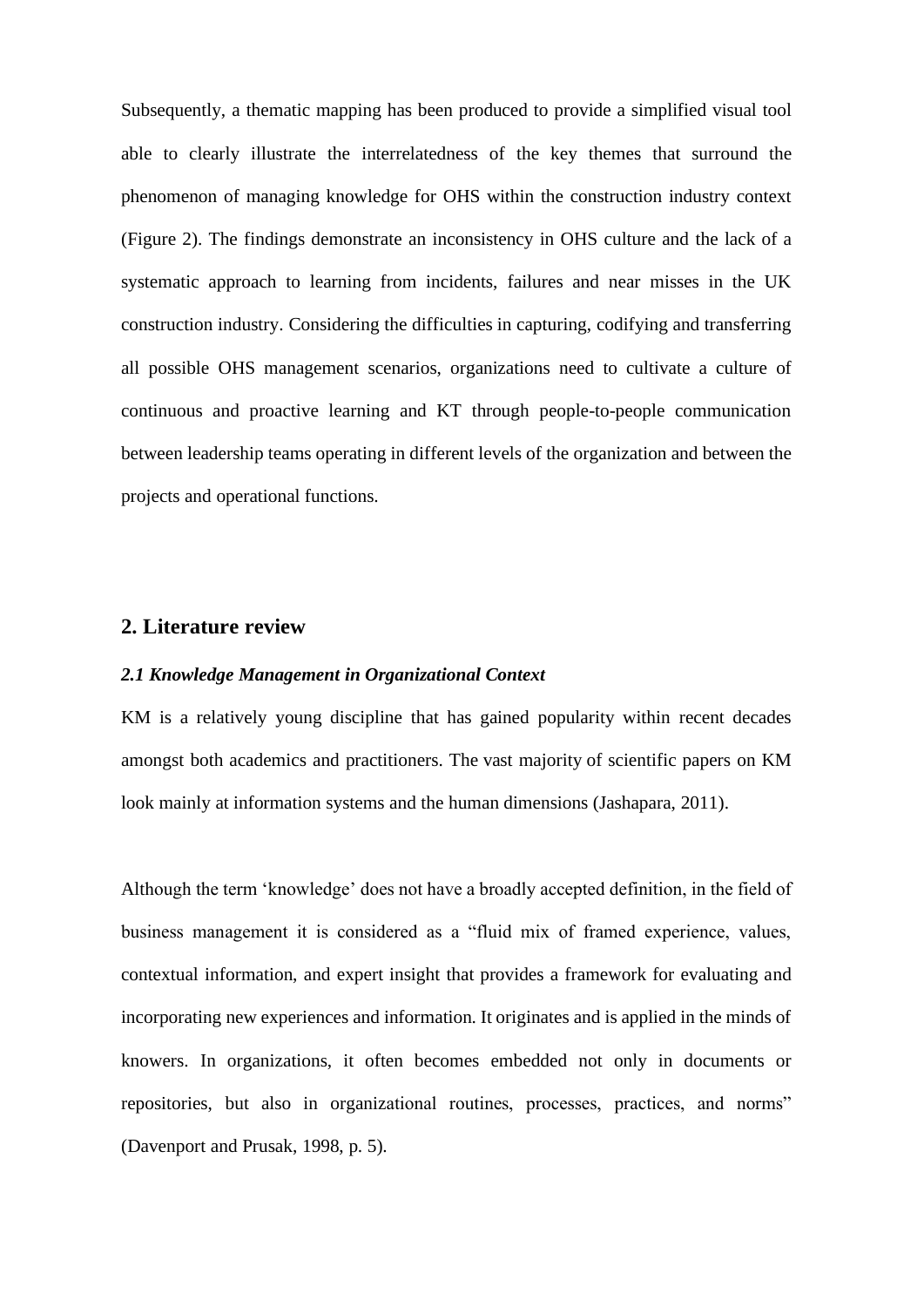There are three levels of knowledge: individual, organizational and structural (Edvinsson and Malone, 1997). Individual knowledge (often tacit), resides in human minds. It is obtained through experience and is difficult to transfer to others. The term 'tacit' knowledge was first coined by Polanyi (1962, p. 4) as very personal knowledge: "we know more than we can tell". Tacit knowledge is "developed and internalized by the knower over a long period of time and is almost impossible to reproduce in a document or a database" (Davenport and Prusak, 1998, p. 70). Thus, consideration of human and social factors is crucial for knowledge flow through organizations.

Structural knowledge is formal (explicit), easy to access, codify and store in databases, reports, procedures and other organizational documents (Nonaka and Takeuchi, 1995). Organizational knowledge is a result of learning processes. According to Polanyi (1967) knowledge in organizations exists along a continuum between tacit and explicit knowledge. Nonaka and Takeuchi (1995) posit that innovation is a result of continuous interaction between tacit and explicit knowledge. The authors emphasize the importance of not only processing already existing knowledge but also creating new knowledge and using it in the organization. The Japanese model of organizational knowledge creation demonstrates four types of knowledge conversion: a) from individual tacit to group knowledge (socialization); b) from tacit knowledge into formal (explicit) knowledge (externalization); c) from segmented formal knowledge into one more effective form of explicit knowledge (combination) which can be distributed throughout the organization; and d) from formal (explicit) form of knowledge into personally applicable tacit knowledge (internalization), which represents the traditional notion of 'learning' (Nonaka and Takeuchi, 1995).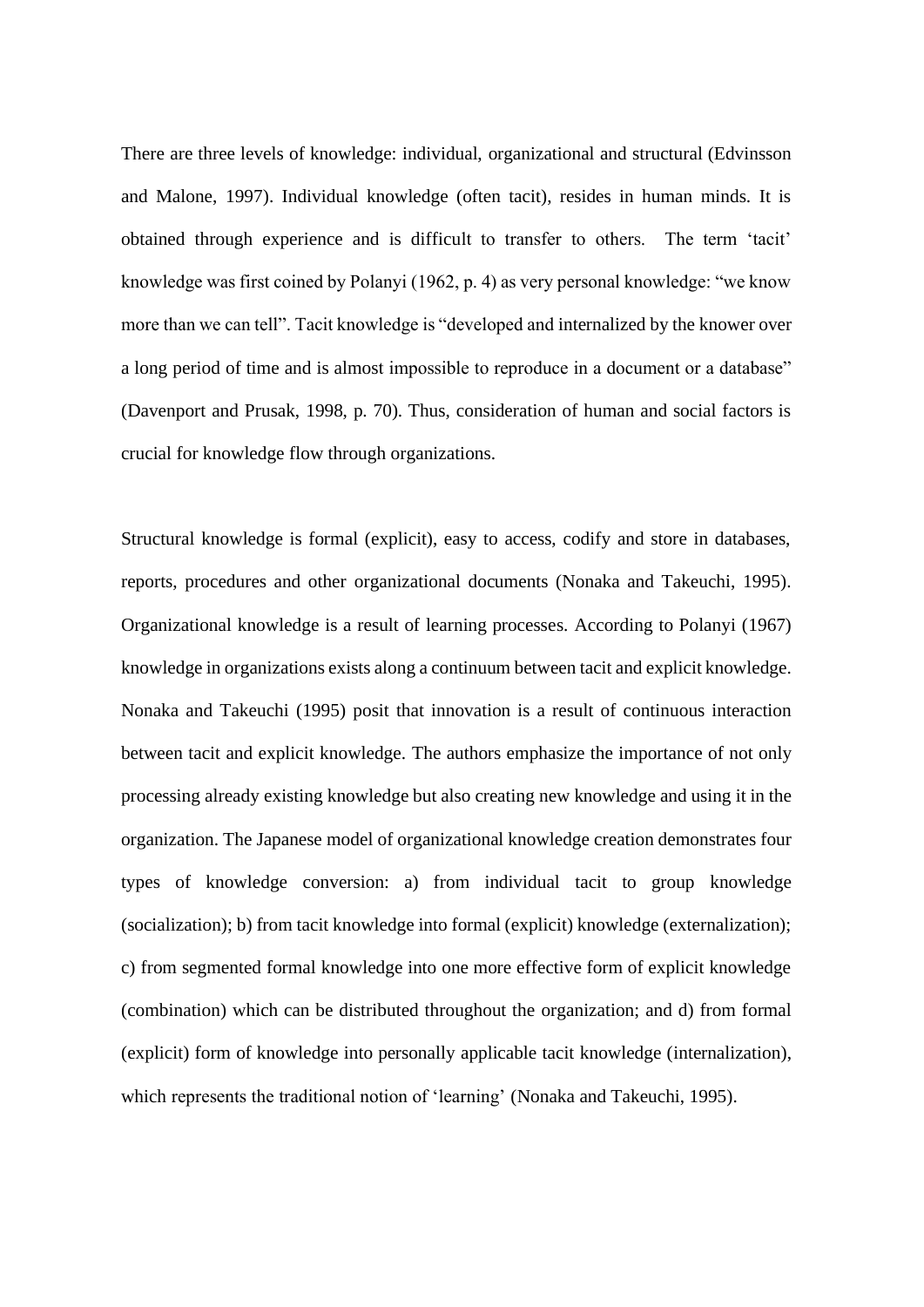Considering that only part of tacit knowledge can be converted into explicit knowledge (Davenport and Prusak, 1998; Polanyi, 1962, 1967), and also that codification of tacit knowledge requires investment and may result in paying more attention to formal knowledge (Podgórski, 2010), it is important to have a system in place to manage both, tacit and explicit knowledge.

#### *2.2 Occupational Health and Safety through the Lenses of Situated Learning Theory*

According to Gherardi and Nicolini (2000, p. 333) occupational safety is a final result of a situated practice, "a 'doing' which involves people, technologies and textual and symbolic forms assembled within a system of material relations".

Knowledge plays a central role in implementation of an effective OHS management system (Dingsdag et al., 2008; Shereihiy and Karwowski, 2006; Törner and Pousette, 2009), especially in the construction industry (Hadikusumo and Rowlinson, 2004). There are governmental regulations, norms and guidelines, documented in explicit (passive) forms, that need to be followed (Shereihiy and Karwowski, 2006). However, those regulations do not include all possible safety issues that are specific to different working environments. Organizational learning of OHS will remain incomplete if it is based only on explicit knowledge as it is impossible to predict all possible scenarios. Different forms of tacit knowledge such as a safety engineer's experience, perceptual and cognitive skills, rules of thumb, intuition and synthesis of facts and physical experiences are crucial for providing safe working conditions (Shereihiy and Karwowski, 2006). Social interaction in the networks of practice is required to transfer that context-specific knowledge (Brown and Duguid, 2001; Roberts, 2000; Shereihiy and Karwowski, 2006).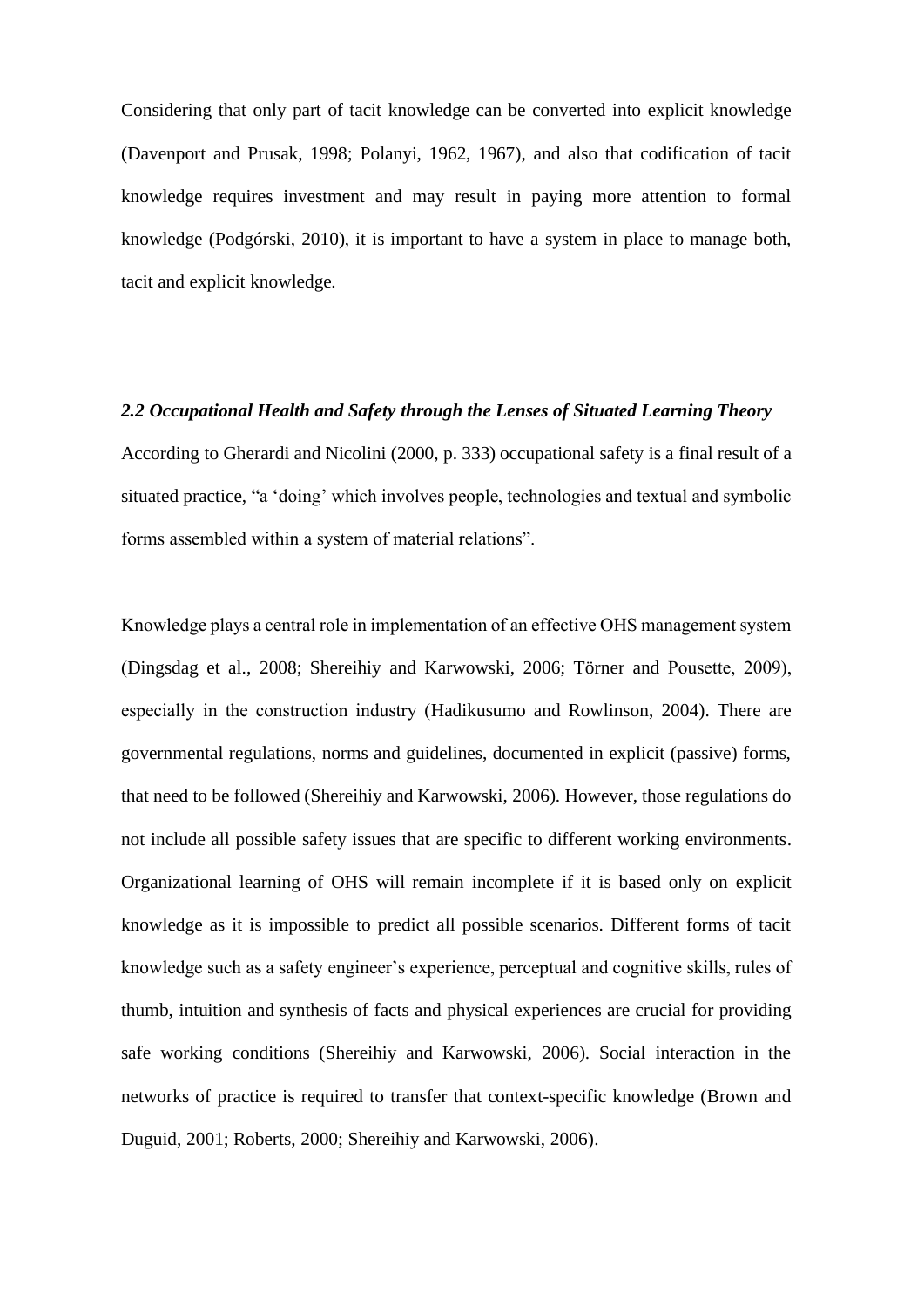Based on Situated Learning Theory (SLT), learning is "an integral and inseparable aspect of social practice" (Lave and Wenger, 1991, p. 31). SLT emphasizes agency and dynamic and interactive relations of agents with their environments. The key themes of SLT among others include collective sensemaking activities and development of "people's social and technical competencies and identities to function within the practice" (Sense, 2008, p 37). Lessons learnt contribute to safety only when put to work by people in situated practices in local settings. In this context, tacit knowledge, developed by knowers over a long period of time may be especially important for risk management and accidents' prevention particularly in high-risk industries (Podgórski, 2010).

Wiig (1997, p. 229) suggests KM initiatives must "rely on people-related mechanisms such as storytelling, CoP, and social networking". Situated learning involves peripheral participation in CoP (Lave and Wenger, 1991). The concept of CoP was introduced by Wenger (1998) as part of a broader conceptual framework on learning and has been widely acknowledged by academia and practice as a tool with high potential in facilitating knowledge exchange and reuse across organizational boundaries (APQC, 2016; Duryan and Smyth, 2018; Josserand, 2004; Wenger, 1998). CoP can facilitate KM at both, high and operational levels and can enable "a more agile response of knowledge needs and a strong governance model" (ICE, 2018, p.26).

It is widely acknowledged that a learning culture has a major role to play in cultivating safety culture within an organization (HSE, 2005; Shereihiy and Karwowski, 2006). There is no one-size-fits all model for OHS KM and the tendency to standardize safety practices restricts organizational learning (Guo, et al., 2015). Firms need to develop their own models of transferring tacit and explicit knowledge. Therefore, it is important for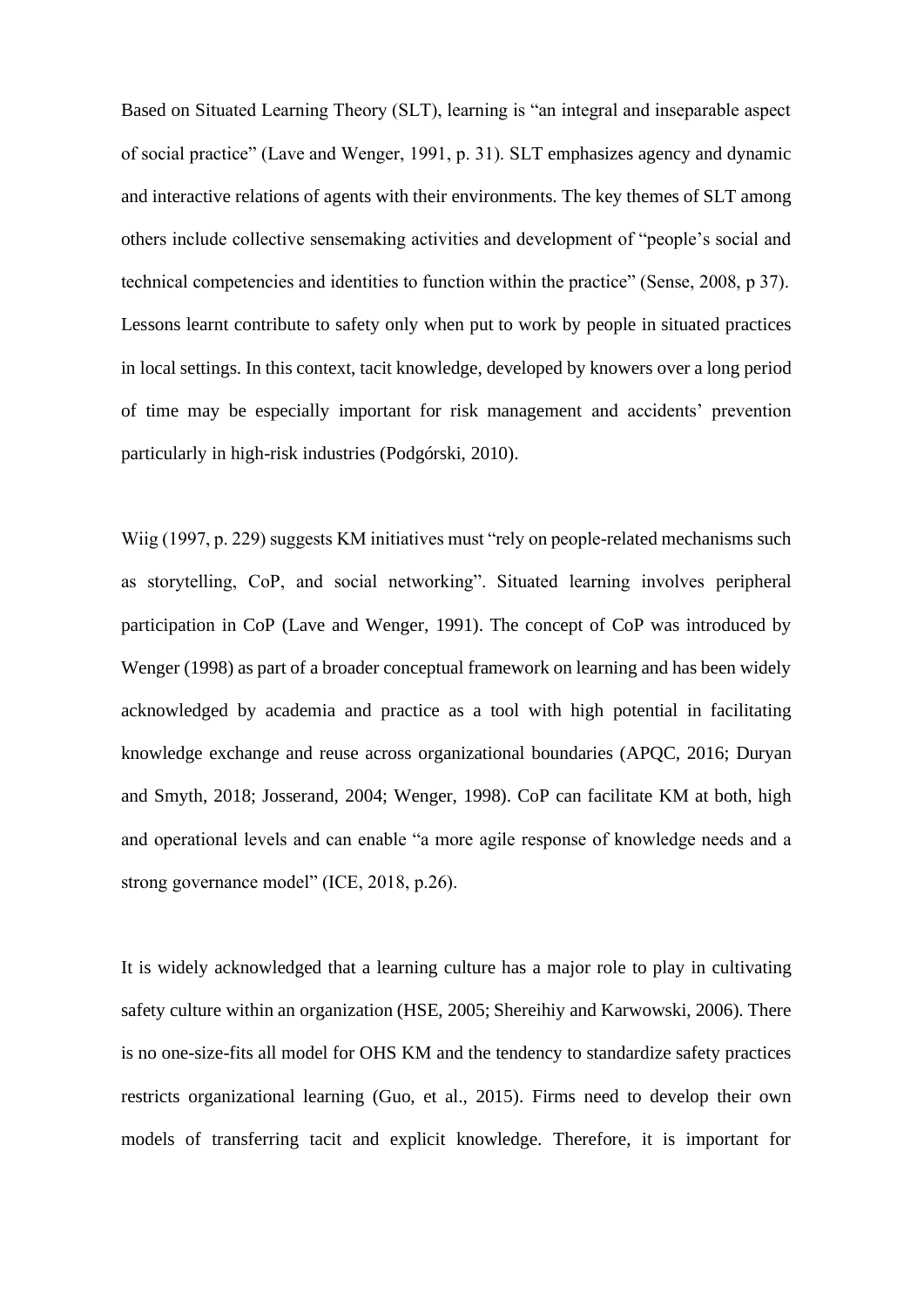organizations to cultivate an environment of continuous and proactive learning and knowledge transfer at all levels.

## *2.3 Knowledge Transfer for Occupational Health and Safety in Construction Firms*

Organizational learning is a key strategic variable in project-based organizations (e.g. Bartsch et al., 2013). There are two levels of KM in construction firms: management of project knowledge and management of knowledge within individual firms (Kamara et all., 2003). KT can be defined as "the process through which one unit (e.g., group, department, or division) is affected by the experience of another" (Argote and Ingram, 2000, p. 151). Knowledge can be transferred through processes of socialization, education and learning (Argote and Ingram, 2000; Roberts, 2000). Smyth et al. (2019) posit that safety management systems are largely information-based, while knowledge management systems (KMS) in construction, albeit very partial, are disconnected from OHS at both formal and informal levels of operation. Therefore, KT in a construction context has still to be developed. A basis is examined below.

In some papers on KM, the terms knowledge sharing (KS) and KT are used interchangeably, however according to Tangaraja et al., (2016) the former is a subset of the latter. KS refers to knowledge exchange between two individuals, a sender and a receiver. Although KT incorporates people-to-people processes through personalization, it is not an entirely behavioral concept, as opposed to KS. KT encompasses both behavioral and non-behavioral features and can occur at different levels: individual, group, product line, department/division and organization (Paulin and Suneson, 2012).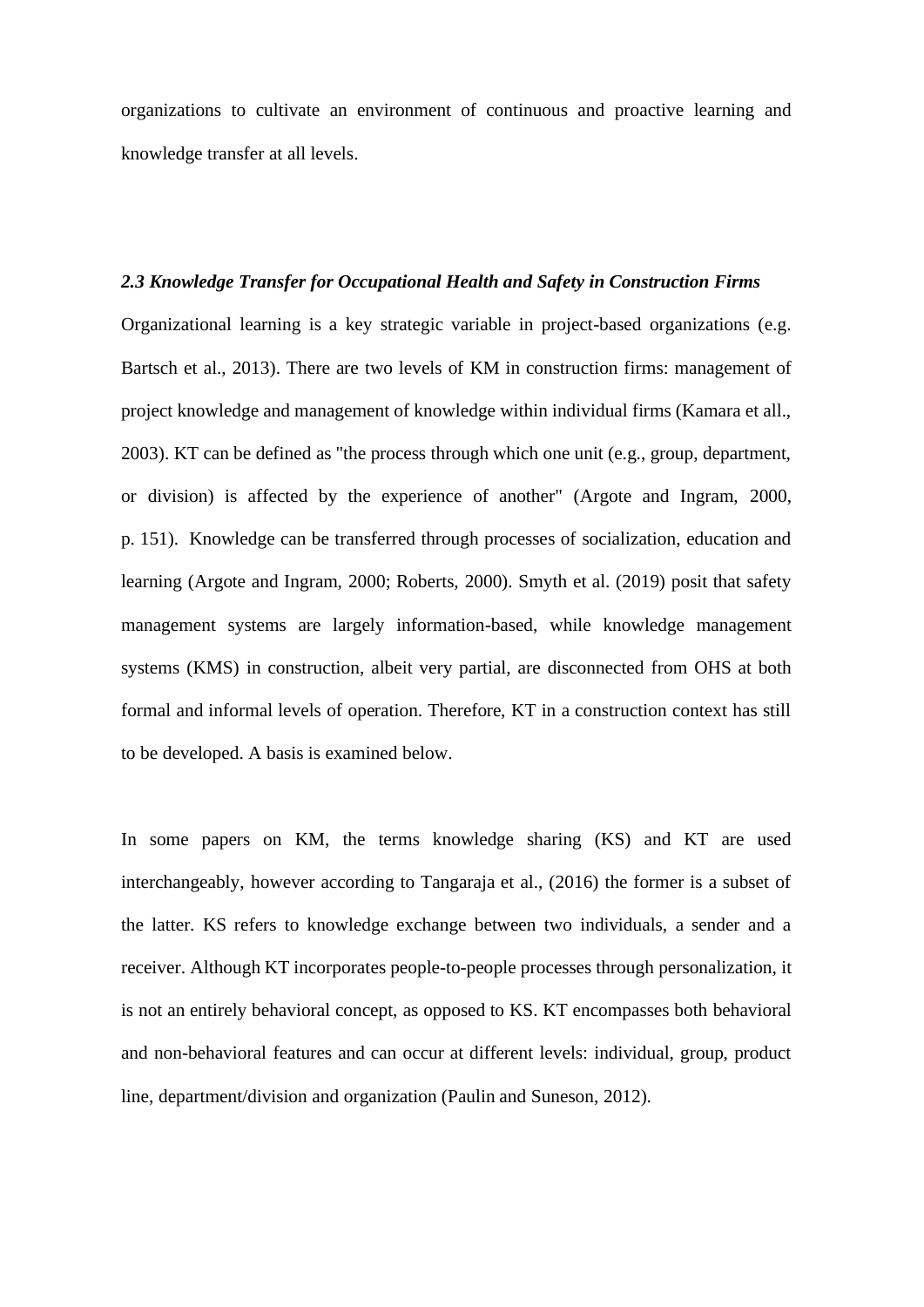In large infrastructure programs, knowledge is generated mainly outside the client and main contractor organizational boundaries. Considering that multiple organizations are involved in construction projects, KT across organizational boundaries at both, programme and project level and between the projects will require a degree of alignment of the organizational cultures. The capture of the information and knowledge on safety risks and hazards and its transformation into knowledge capital with further efficient KT within and amongst the organizations, can significantly influence problem solving and decision making on OHS. KT transfer leads to the integration of context-specific knowledge and there are variety of mechanisms that can support explicit KT (instructions, procedures) or tacit KT (CoPs, how-to videos, narratives, story-telling and online forums).There is insufficient evidence in the literature on successful usage of KM principles in managing OHS (e.g. Podgórski, 2010), therefore a gap exists in the literature on mechanisms to ensure KT works well in the OHS context.

According to the UK Health and Safety Executive (2008), it is important to achieve a critical mass of awareness to trigger behavioral change and worker engagement across organizations. This goes beyond the current emphasis upon information sharing, towards systematic application of the information as knowledge especially at programme and project management levels. Cross-functional and inter-project KT enables organizational learning, guided by leadership teams and conducted through effective interaction management. The management of main contractors and subcontractors need to develop a holistic approach to KM on OHS, viewing KM as a programme management capability (Duryan and Smyth, 2019).

Although there is still an overreliance on technological solutions for KM and KT in general, many organizations now realize Information Technology (IT) systems and platforms are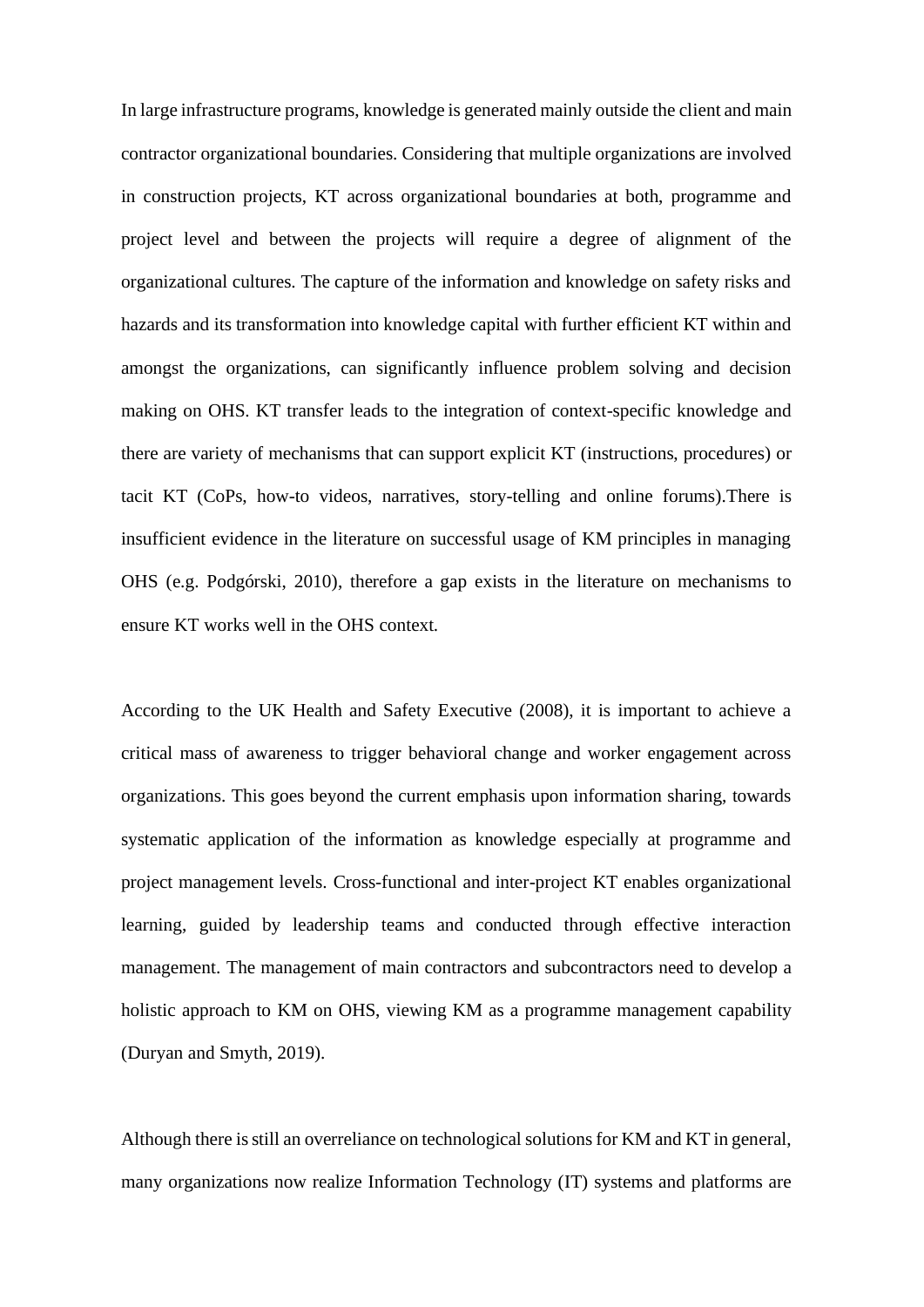only tools that support the culture of learning (Davenport, 1998; Kamara et al., 2003). The ability of technology to support the transfer of tacit knowledge is restricted by the need for social interactions, and a relationship of trust and mutual understanding (Roberts, 2000). The forms of explicit KT are important, however, tacit knowledge, embedded in the workers' minds, is necessary for building trust and encouraging safe behaviours (Roberts, 2000; Shereihiy and Karwowski, 2006).

In high-risk organizations, learning of safety rules presented through stories is faster than via training or instruction. This is especially useful for new hires and young employees, who need to learn about the safety culture in the organization. According to Zierold (2016), for safety training to be effective in preventing injury especially in young workers, they must include videos, hands-on, and on-the-job demonstrations. Videos help to reframe OHS within a broader understanding of how work is done and significantly contribute to the development of safer and more effective ways of working (Lingard et al., 2015). Storytelling, or narratives, are considered a natural method of knowledge exchange (e.g. Podgórski, 2010). Stories are powerful artefacts that tell us about problems, solutions, informal rules and processes in organizations. Storytelling proved to be effective for simulation of rescue actions to train those responsible for rescue operations in the US mining industry (Vaught et al., 2006). Another method of communicating OHS messages to multilingual project teams is by images and videos for training and in-situ (e.g. Bust, et al., 2008).

Academics (Dalkir, 2005; Davenport and Prusak, 1998; Lave and Wenger, 1991; Szulanski, 2000) and practitioners (e.g. APQC, 2016) agree that the key challenge in facilitating KT and application lies in organizational and cultural dimensions. The culture of KT relates to the social perspective of systems thinking (Senge, 1990). At the same time,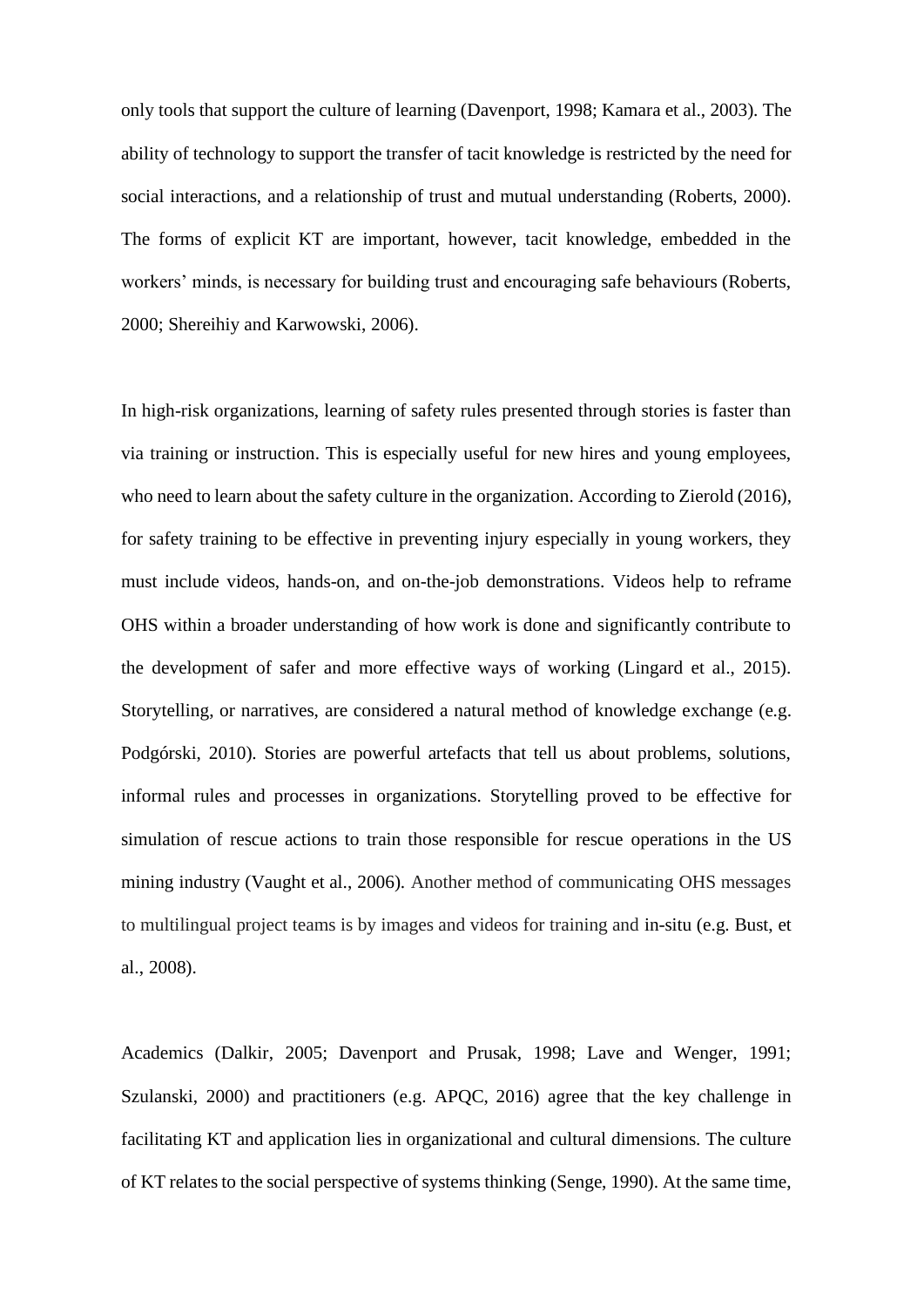the transactional and adversarial nature of the industry is known to fuel 'finger-pointing' behaviors that discourage project teams sharing mistakes and failure made on projects (Kamara et al., 2003). Support from senior management plays a crucial role in creating an environment for learning from past and current mistakes and failures without a fear of blame and in driving behavioral change (Carrillo, 2013; Duryan and Smyth, 2018; HSE, 2008; Kamara et al., 2003; Nesheim and Gressgår, 2014). Their commitment is crucial for the effectiveness of organizational safety initiatives (Clarke, 1999; Lingard and Rowlinson, 1997).

#### *2.4 Workspace Culture that Enables Health and Safety*

## 2.4.1 Organizational culture

The concepts of organizational culture and climate have been developed to understand social environments. According to a comprehensive definition by Schein (2004, p.1) organizational culture is "both a dynamic phenomenon that surrounds us at all times, being constantly enacted and created by our interactions with others and shaped by leadership behavior, and a set of structures, routines, rules, and norms that guide and constrain behavior". Based on Cox and Cheyne (2000), organizational climate is a temporal manifestation of culture that is reflected in the shared perceptions of the employees at a particular point in time. It lacks clear categorization and is subject to direct control (Jashapara, 2011).

Culture is the organizational mental model that specifies values, shapes patterns of interactions and influences behaviors, hence encouraging (or discouraging) employees to share knowledge and experience (Senge, 1990; Schein, 2004; Wamuziri, 2011). De Long and Fahey (2000) provide evidence that organizational culture creates norms regarding what is deemed 'right' and 'wrong' within the organization and influences how people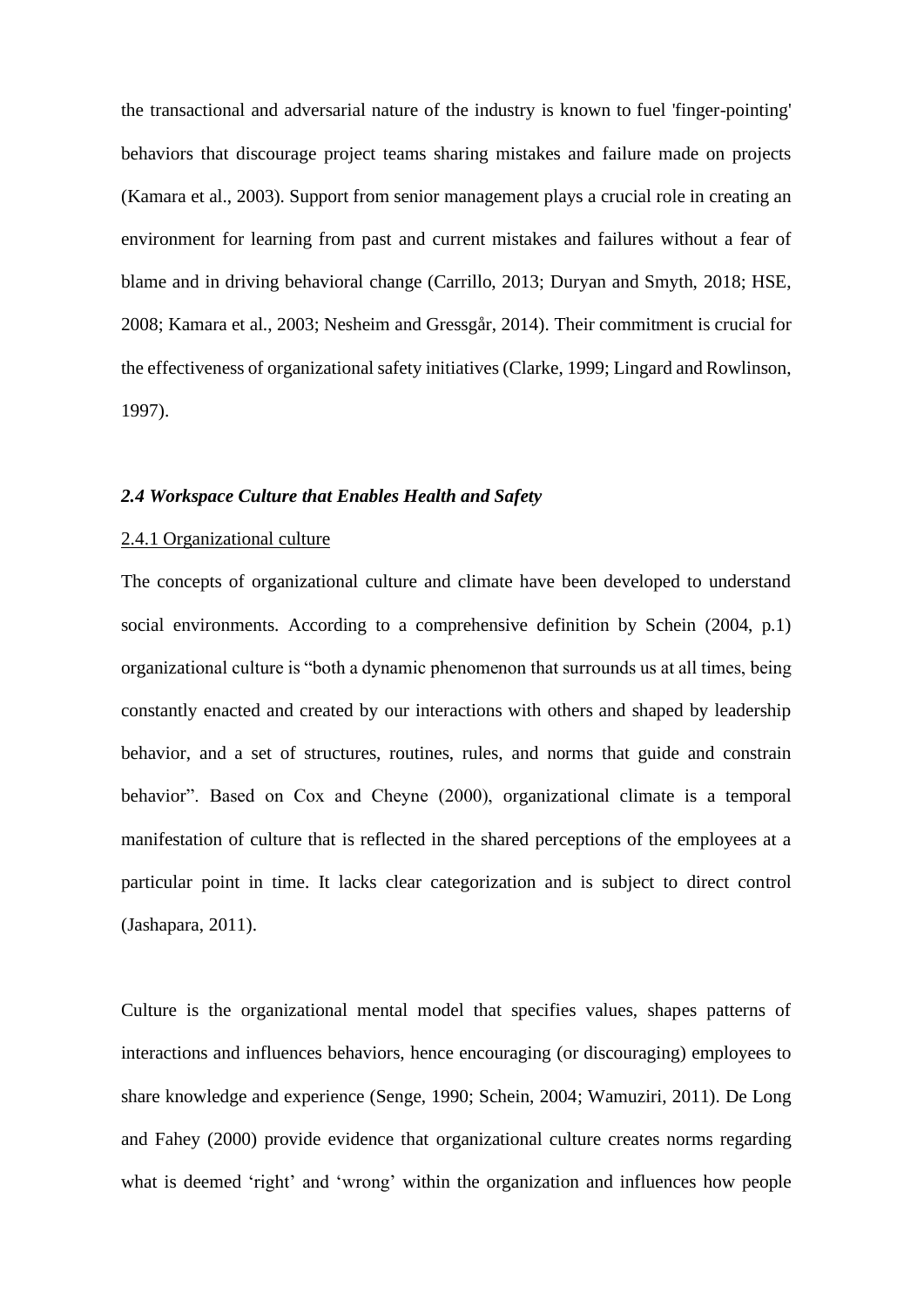communicate and share knowledge. It has the potential to induce a shift from a transactional "knowledge is power" to the more transformational mental model of "knowledge sharing is powerful" (Dalkir, 2005).

## 2.4.2 Positive Health and Safety Culture

It is generally accepted that behavioral and social scientists have broadened and deepened understandings of OHS by studying 'safety culture' and 'safety climate' (Denison, 1996; Lee and Harrison, 2000). The concept of 'safety culture' is used to illustrate how organizational culture, among several other factors, influences health and safety behaviors (Antonsen, 2009; Edwards et al., 2013; Nordlof et al., 2017). As defined by HSE (2005), the term 'safety culture' can be used to refer to the behavioral and situational aspects of firms, while the term 'safety climate' should be used to refer to feelings, attitudes and perceptions of employees regarding safety within a firm.

Organizations with a positive 'safety culture' are characterized by shared perceptions of the importance of safety, by communications that are based on mutual trust and understanding, and by confidence in the efficacy of preventive measures (HSC, 1993). Organizations with a blame culture tend to "overemphasize individual blame for the human error, at the expense of correcting defective systems" (HSE, 2005). A blame culture discourages people from reporting incidents and near misses and prevents learning from past and current mistakes (HSE, 2005; 2008). Failures challenge norms and beliefs embedded in organizational DNA and promote greater introspection and analysis of what went wrong (Jashapara, 2011). In an 'open' cultural environment, employees pay more attention to the inconsistencies of the outcomes that may have been overlooked in the environment of 'blame'. Of course, major failures are to be avoided, especially in high-risk industries like construction, however, 'blame' can be replaced by accountability.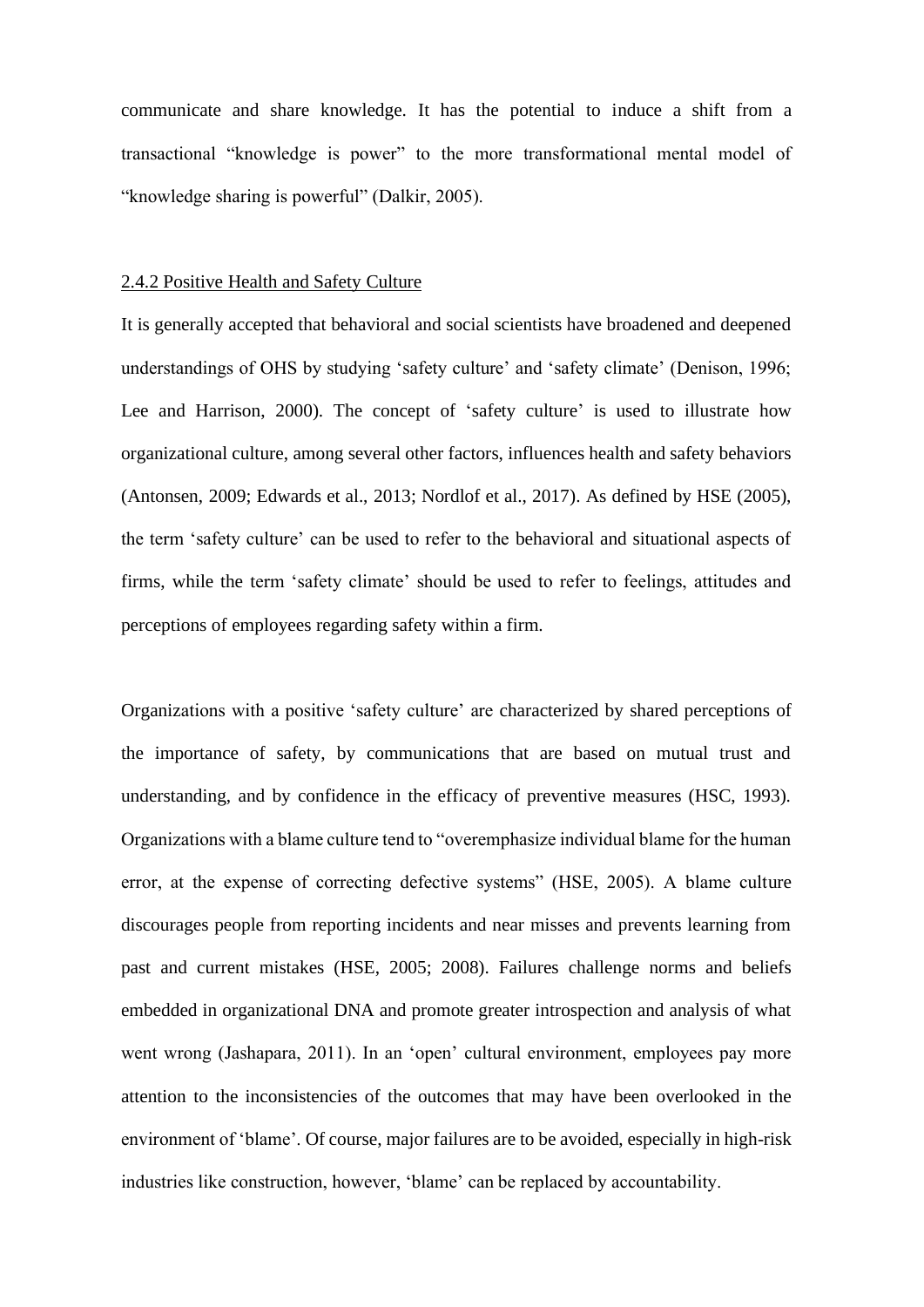To cultivate a culture of learning and KT on OHS at all levels, not only in-depth analysis of incidents and near misses but also a good organizational bottom-up and top-down communication with the timely feedback is required (HSE, 2005). This implies that senior managers have a significant role to play in shaping organizational culture through the messages they convey and the way they behave under pressure (Schein, 2004; Wamuziri, 2011). Their positive safety attitudes and behaviors have a strong impact on work practices and on organizational safety performance (Clarke, 1999; Dahl and Kongsvik, 2018; Goh et al., 2018). Visibility of senior management's commitment to safety can be achieved through safety tours and briefings, open door policies for safety, safety statements and newsletters (HSE, 2005).

According to HSE Advisory Committee on the Safety of Nuclear Installations, OHS culture is defined as: "the product of individual and group values, attitudes, competencies, and patterns of behavior that determine the commitment to, and the style and proficiency of, an organization's health and safety management" (ACSNI, 1993). However, some scholars do not agree with generalizing this statement, especially considering that for some organizations, like nuclear industry or project-based industries that carry high operational risks, safety is a core value, while for the other organizations it is not (Roberts et al., 2012).

## 2.4.3 Health and Safety Culture in Construction

The UK construction industry with over 314,590 organizations (Office for National Statistics, 2018), is a complex and changing landscape, operating within high-risk operational environments. The industry is formed of a wide range of enterprises from small and medium to multi-nationals working on construction projects under contract and sub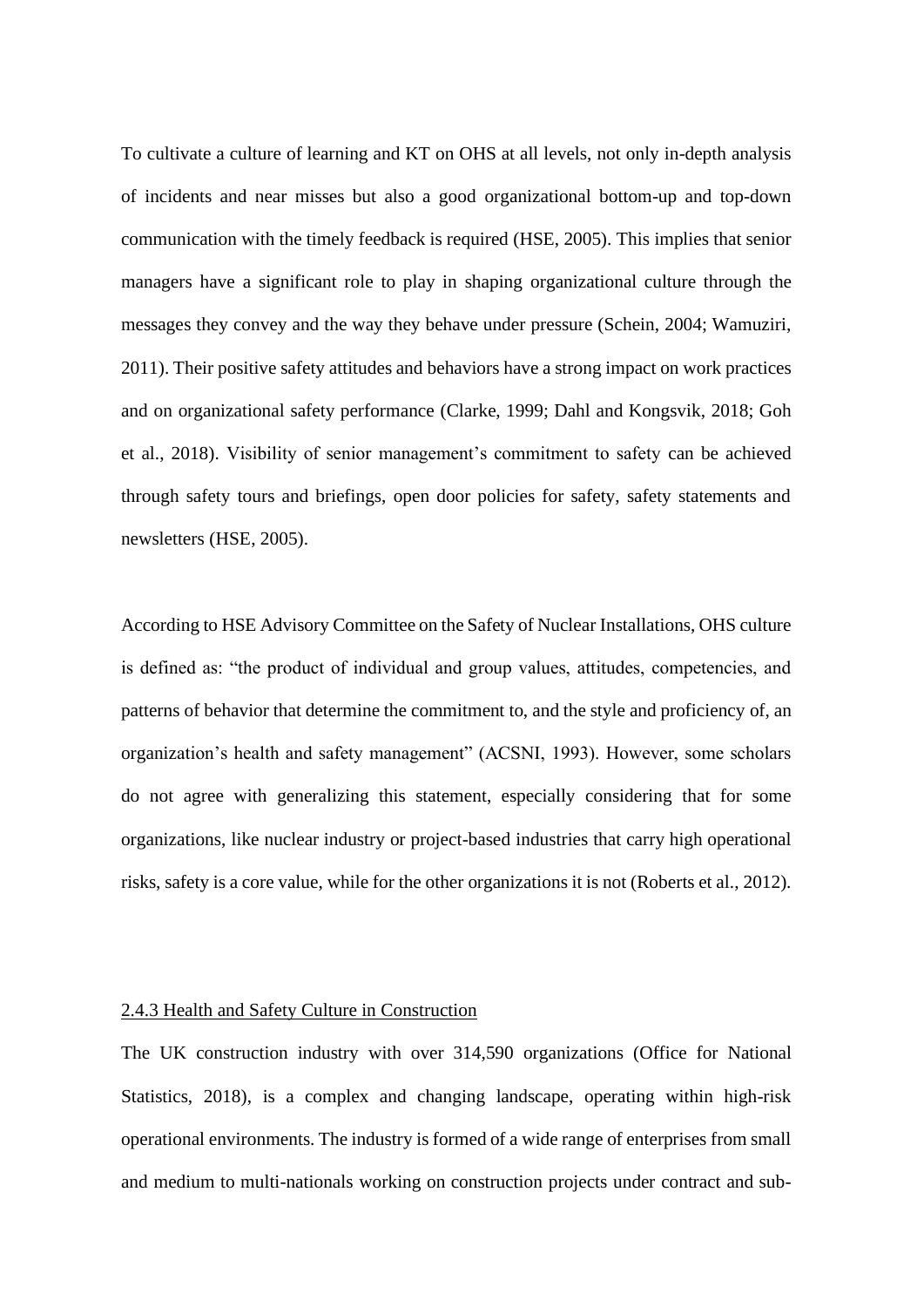contract to a main provider (Office for National Statistics, 2018). Construction supply chains are more fragmented than other industries, as subcontractors themselves often subcontract some or all the work to others, creating long chains that can end at a sole trader. When such a project composition is considered alongside the dominant project culture in the organizations that manage such discontinuous and dissimilar projects, the complexity of the industry can be readily appreciated. Considering that project teams play a key role in organizational knowledge creation it is necessary to understand how they learn, interact and transfer knowledge. According to SLT the process of learning is contingent on social practices within the specific local contexts. Thus, it is important to ensure that there is a culture that encourages individual learning and knowledge sharing in projects.

In recent times, closer attention has been paid to the concept of OHS culture in the UK construction industry (Dingsdag et al., 2008; Sherratt et al., 2013). According to the report *Construction Statistics in Great Britain* (HSE, 2018), for the last five years the fatal injury rates remain at 1.64% per 100,000 workers. The main reasons for deaths are falls from height (47%) and injuries from being trapped by something collapsing or being struck by an object (12%). The rates of injuries and fatalities from falls in construction industry worldwide are alarming, even in countries where adequate fall protection and fall prevention measures are provided (Bunting et al., 2017). As estimated by HSE (2018), 58,000 cases of work-related injuries were registered across all industries in Great Britain between 2017 and 2018. In the construction industry alone, around 2.4 million working days were lost each year between 2015-2018 due to workspace injuries and illness (HSE, 2018).

Although there has been a significant decline in work related injuries and fatalities in the UK construction industry within the period 2000-2012, the rates of decline have slowed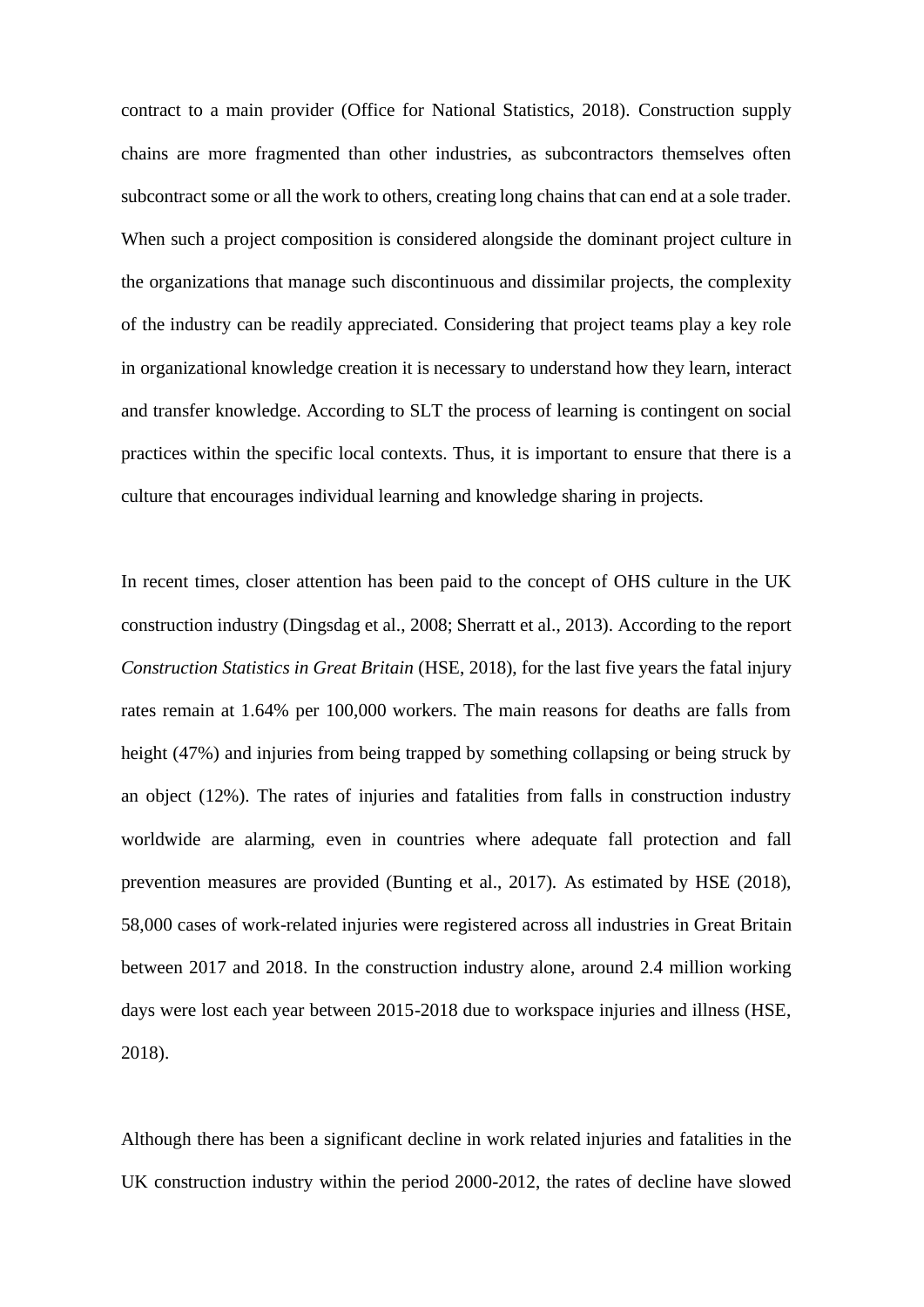(HSE, 2018), suggesting the industry needs a deeper analysis of the underlying causes of injuries and fatalities that lie in the behavioral or cultural domains (Goh, et al., 2018). Cultural change is necessary for construction organizations if they plan to bring about improvements in OHS performance (Wamuziri, 2011).

Construction projects are complex technologically and culturally as they are shaped by the groups of professionals from other organizations across the supply chain. There are underlying subcultures in construction organizations shaped by the groups of professionals "who bring their own culture to the table, even if all contributors are in-house to the client organization" (Walker, 2015, p. 161). 'Safety culture' and 'safety climate' in the industry are not necessarily aligned with each other due to the lack of shared understanding between firm level and project level. The lack of shared understanding, furthermore, can be attributed to the weak KMS, hence KT, between hierarchical levels.

Antonsen (2009, p. 184) posits that there are "different traits of larger organizational culture that can affect the organization's safety levels". In this context, some project teams and/or functional groups in construction may have a stronger focus on OHS than the others. Consonant with an interpretive perspective on organizational culture is SLT theorists' position that organizational learning is influenced by the social and cultural conditions, attitudes and behaviors of employees, and needs to be analyzed in the context of a larger organization (Lave and Wenger, 1991; Sense, 2008).

Differences are usually greater where the project teams are formed by different organizations across supply chains, which complicates building relationships of trust and cultivating a culture that encourages safe behaviors (Walker, 2015). Thus, robust OHS programmes and systems within a single enterprise may have little or no influence on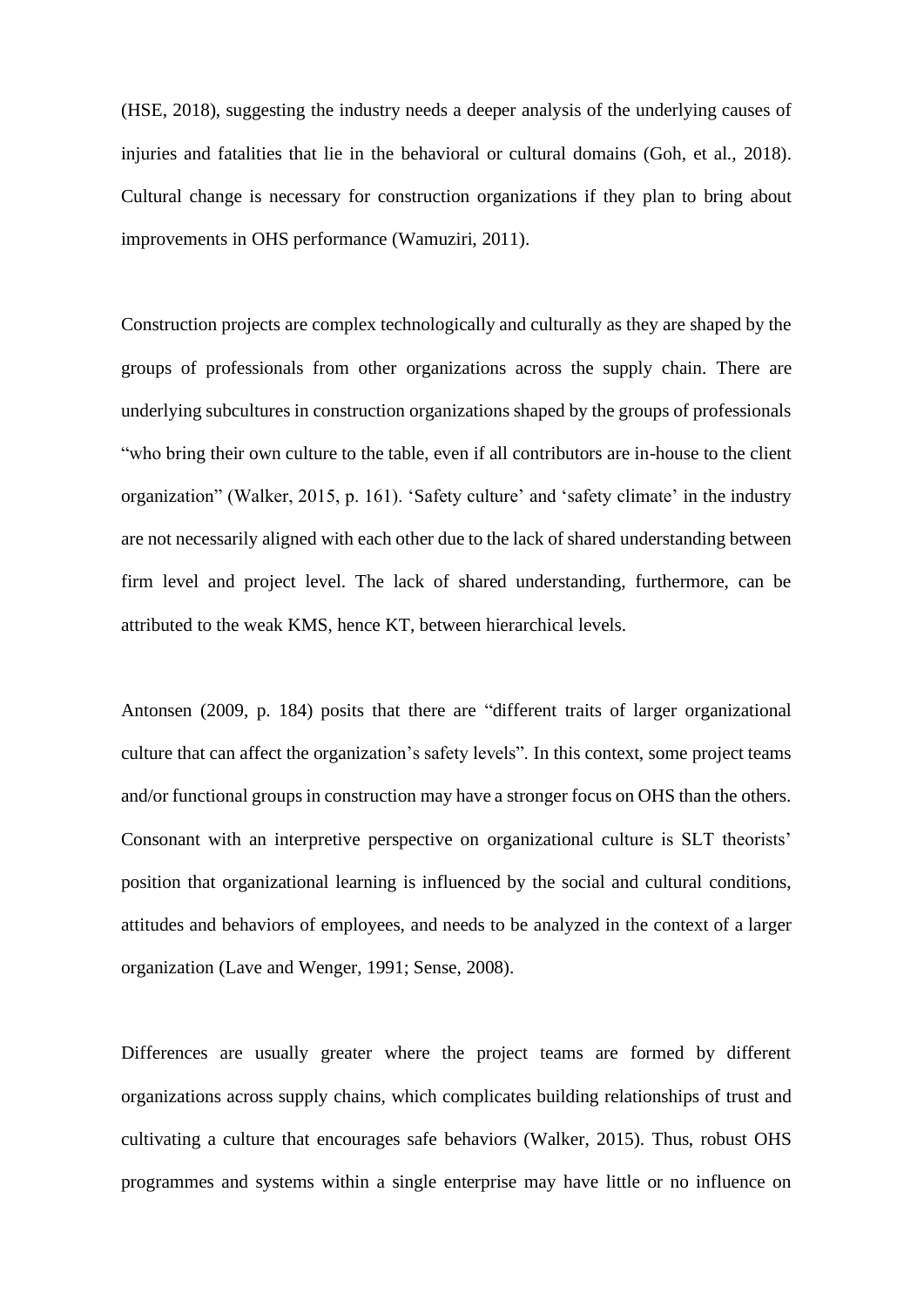improvement in OHS across supply chain and in the industry. In order to bring changes across the fragmented supply chain and overcome variation in the OHS, there is a need for clarity concerning sharing accountability for the communicated information and knowledge for OHS among all actors. As KM linked to OHS is potentially transformational, the key point is about improving performance through a more socially oriented approaches towards learning and KT.

# **3. Methodology and Methods**

The focus of this paper, which is drawn from wider research that explored the policies, practices and experiences of Occupational Health and Safety and Well-being (OHSW) in the UK, is on the factors that facilitate OHS KT in and between organizations involved in construction projects. The researchers focus their attention on organizational culture, where people are viewed as members of social systems with consideration of the dynamics of their interactions that influence KT.

An interpretative methodology was used in this research (e.g. Miles and Huberman, 2002), which is appropriate for a topic embracing tacit aspects of KT and application. Construction firms provide the unit of analysis in a case-based approach (e.g. Yin, 2009). The data collection process involved three phases: pilot interviews, a workshop, main interviews. The interviews were conducted with five types of organization: institutional, clients, main contractors (large international organizations), subcontractors and selfemployed operatives. Representatives of the same organizations were invited to take part in the workshops."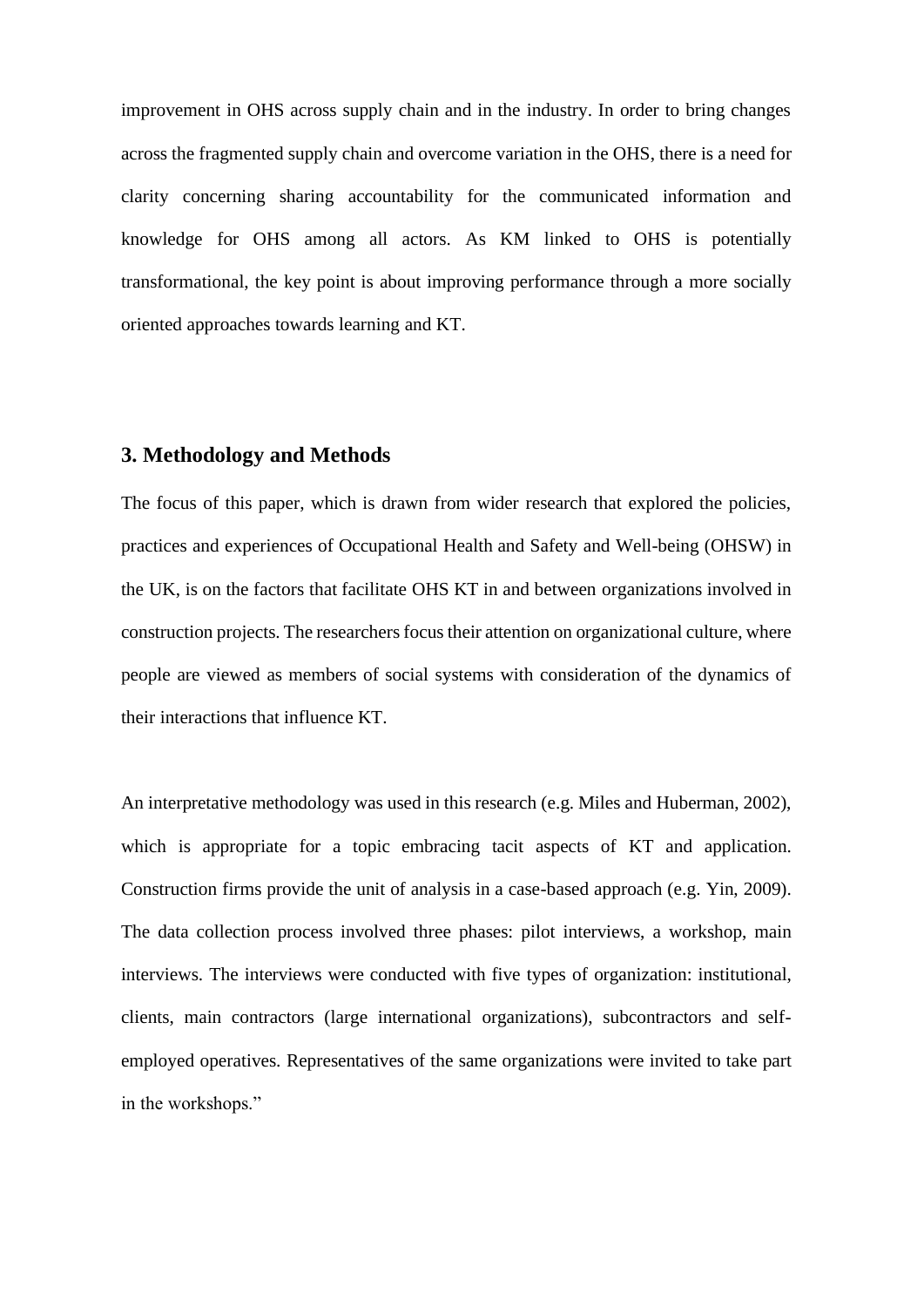The first phase of the research involved conducting pilot interviews with six representatives of three main contractors. This informed the second phase, the workshop with these and other organizational representatives. The data from the pilot interviews and the workshop were analyzed to identify the most relevant themes, single out most interesting companies to study, refine the interview questions for the third phase, the main interviews, and define the key directions for a wider research on OHSW that involved also questions around KM and KT practices for OHS.

This paper draws on a data set of 43 semi-structured interviews (phase three) undertaken with those responsible for OHS and those in other roles and functions who would be expected to engage with OHS directly or indirectly at different levels, from operatives to senior level management (see Table 1, Appendix). The main themes around which the questions for the wider research were designed are: Institutional Issues, Business Model, Well-being, Occupational Health and Safety, Operational issues, Recruitment and Churn. There were differences in the questions asked based on the types of organization. All themes include questions on KM and KT. For instance, one of the questions that helps to address the Business Model theme is:

To what extent is there a knowledge management system for OHS on your projects to support contractors and their supply chains? What form does it take?

- a. How does it work between projects for OHS?
- b. How is OHS knowledge transferred to the front-end in planning new projects?
- c. How is OHS knowledge transferred to the execution stage for new projects?

All interviews were conducted in the UK, however not all firms are UK owned, and therefore, there is potential for generalization beyond national boundaries. Each interview lasted about 1,5 hours and was recorded. The interview transcripts, interviewers' notes and organizational reports were also examined for the presence of information about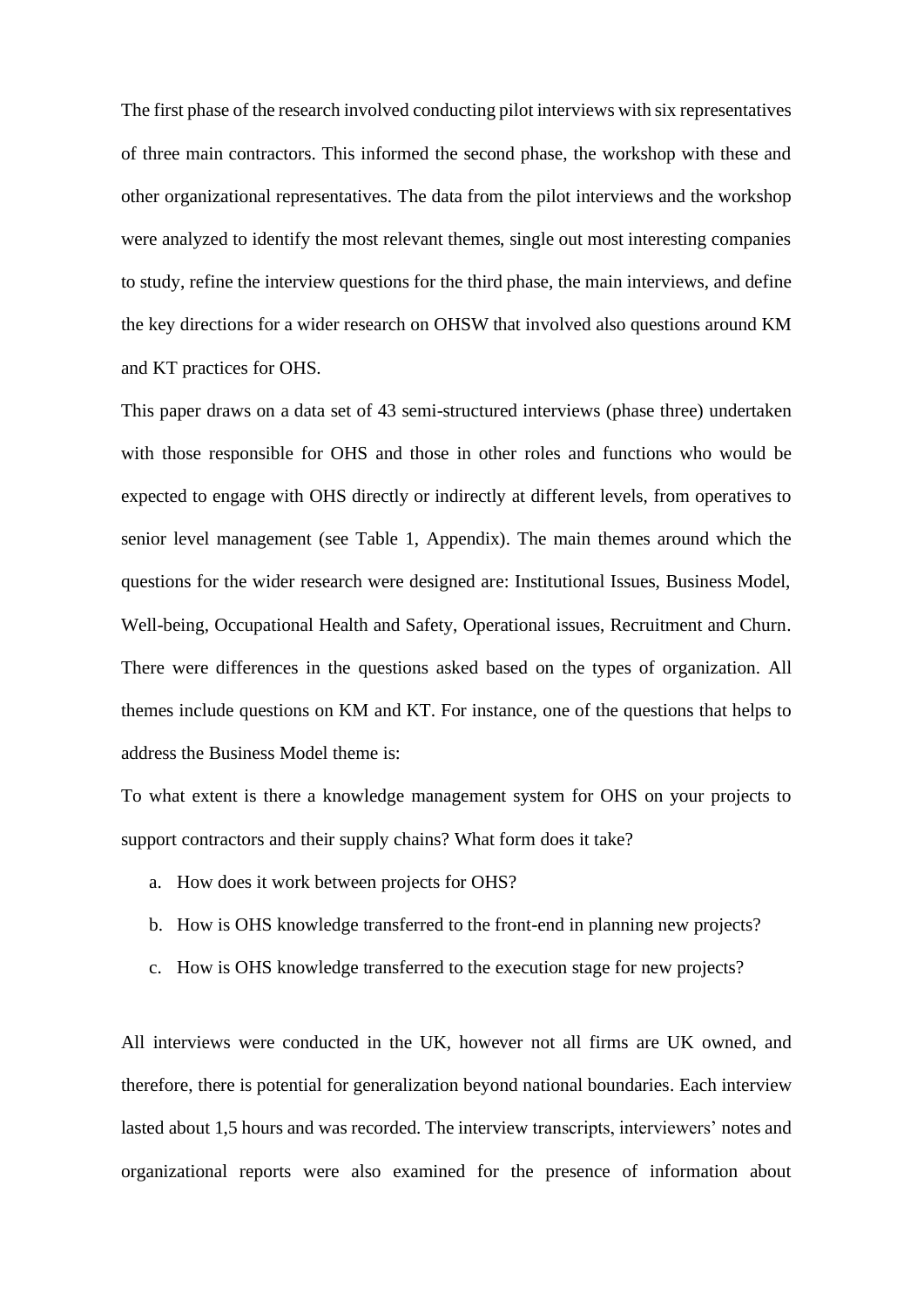organizational routines related to KT for OHS in and between multiple organizations involved in construction projects. The method used for data analysis was thematic. Thematic analysis used in this research was enhanced by a cognitive mapping technique that allows understanding of interrelationships among the concepts expressed by the respondents. A cognitive map is a two-dimensional directed graph that represents the issue from the perspectives of an interviewee. Cognitive maps have their roots in cognitive psychology and are a visual representation of the dynamic schemes of understanding within the human mind. The theory or personal constructs by Kelly (1955) proposes an understanding of how humans 'make sense of' their world by seeking to manage and control it (Eden, 2004).

Cognitive mapping techniques have gained traction in management science as a tool to stimulate creative thinking and problem solving. They facilitate understanding why a situation is problematic and what can be done about it (Eden, 2004). The map demonstrates inconsistency or contradiction in what individuals say, which can be the reason for perceived complexity of a problem situation. In qualitative research, cognitive maps are used to provide a structural representation of the complexity of a person's thinking (Miles and Huberman, 1994). The technique helps reduce the data to manageable segments and categorize salient concepts without losing the embedded meaning.

The concepts in the nodes are expressed in the interviewees' own language; and the meaning of every concept is contextual. The links between the nodes in the cognitive map represent logical implications between the concepts. According to Eden (2004) the bigger the number of concepts in a map, the more complex is the issue around which the interviews were conducted. The map enables the capture of key statements in a hierarchical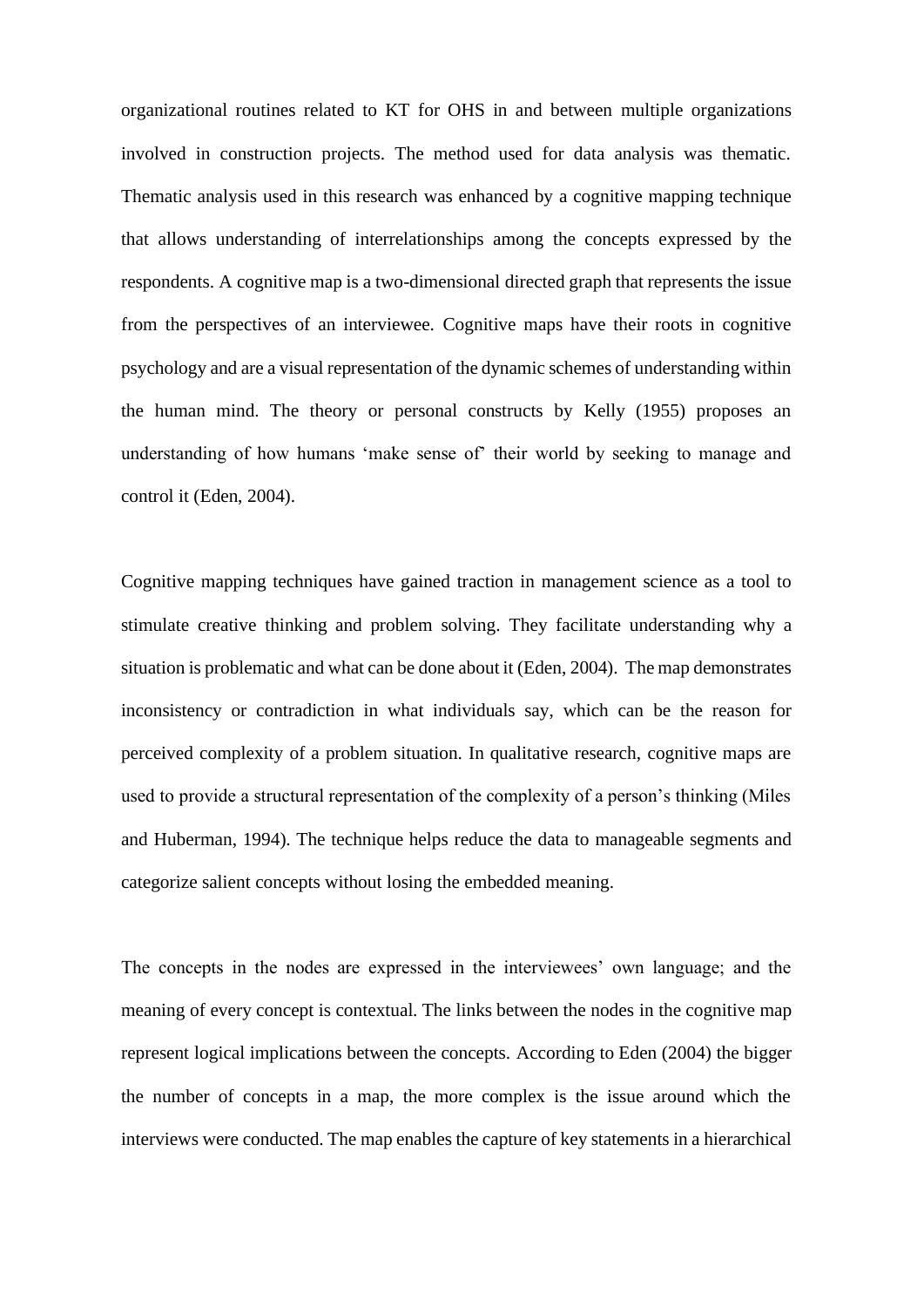manner, able to demonstrate the implication links among them (Eden and Ackermann, 1998).

The limitation of the tool is that the process of mapping and analysis is time consuming and it is difficult for the person who was not involved in the research process to make sense out of the map. The larger and more complex is the map, the more difficult it is to see how the concepts are interrelated (Miles and Huberman, 1994). However, there are software tools available to enable the researchers deal with the complexity of the maps (e.g. Brightman, 2002). In this paper, the head, domain and centrality analyses of the merged map were conducted to identify the goals and key strategic directions as perceived by the respondents.

The heads of a map, the goal-type statements (desired or not-desired outcomes) are the concepts represented by the nodes that have only arrows going inside. They demonstrate the goals expressed in terms of final ends or effects (Eden and Ackermann, 1998). Domain (Table 2, Appendix) and centrality (Table 3, Appendix) analyses were used to identify the key issues in OHS KT. The nodes with complex domain (high density of links) are considered to be the potential key issues from the perspectives of the interviewees (Eden, 2004). By analyzing only immediate domain of the concept by itself, the wider context of the map is not considered. Centrality analysis (Table 3, Appendix) extends the domain analysis by considering also indirect links. It measures the complexity of the concept's implication chain (the greater the complexity, the more central is the concept), and allows a more accurate view of key issues. Concepts with the highest centrality scores usually strengthen the ideas expressed by concepts with the highest domain score. If a concept appears in both analyses it confirms its position 'at the core of a potential key issue' (Ackermann and Eden, 1998, p. 405). Those concepts, the emergent issues are the heads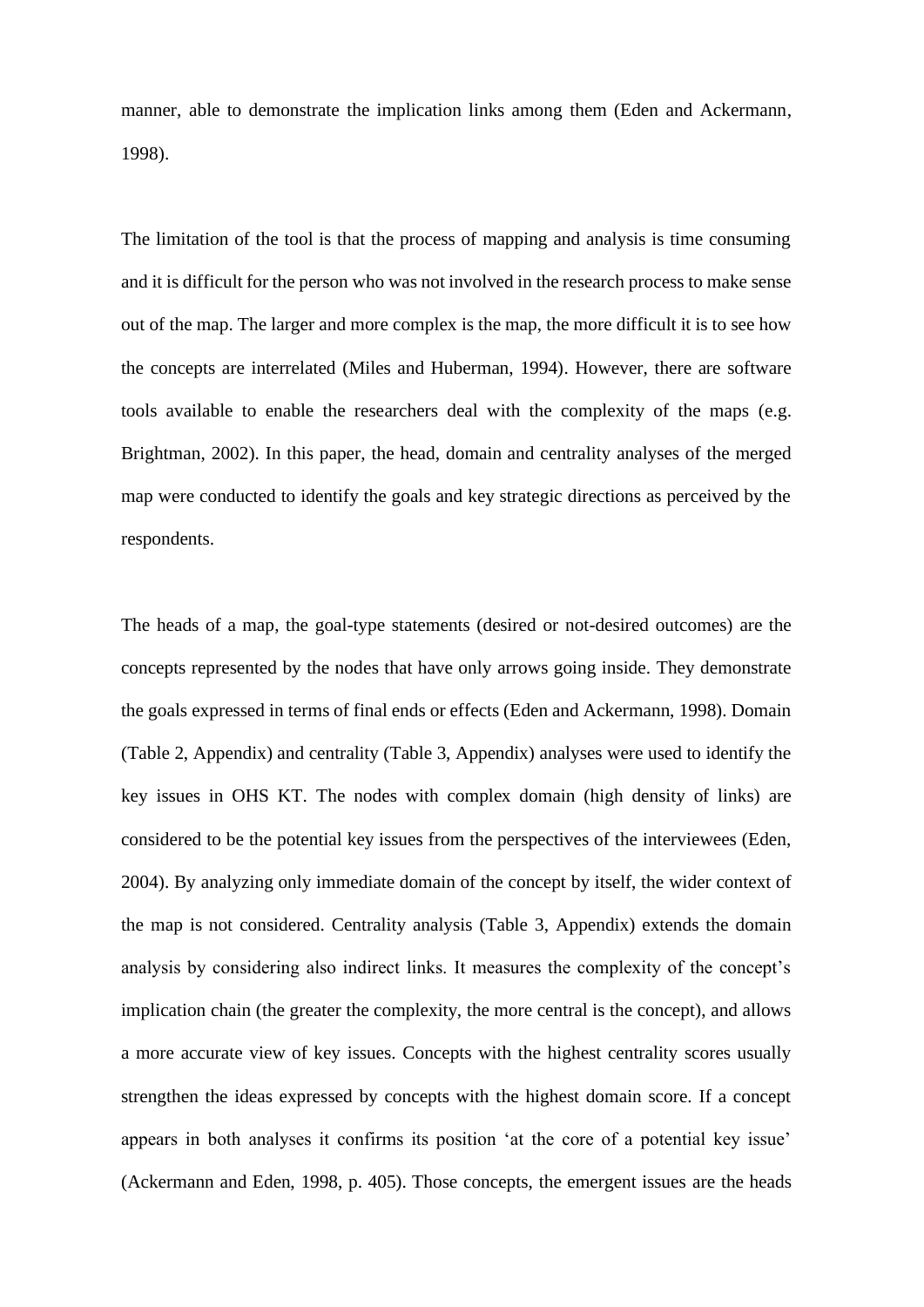of clusters, groups of concepts that are linked together and cover a specific area of the issue (schematic map, Figure 2). The links among the clusters indicate their interrelatedness (dotted arrows, Figure 2). These clusters can become the subjects for a deeper elaboration and are listed in Table 4 in descending order of importance.

# **4. Results and Analysis**

The cognitive mapping technique helped to demonstrate both the complexity of the findings and rigor in the analytical process (Figure 1). It enabled structuring of the shared beliefs of all interviewees regarding KT for OHS. Figure 2 provided a schematic and more simplified map to demonstrate how the analysis and relevance of the findings were derived. The analysis of the map identified emerging issues, that interviewees believed would support achievement of the goal of improving OHS (Node 1, Figure 1). Concepts with the top fifteen highest domain and centrality scores (the key emergent issues) have been reported in the Table 4 (underlined nodes in Figure 1).

| $\overline{1}$ . | Node 2: manage knowledge on OHS                                                                        |
|------------------|--------------------------------------------------------------------------------------------------------|
| 2.               | Node 6: design an effective KMS                                                                        |
| 3.               | Node 37: continuously learn from the past incidents                                                    |
| $\overline{4}$ . | Node 22: cultivate a positive OHS culture                                                              |
| 5.               | Node 36: cultivate a culture of learning                                                               |
| 6.               | Node 8: transfer knowledge to execution                                                                |
| 7.               | Node 44: have a central OHS website                                                                    |
| 8.               | Node 85: [client] learn with the supply chain                                                          |
| 9.               | Node 35: transfer knowledge on OHS                                                                     |
| 10.              | Node 39: [client] collaborate with supply chain to minimize safety risks                               |
| 11.              | Node 72: move from 'having the right tools' to building a culture that will promote right<br>behaviors |
| 12.              | Node 7: transfer knowledge to the front-end                                                            |
| 13.              | Node 4: ensure consistency in communicating changes in safety practices across all<br>projects         |
| 14.              | Node 56: help employees be more responsible for their own health and well-being                        |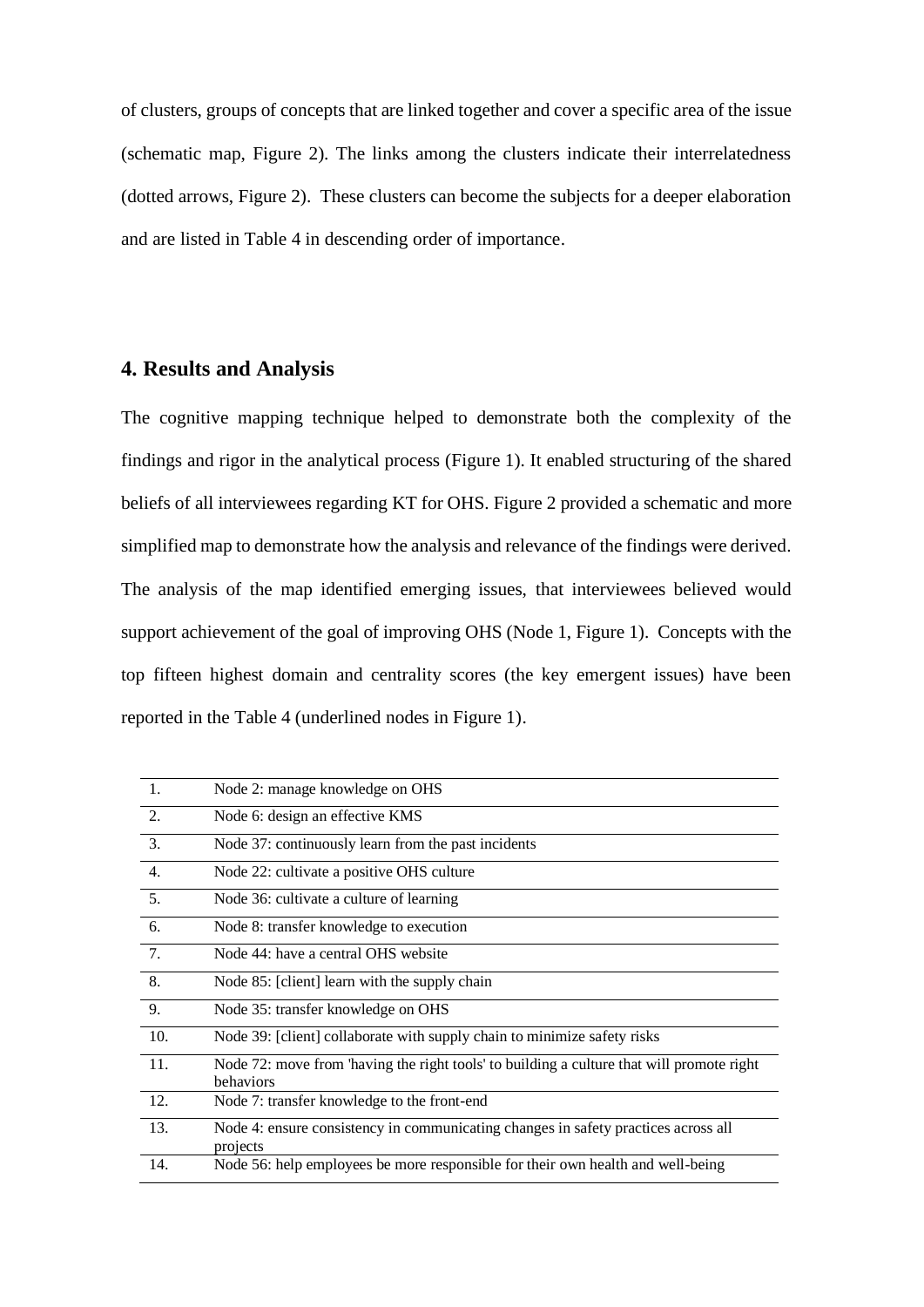*Table 4. The key emergent issues (in descending order of importance)*

The emerging issues from perspectives of the respondents are as follows: 'cultivate a positive OHS culture', 'cultivate a culture of learning' and 'manage knowledge on OHS' (Figure 1 & Table 4, nodes 22, 36 and 2 accordingly) directly contribute to achievement of the goal as perceived by the interviewees.

Overall, the factors that contribute to addressing the key emergent issues to ensure a better OHS performance, as perceived by the respondents, are:

- Clients' understanding of the importance of their role in facilitating collaboration across supply chains
- Transfer of invaluable collective knowledge internally and across the supply chains for effective identification of root causes of any inconsistencies or nonconformities within the OHS management system
- Cultivation and support of a culture that will: a) trigger behavioral change, b) eliminate blame in the corporate culture, and c) learn from not only best practice, but also from the past incidents, near misses and failures and bring about continual improvement.
- Implementation of behavioral change programmes that educate employees on taking responsibility for their own health and safety and wellbeing
- Senior management support and commitment to invest in KM for OHS
- Improved line managers' awareness on safety climate in their teams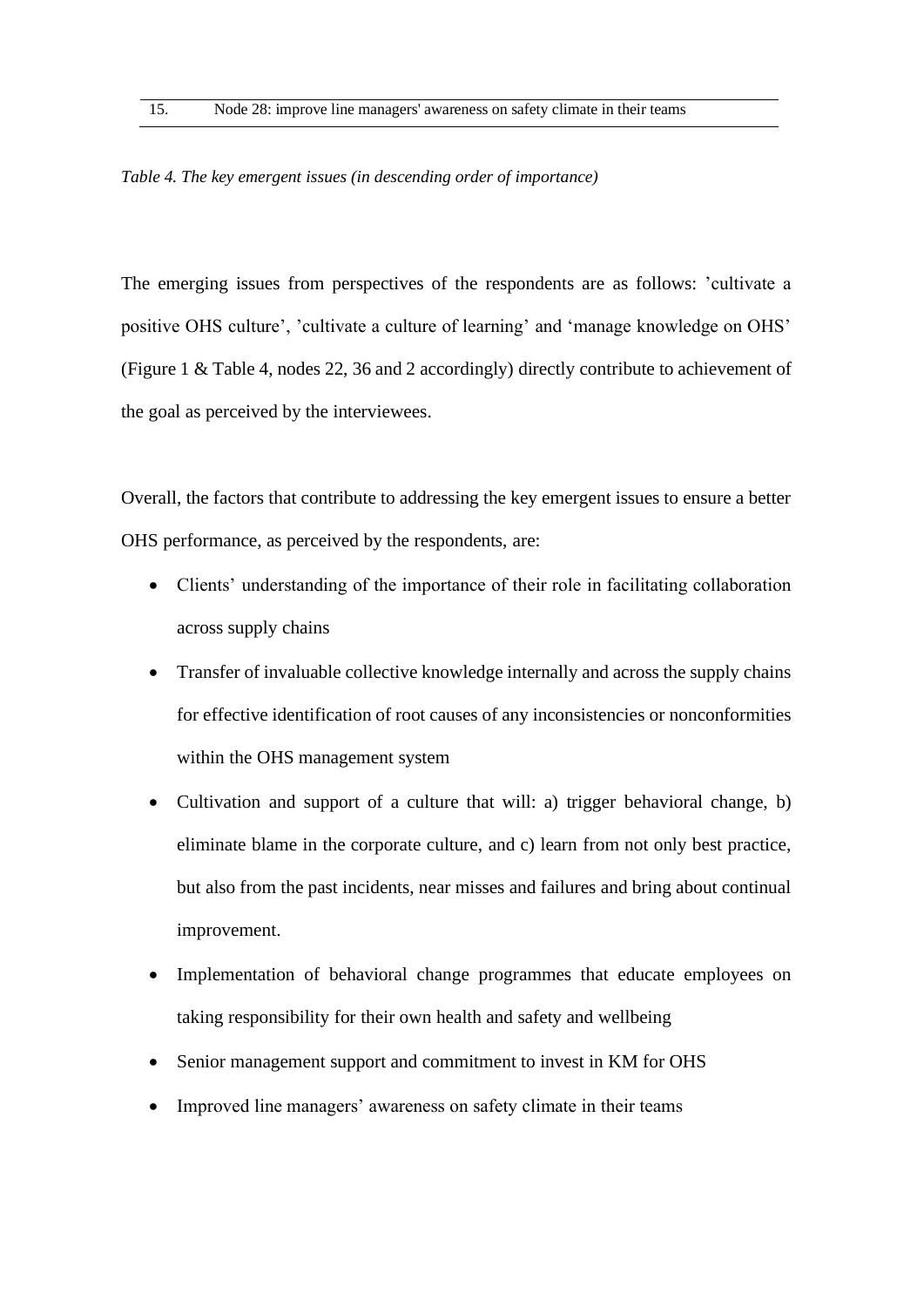• More efficient health and safety system that is aligned with KMS and is designed with consideration of the organizational culture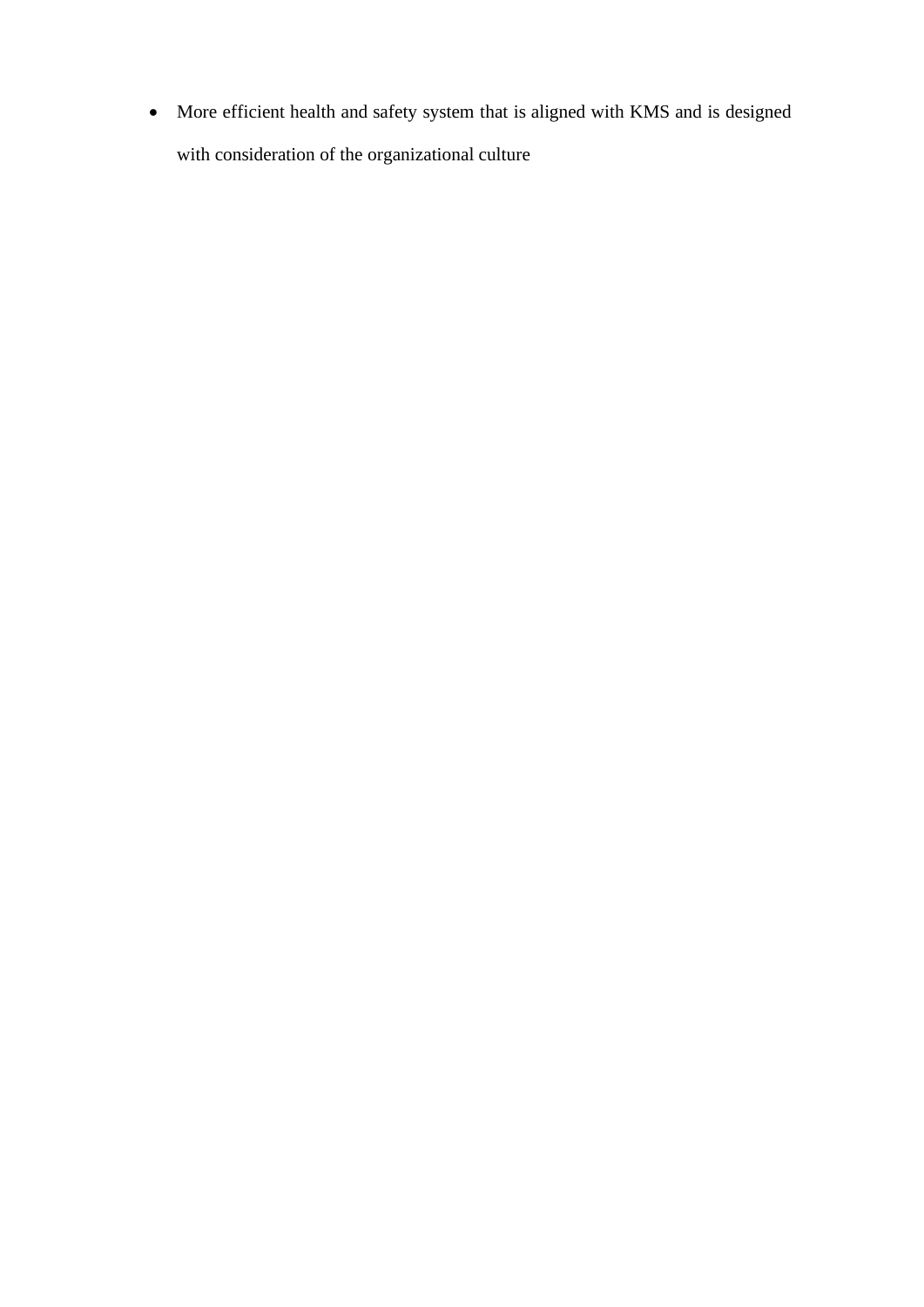

**Figure 1** Merged Map (dotted lines represent the links to hidden nodes)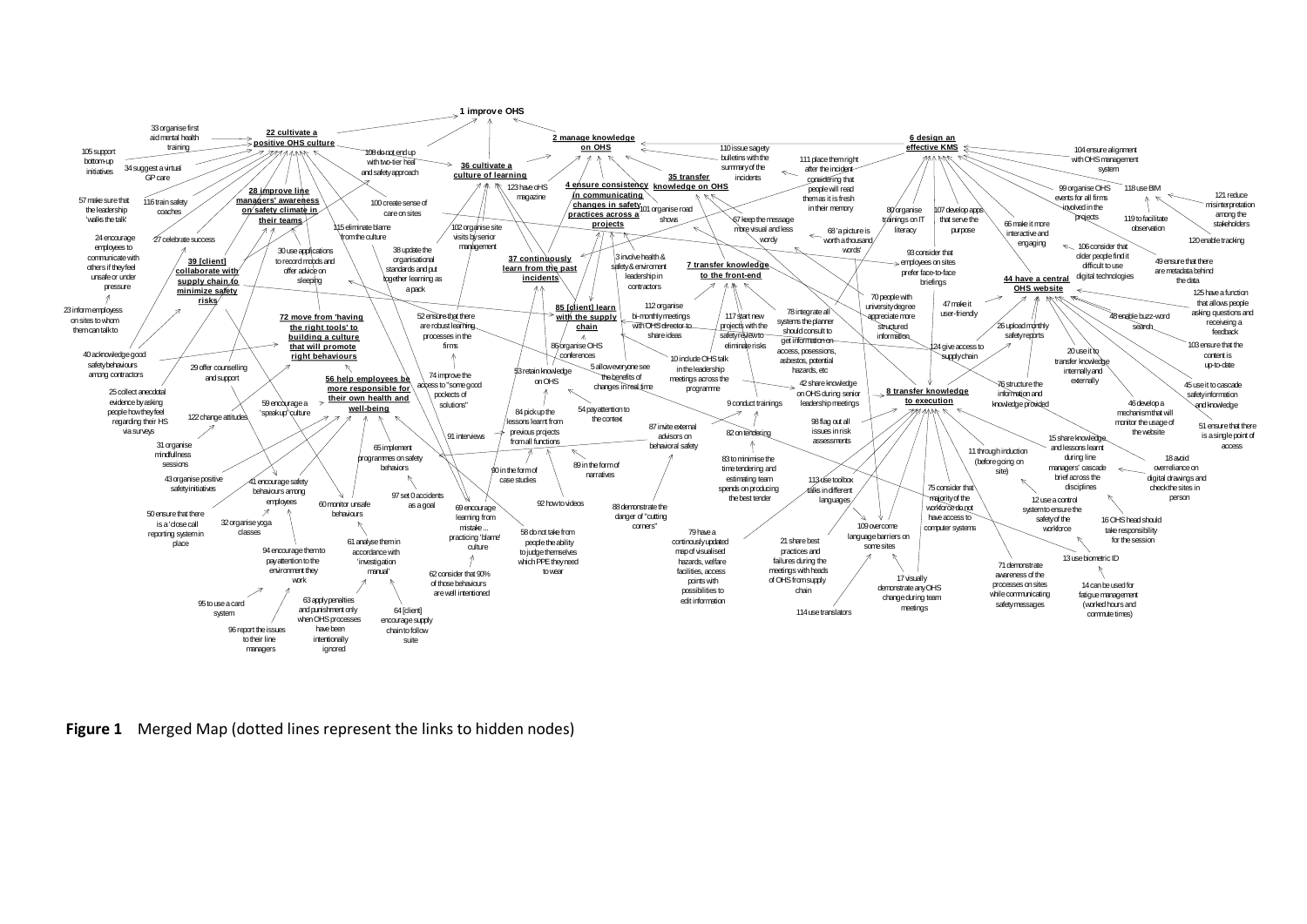

**Figure 2** Schematic merged map (dotted lines represent the links to hidden nodes)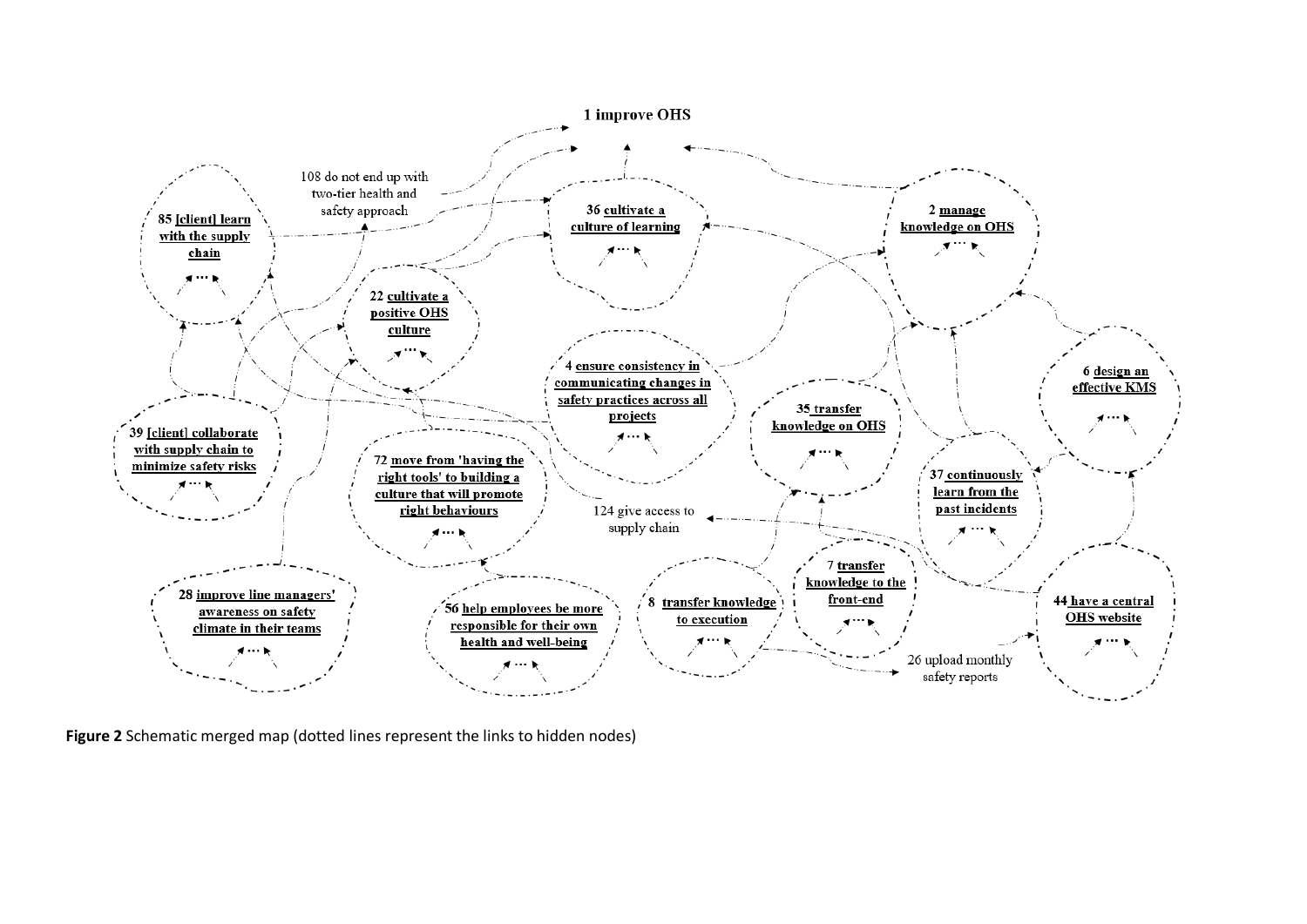## *4.1 Organizational Culture that promotes H&S behaviors*

The data revealed that there is no cultural uniformity in relation to OHS across fragmented construction industry supply chains. There is a lack of an agreed holistic view of OHS, which is often seen as the responsibility of individuals, mainly health and safety specialists. According to the Industry Expert and Chair of a Professional Body, the management of OHS in construction can be in part defined by the size of the construction firms involved. Large firms have stronger OHS approaches, competent health and safety professionals and internal KM systems that, however, are not aligned with OHS systems, which contributes to the differences in KT practice in the back office and at the front-line.

The respondents demonstrated a shared understanding of the importance of a positive culture for better health and safety performance and of its impact on managing knowledge for health and safety (node 2) through the culture of learning (node 36). Overall, respondents working in offices were more engaged in different health and safety improvement activities than people who worked on sites.

An awareness of the cultural differences between contracting organizations emerged during the interviews. The underlying subcultures in construction projects are shaped by professionals who bring with them not only their expertise, but also their culture towards health and safety behaviors (Auch and Smyth, 2010; Walker, 2015). Different subcultures, resources, organizational routines, disciplines and leadership styles, varying priorities and drivers all affect the consistency of implementation of the safety policies and procedures across projects. The larger the firm is the wider the variety of different health and safety practices (Nordlof et al., 2017). This can prevent the development of standardized approaches to OHS and requires an understanding of the informal routines.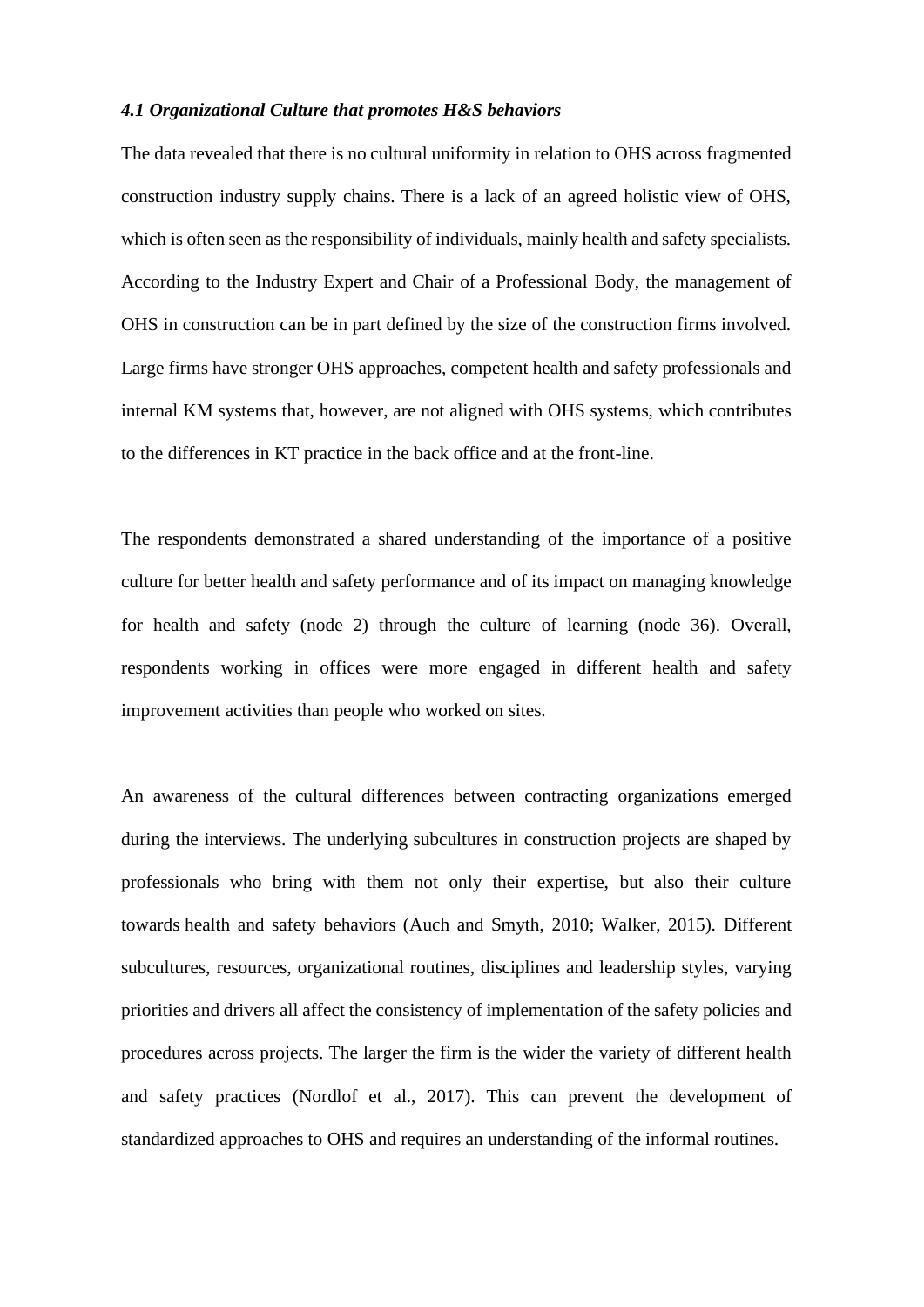Line managers have a big role to play in building trust and encouraging appropriate and aligned attitudes and behaviors in their teams (Dahl and Kongsvik, 2018; Goh et al., 2018; Nesheim and Gressgår, 2014). There was agreement among the interviewees that one of the key elements of a positive OHS culture is line manager's awareness of safety climate within their teams (node 28). The respondents from one of the sub-contractors noted that safety on sites is dependent on the management team working on that specific site, and less so on the company itself. Line managers are the ones who encourage safety behaviors through their own behavior, instructions, counseling and support. They can influence employee's negative intentions through consistent and systematic demonstration of their own commitment to safety (Goh et al., 2018).

Another factor that contributes to cultivation of OHS culture, from perspectives of the respondents, is moving from 'having the right tools to building a culture that will promote right behaviors' (node 72). The managing director of a main contractor (*International Contractor - II*, Table 1, Appendix) believes that to reduce safety risks and to encourage employees' discretionary behaviors, organizations need to invest in behavioral safety programmes. According to the HSE report (2008), it is important to achieve a critical mass of awareness to trigger behavioral change and worker engagement across organizations.

Employees' responsibility for their own health, safety and wellbeing (node 56) was recognized as another key element in ensuring cultivation of a positive OHS culture. Organizations provide training for their employees on sites but there are always people who take risks and ignore health and safety practices. All accidents, particularly severe ones, generally have a substantial element of contributory human behavior as people can make choices that lead to negative consequences. The OHS change programme manager of the infrastructure client organization (*Infrastructure – I*, Table 1, Appendix) argued that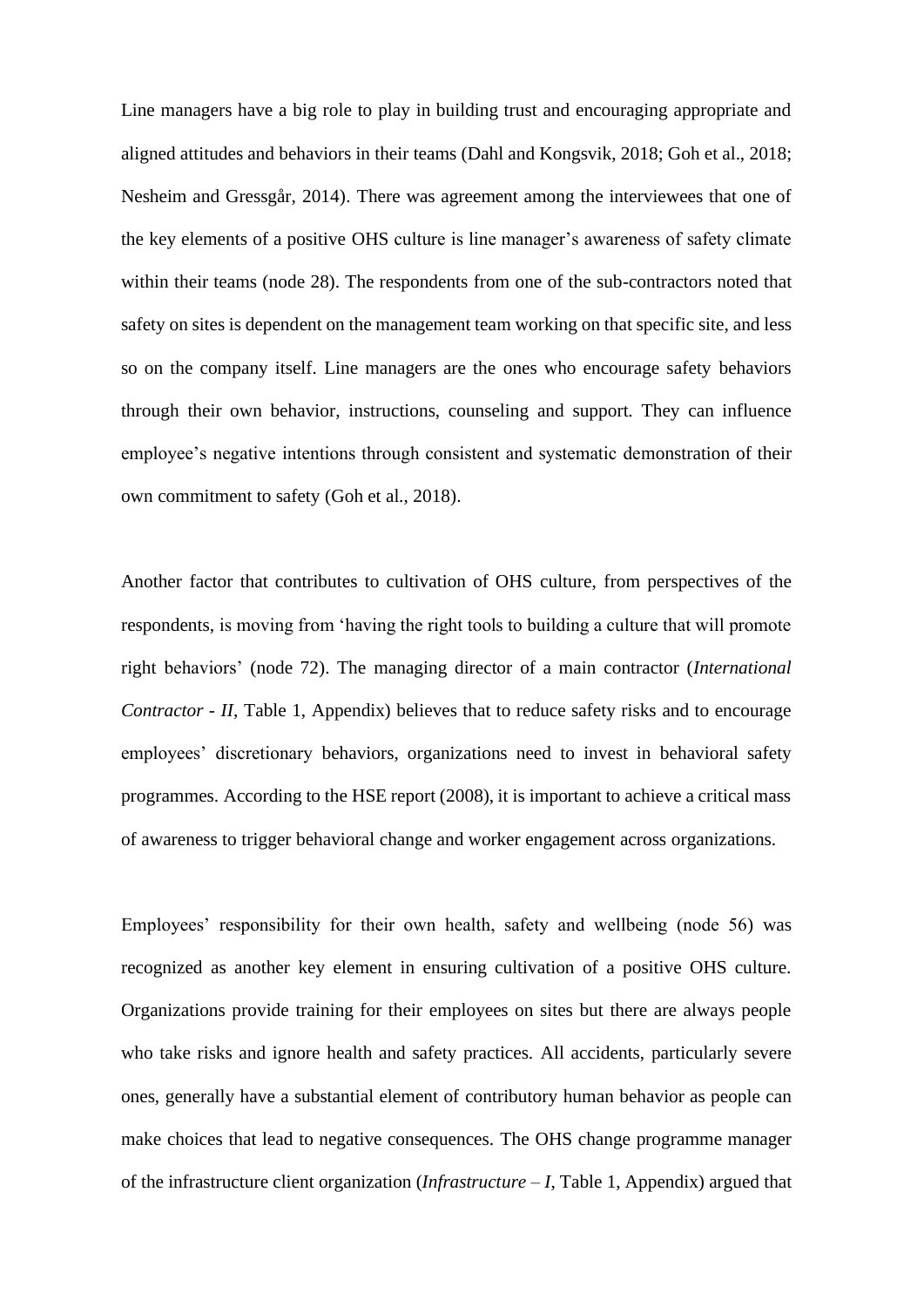individuals rely on the client organization to ensure their safety. They assume the working site is 'a safety zone' as everything is taken care of:

> *I think we have taken away the need to think. We produce all these processes and procedures and rules and do not encourage people to think about their safety and wellbeing. Health and safety and well-being carry behavioral element and we need to ensure that people understand that they are responsible for their lives.*

Behavior-based safety management systems have a considerable impact on improvement of safety performance across the construction industry (Lingard and Rowlinson, 1997). Overall there was a general consensus among the interviewees regarding the need to better understand behavioral factors that affect safety in construction. Positive safety culture is characterized by mutual trust and understanding that helps development of a shared mental model regarding the importance of preventive safety measures (HSC, 1993). Trust plays a crucial role in changing safety behaviors. When people see that they are trusted it encourages them to act responsibly to meet the expectations of the trustees (e.g. Törner and Pousette, 2009). Construction firms need to increase their employees' ownership for safety by providing OHS training that considers the specifics of the workspace culture and includes tacit knowledge sharing. Storytelling can help in transferring knowledge in a way that is easily understood and remembered.

The OHS manager of the main contractor (*International Contractor - I*, Table 1, Appendix) emphasized the role of the client in shaping safety behaviors:

> *Those clients who take it seriously and take people through behavioral change programmes will succeed.*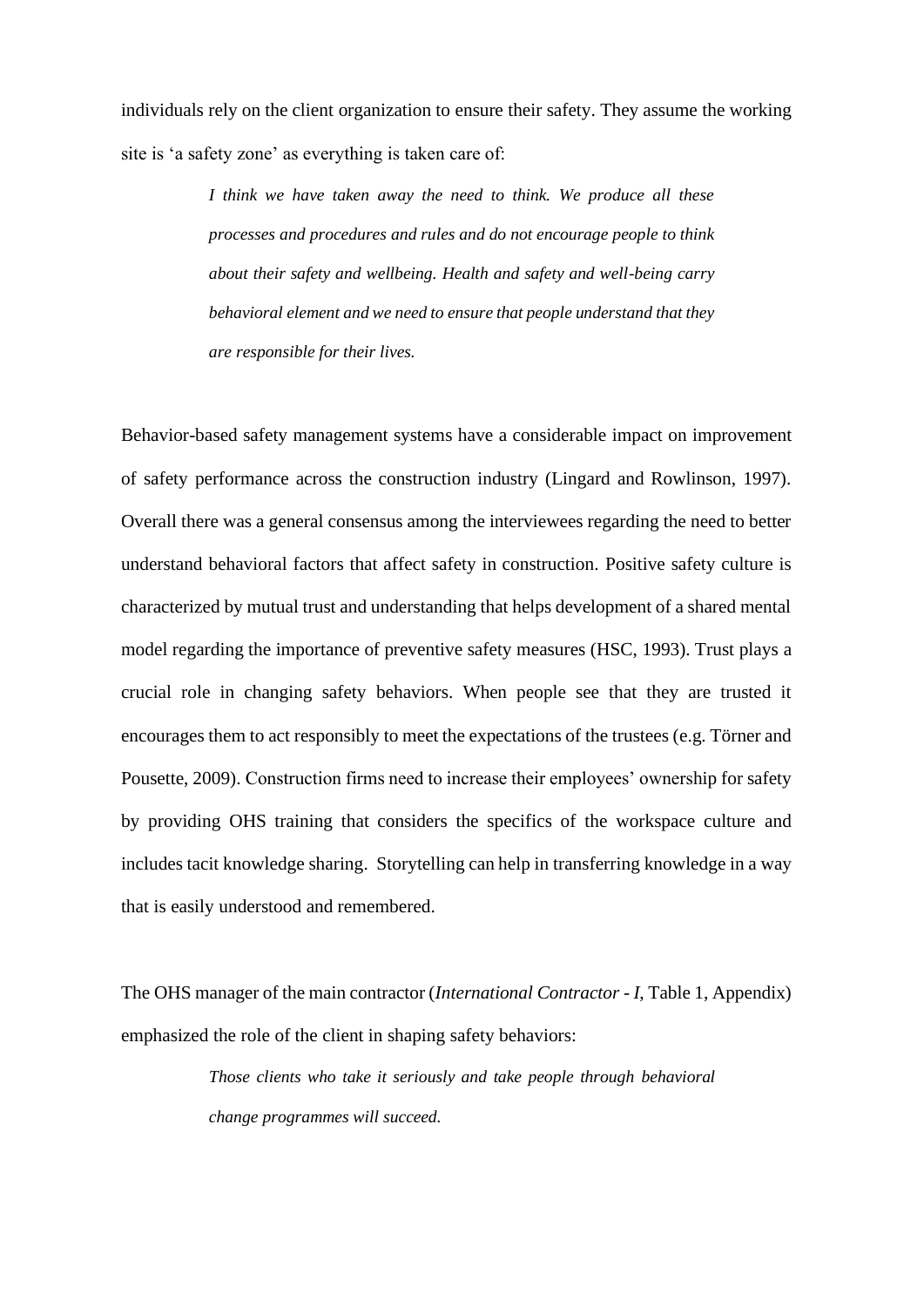Client organizations can set the OHS and also wellbeing tone and ethos across their supply chain by clearly stating their position and expectations to all parties involved. They have the power to undermine or strengthen a culture that will discourage or encourage appropriate health and safety behaviors in their main contractors (Guo, et al., 2015). That may eventually trigger cultural change in subcontractors.

'Blame' (node 115) in corporate culture is another challenge for the organizations that want to improve safety performance. According to the interviewees, 'blame' and 'macho' culture discourage raising concerns regarding fatigue, stress, and other health and safety issues. Some workers may prefer unsafe behaviors to "unmanly or weak" image (Guo et al., p. 136). Thisis especially dangerous on construction sites considering the limited power over resources and goals construction workers have there (i.e. pursuing intensive working to increase performance related pay and wishing to do an excellent job despite tight deadlines). Fatigued and stressed workers are more likely to have accidents and injuries due to the lack of ability to have a clear judgement on potential safety issues (HSE, 2008; Sherratt et al., 2013; Smyth et al., 2019).

The same OHS manager emphasized the role of the client in reducing or eliminating 'blame' in the culture and mentioned that organizations need to change the attitudes and then relevant safety behaviors will follow. Cultivation of a 'no-blame' culture in organizations is considered as one of the key factors that influence safety behavior on sites (Carrillo, 2013; HSE, 2005; Kamara et al., 2003). However, he posits that a lack of responsible allocation of responsibility and accountability or 'no blame' culture is dangerous as careless behaviors need to be addressed, especially in safety-critical industries like construction: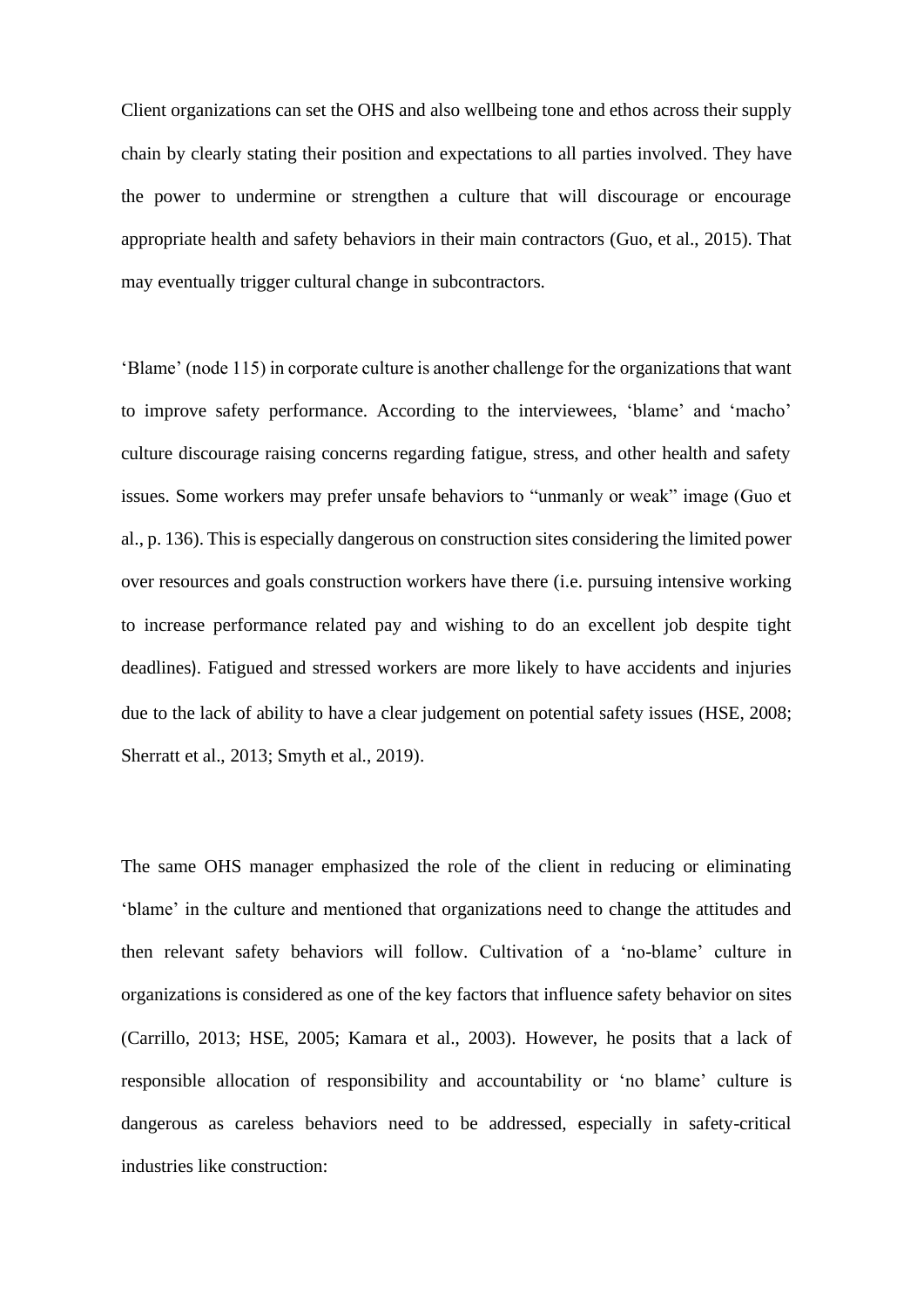*There is a need to shift from 'no blame' to 'just' culture because if there is no blame, there is no incentive to do things right.* 

More generally, a 'blame' culture tends to discourage people from reporting incidents and prevents learning from past and current mistakes. In order to develop a learning culture, the organization needs to introduce mechanisms that allow a deeper examination on what exactly has happened and what the issues are. 'Blame' must be replaced by 'accountability' (Jashapara, 2011).

Failures and mistakes occur on a daily basis and in order to develop a just and fair culture, the employees need to be treated with respect. Line managers' tendency to blame workers for accidents does not contribute to identification of root causes of accidents. Organizations need to develop mechanisms that allow a deeper examination of what exactly has happened and what issues were (HSE, 2008) to prevent accidents and injuries. Transfer of tacit knowledge is especially important for identifying root causes of any inconsistencies or nonconformities within OHS providing efficient ways of correcting those failures.

## *4.2 OHS and Organizational Learning*

It was acknowledged by all respondents that a positive health and safety culture, which is a sub-facet of organizational culture, creates a favorable learning environment and supports OHS KM and KT. Noticeably, the concept 'manage knowledge on OHS' has the highest centrality score, which demonstrates consensus among the respondents on the importance of managing knowledge (in the absence of KM system) on health and safety for improvement of OHS performance (Table 4, also see Figure 1).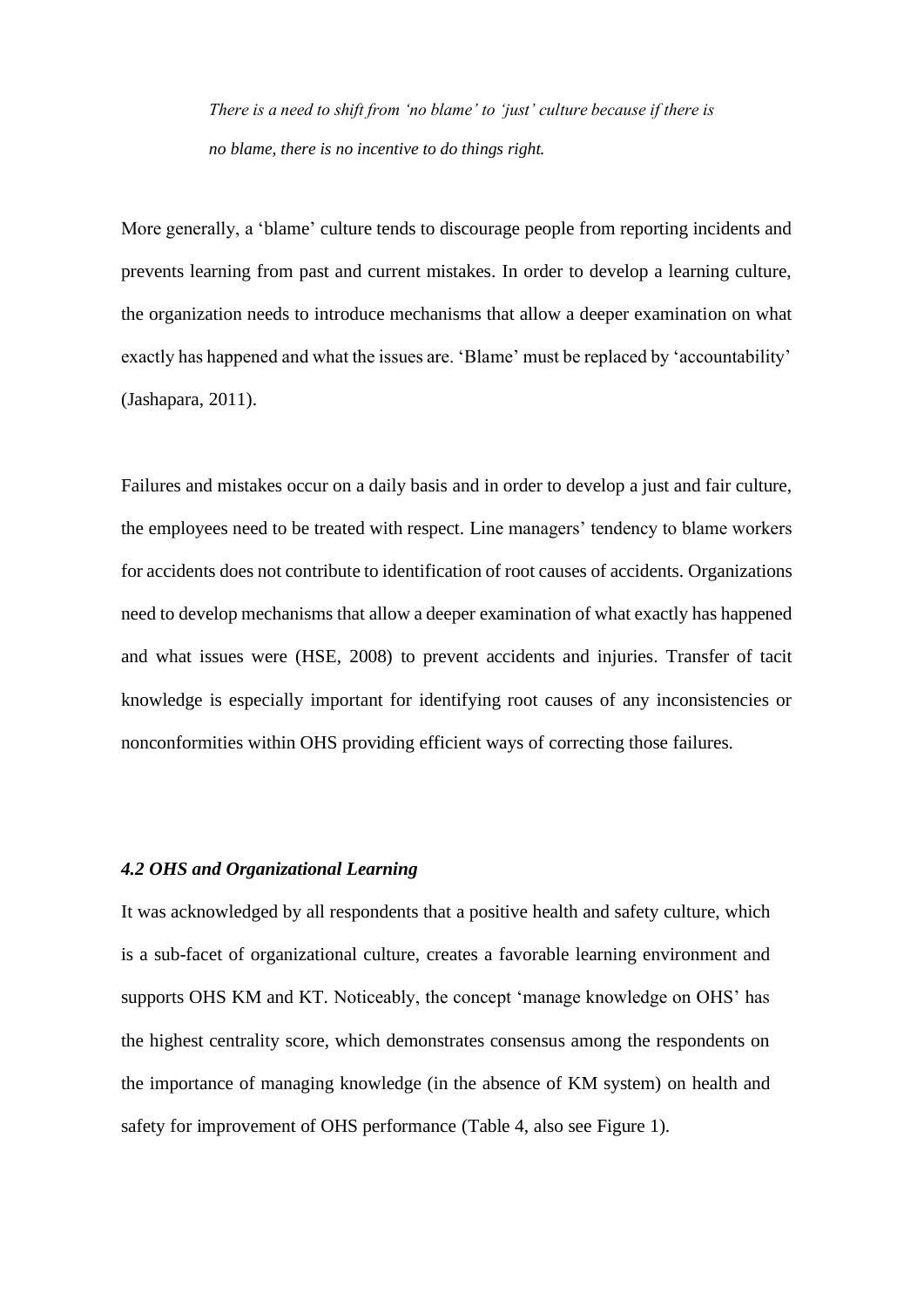As demonstrated by the map, cultivation of the culture of learning directly contributes to KM on OHS (nodes 36  $\&$  2, Figures 1 $\&$ 2). To sustain a culture of learning, organizations need to continuously learn from the past incidents (node 37), systematically update organizational standards (node 38), encourage senior managers' visits to construction sites and improve learning and collaboration across the supply chain to minimize safety risks (nodes 39 & 85).

Learning from past incidents is especially difficult in the construction industry, known for 'finger-pointing' behaviours that discourage learning in project teams (Kamara et al., 2003). Organizations prefer learning from success and have little or no tolerance towards mistakes and failures as people prefer not being associated with them (Jashapara, 2011). At the same time, learning from failures and mistakes may challenge existing norms and may "promote greater introspection and analysis of what went wrong" (Jashapara, 2011, p.65). It may encourage people to pay more attention to problems that may have been otherwise overlooked. Dangerous Occurrences, accidents and failures must be reported to HSE under RIDDOR (Reporting of Injuries, Diseases and Dangerous Occurrences Regulations), even when no accident has occurred. The question remains as to whether reporting involves learning as well.

As the CEO of a main contractor (*International Contractor – II, Table 1, Appendix*) mentioned, systematic learning from incidents and near misses is crucial for safety culture in construction organizations. He also emphasized the importance of learning from other industries:

> *If being a mindful organization is what we strive to be, we need to embed the learning in what we do. The aircraft industry is a good example of learning from history.*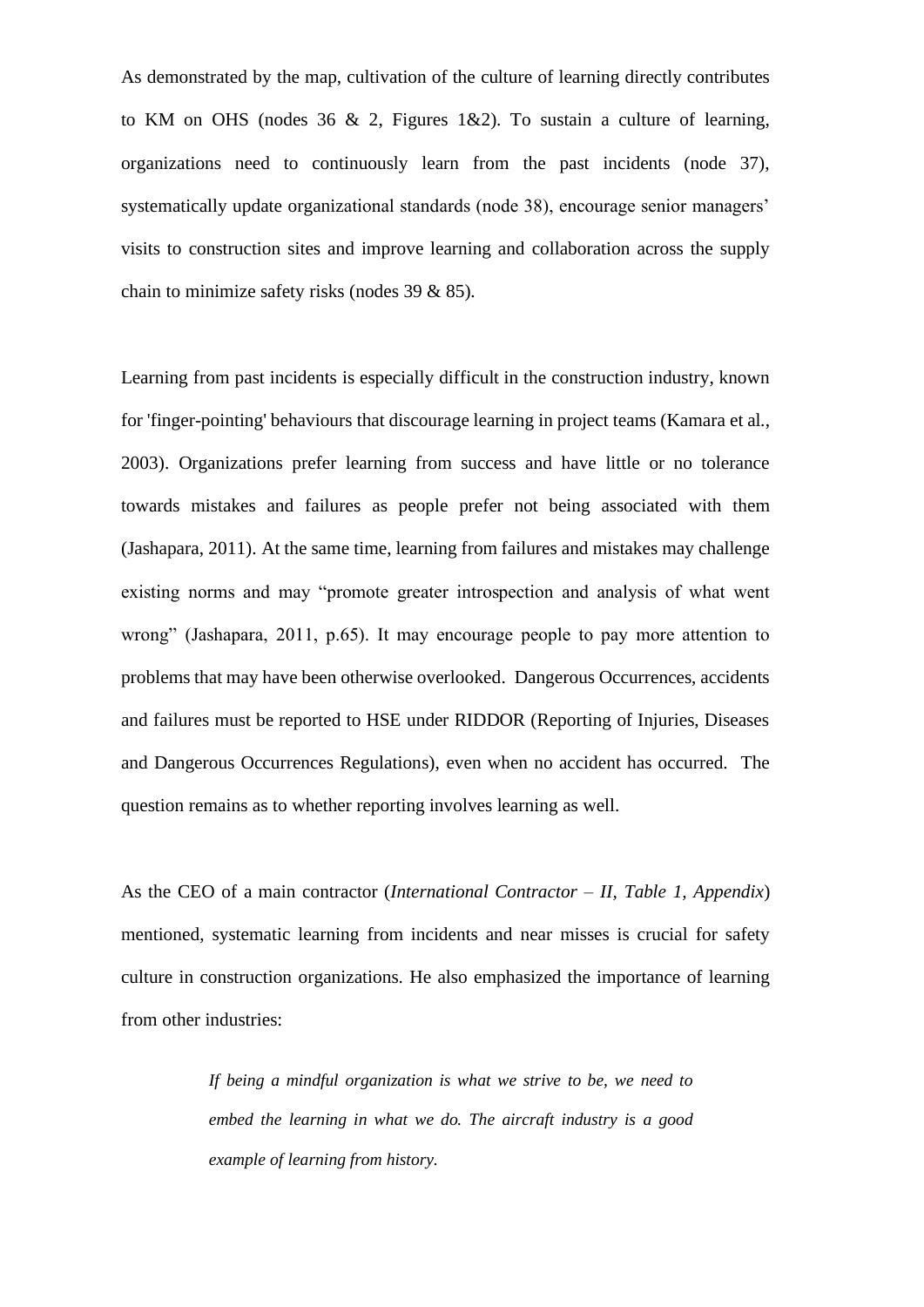Learning and collaboration across supply chains was highlighted by the interviewees as an important contributing factor to developing a positive safety culture. The OHS manager of the infrastructure client *(Infrastructure – I,* Table 1, Appendix) acknowledged that some of its Tier 1 supply chain members have better OHS practices:

> *We organize a sustainability award ceremony for the supply chain. Based on the stories shared during the award, there are best practices to learn from our Tier 1 supply chain.*

However, there is a lack of mechanisms in place to learn from such practices. The other client (*Developer,* Table 1, Appendix) demonstrated better practices in collaboration and mutual learning by initiating regular safety, health and environment leadership team meetings with all contractors at an early stage of portfolio management. Any changes in safety practices, 'near misses' and failures are shared during those meetings. The contractors then take responsibility for cascading knowledge and information acquired in these meetings down to the project levels. Interestingly, the client also invites contractors who no longer work with it to the safety, health and environment meetings. The health and safety and security manager of the same client mentioned:

> *As a client, we recognize that we are in a powerful position where we can set the tone… We have got this chance to change things with our partners… The culture we are trying to build is that we look after each other.*

This implies that safety is certainly not a competitive variable. As the CEO of the main contractor (*International Contractor – II, Table 1*) said:

> *One thing the companies find easy to share information between each other, is health and safety, because they are certainly not giving anything away.*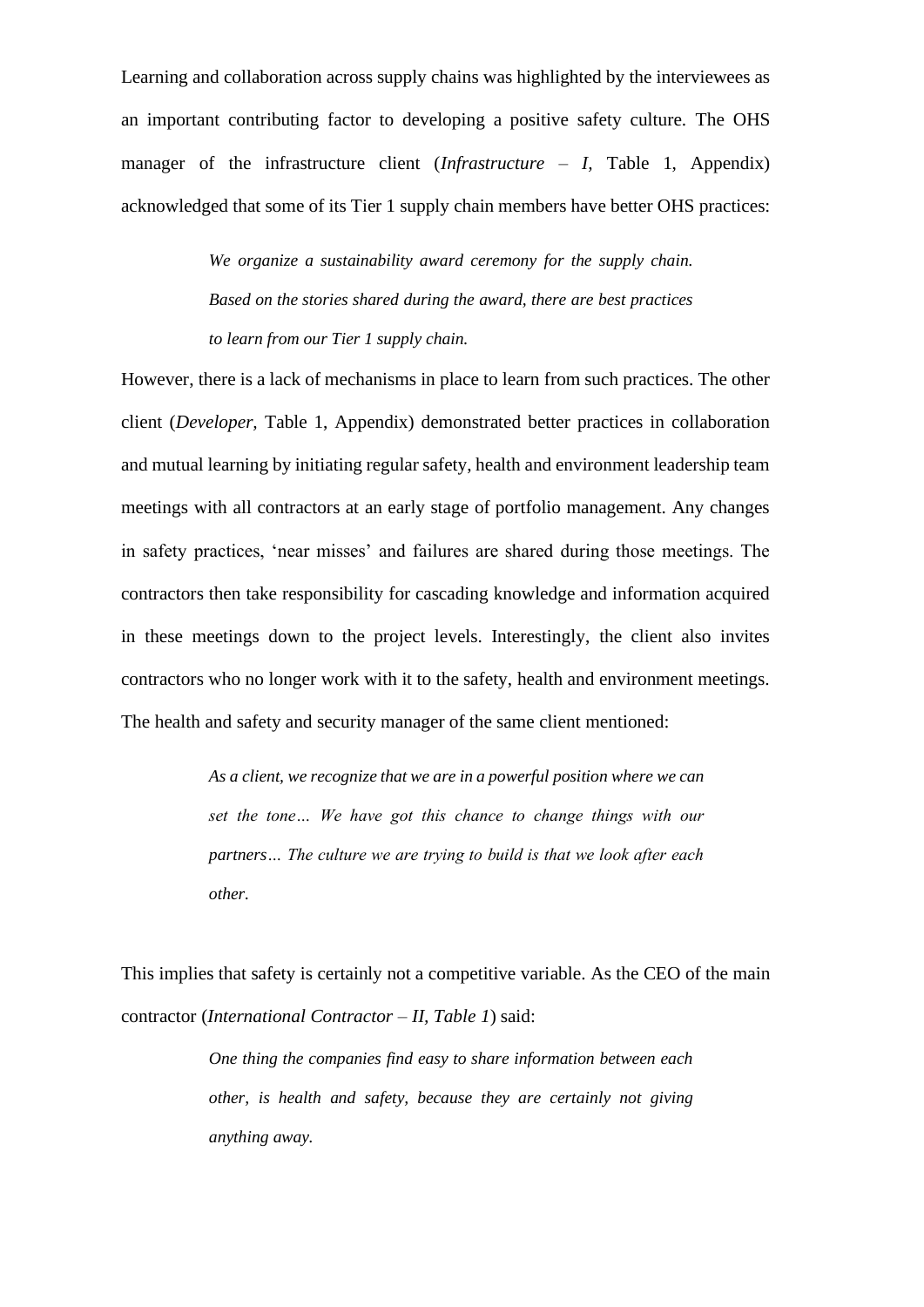This aligns with the ethical and moral requirements to minimize harm within any organizational operations, although a more cynical reason for this may be that high rates of injuries, near misses and fatalities in construction could cause more prescriptive industry regulation, which firms would like to avoid.

There was consensus among the interviewees on the leading role clients and main contractors play in shaping safety culture and behaviors and ensuring consistency across Tier 1 and Tier 2 supply chains. An electrical project engineer from one of subcontractors (*M&E*, Table 1) agreed:

> *It is important that a strong main contractor manages the relationships between the contractors and makes sure they do not end up with a twotier health and safety approach.*

There was also a shared understanding among respondents on the importance of capturing knowledge on safety risks and hazards and transferring it to the project levels (node 35).

## *4.3 Knowledge Transfer to the front-end and execution stages of new projects*

The interviewees talked about the transfer of knowledge on health and safety to the front-end in planning new projects (node 7) and to the execution stage for new projects (node 8). Overall, both the client and the supply chain members lacked coherent systems and procedures for developing KM capabilities at a program level, that is the management layer above the project level in order to transfer knowledge across projects.

Some of the respondents mentioned there is an established practice for safety review at the front-end of new projects to eliminate risks. Bi-monthly meetings with OHS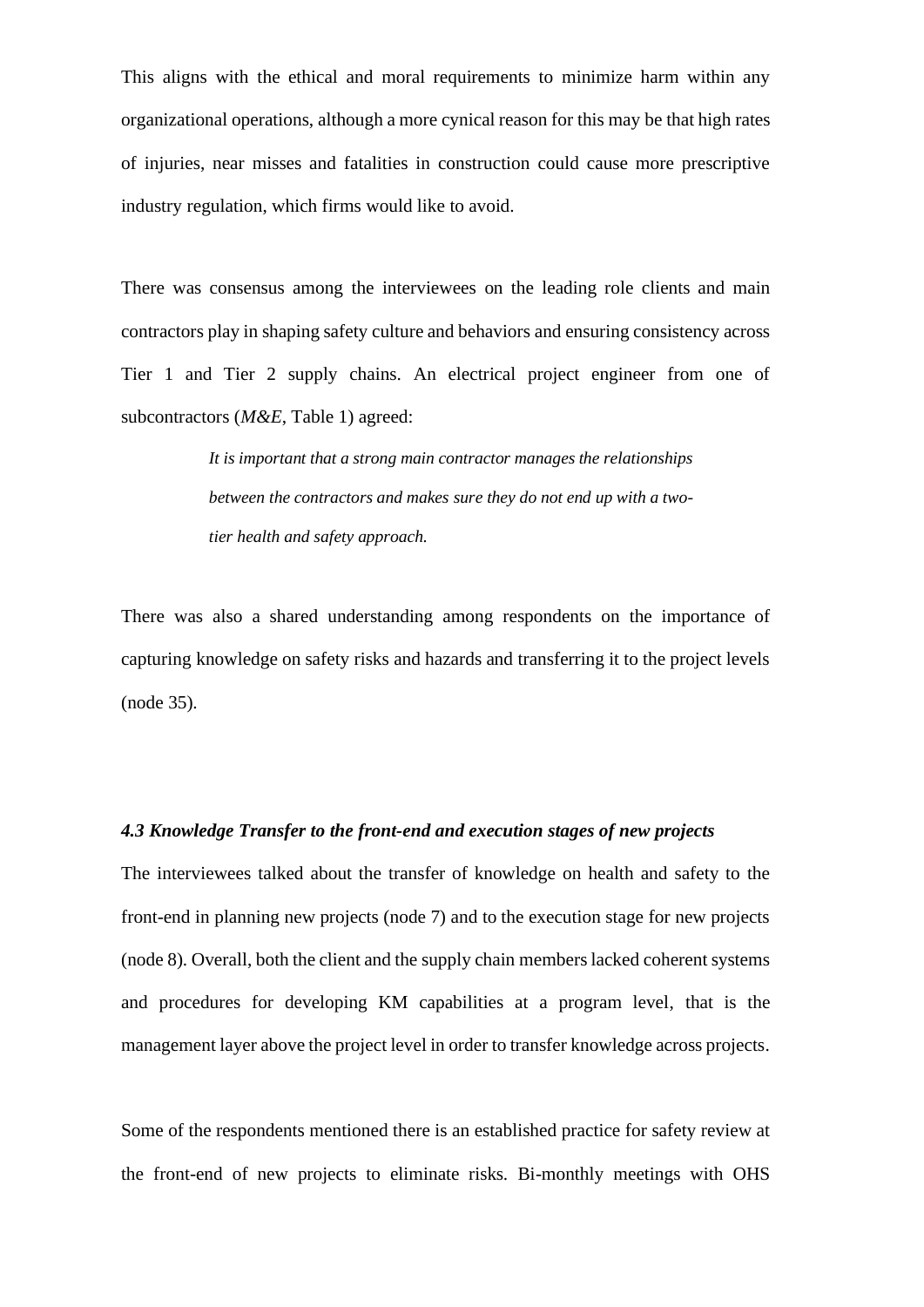directors and the leadership meetings across the programme facilitate tacit KT on health and safety. However, this practice is unsystematic and inconsistent across all organizations and projects. As the OHS change programme manager from the client organizations (*Infrastructure – I*, Table 1) stated:

> *Transfer of health and safety lessons learnt is not built in the process of transfer to new projects. Managing programmes and projects here is very structured in terms of methodologies and processes. But there are no mechanisms for learning lessons on health and safety.*

According to the map's structural analysis, there are more consistent KT practices (where they are) during the execution stage of new projects (node 8, Figure 1). OHS knowledge is transferred during senior leadership meetings, during the meetings with heads of OHS from the supply chain, inductions and team meetings managers' cascade the brief across disciplines. The head of health and safety in a client organizations (*Infrastructure – I*, Table 1) stated knowledge is usually transferred in the middle or at the end of the project.

A positive safety culture requires effective top-down, bottom-up and horizontal communication on safety (HSE, 2005). Based on the interviews, the most popular way of cascading new knowledge or information on OHS to the sites, is through morning briefings. Bottom-up KT on health and safety issues on sites occurs through a card system that is further shared with the line manager. Operatives interviewed in one of the main contractors (International Contractor – III, Table 1) were satisfied with the feedback they received on their reports on safety issues. One of them mentioned that all safety and health issues are taken seriously, and the actions follow in a timely manner.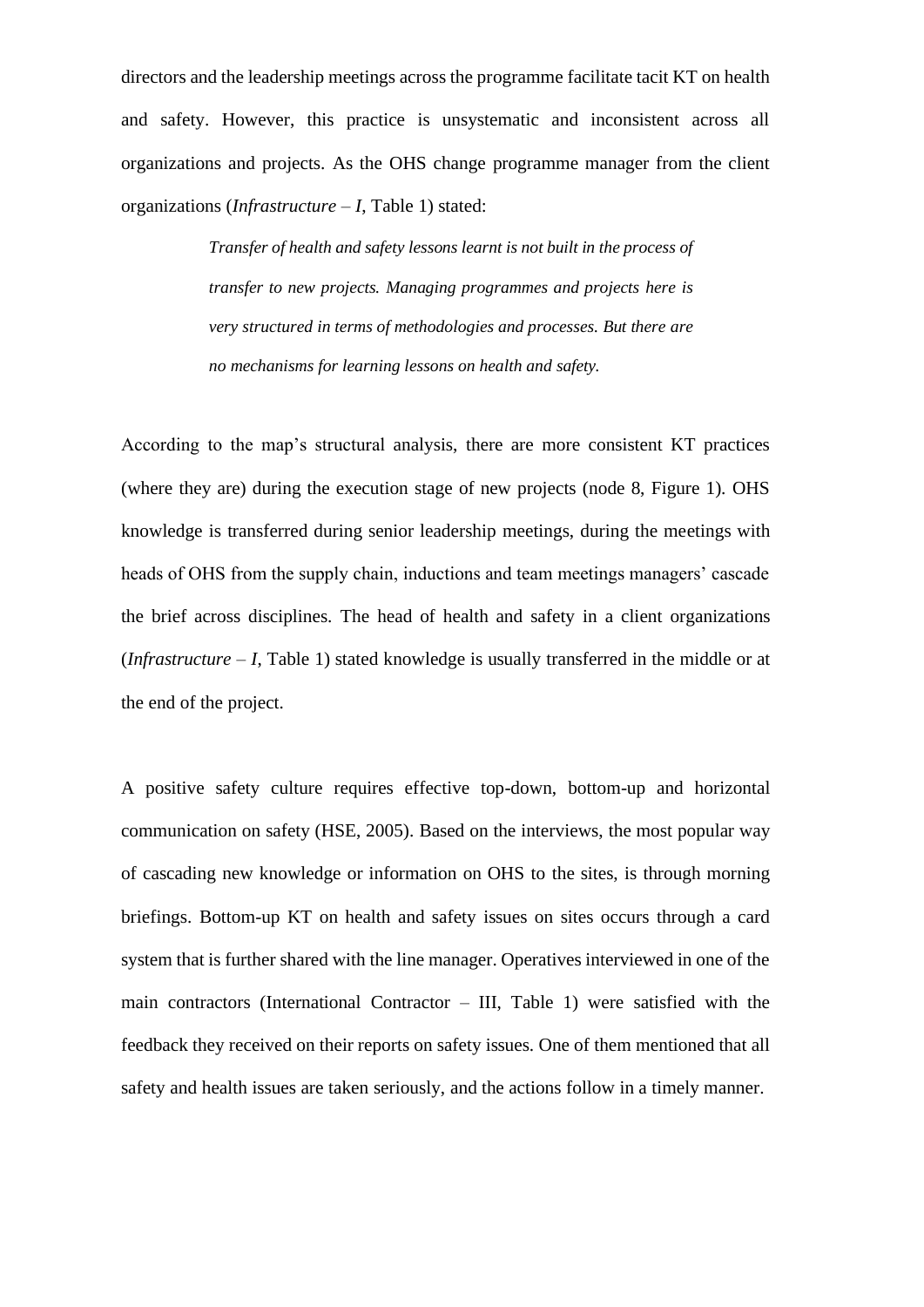According to the feedback from the client organizations, the main issue with KT on OHS between the project and the firm levels is that the lessons are still in a projectspecific silo and there are no mechanisms to transfer lessons across projects.

There was consensus among the interviewees on the importance of KT on changes related to OHS across different subgroups on sites in a timely manner to avoid accidents. H&S, Quality and Environment Manager from one of the main contractors (*International Contractor - III*, Table 1) said:

> *When people are not aware of the changes on time it may affect their health and safety and wellbeing as well. This is the biggest cause of the accidents or other issues. If they are notified on time they feel more secure and it also helps decision making, there is less chance for accidents.*

The CEO of a main contractor (*International Contractor – II, Table 1*) argued tacit knowledge tends to be ignored when it comes to functions. From his point of view, KT across functions cannot be mandated as people may end up with a 'ticking the box' exercise, fulfilling accountability requirements rather than reflecting on the lessons they have learnt. The problem is that freedom of thought is constrained. He posits that encouraging people to talk is more important than establishing an IT system to support communication.

The importance of tacit KT to the projects via people-to-people interaction was also emphasised by one of the OHS managers. He mentioned KMS do not serve the purpose and employees on sites are usually less informed on safety news and changes than in the offices: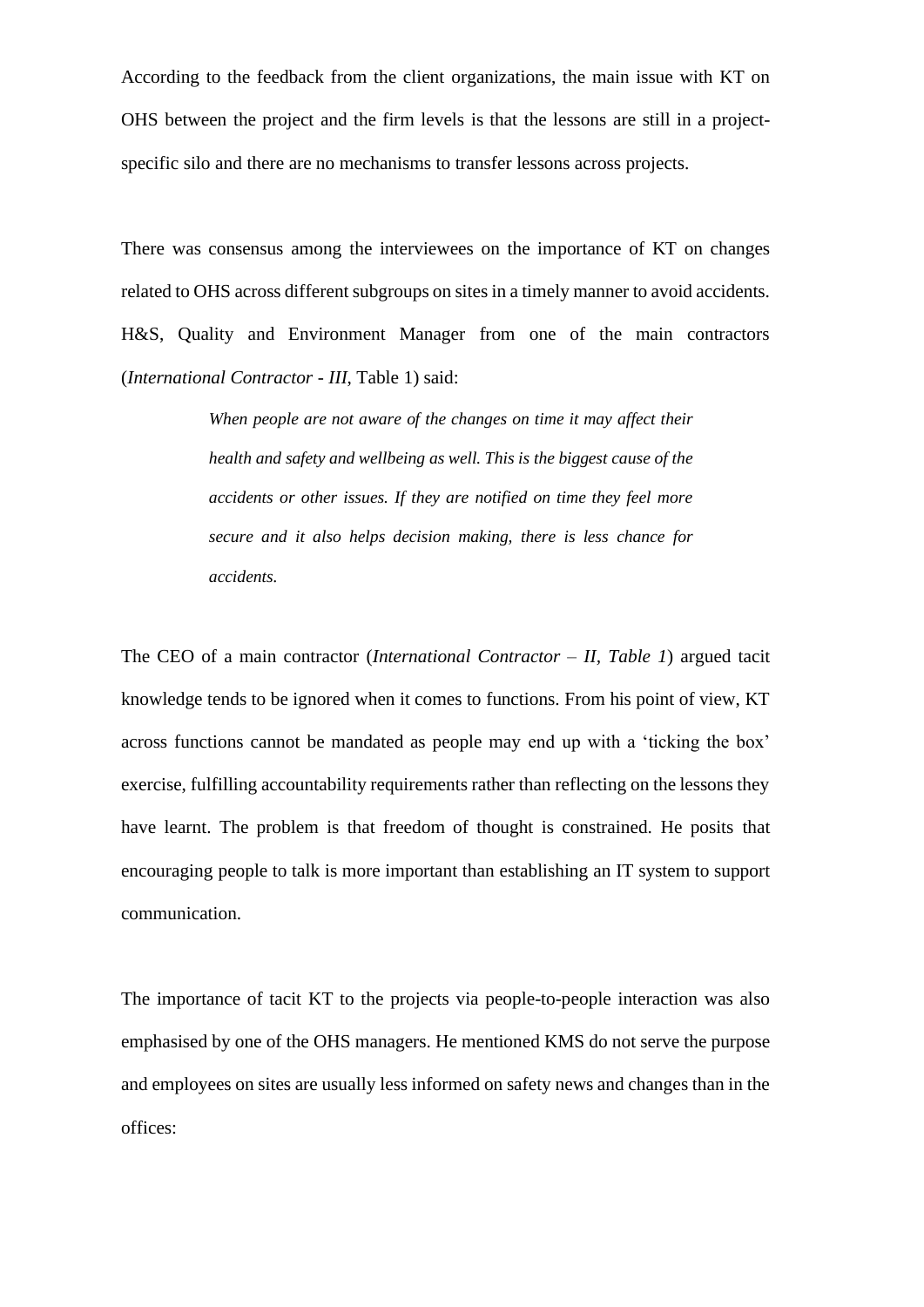*'We created knowledge systems, management systems, intranets and communication systems that do not serve the purpose most of the time, because we are not reaching our front-line people, and that support should be targeted for them'* 

There are other challenges in KT to the execution stage related to language barriers on sites (node 109, Figure 1), most acutely in London. As HSEO manager in a subcontractor (M&E) mentioned:

> *Language barrier poses a big issue because it can be very dangerous… There is one interpreter for every five people. The interpreter is often far away on site and they do not speak or even read in English so you may tell them something or correct something that they are doing in English and they will not understand.*

According to Hughes and Ferrett (2016, p.72), the employees who have difficulties in understanding English, "may need to make special arrangements, which could include translation, using interpreters or replacing written notices with clearly understood symbols or diagrams". Lack of language proficiency and poor communication in new migrants, may lead to higher rate of occupational injuries. Additional efforts are required to ensure comprehension of health and safety messages by non-native speakers. The interviewees recommended translating the key health and safety messages to all languages used on sites and investing in the design of visual aids (how-to pictures and videos). According to research on health and safety learning in construction industry in Australia (Lingard et al., 2015), the main learning on OHS (know-how), which is difficult to verbalize and transfer via reports and guidelines, comes mainly from observing others.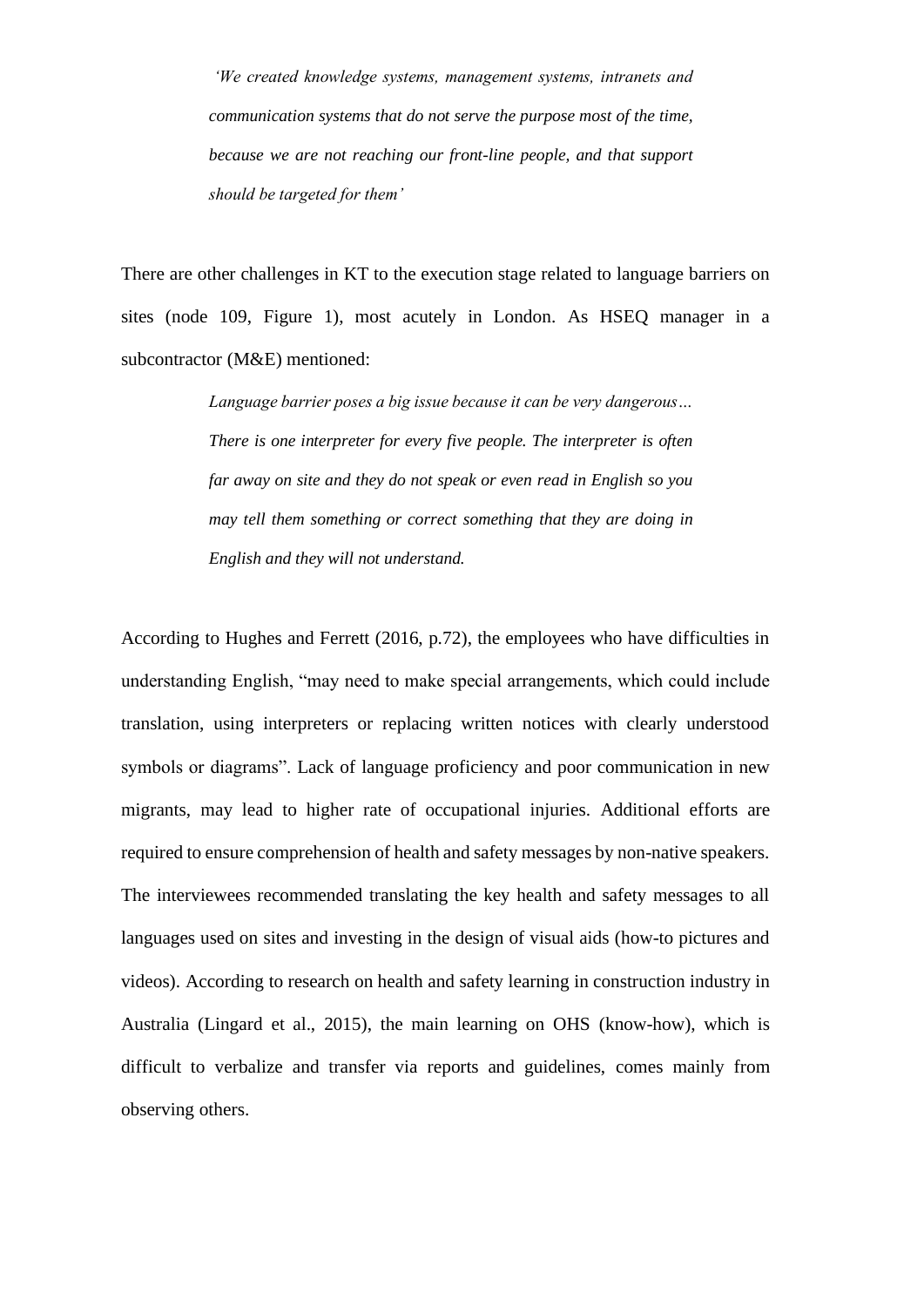#### *4.4 Knowledge Management Systems*

Investment in better KM and OHS systems in small and medium construction organizations is affected by the transactional approach to managing projects, which inhibits further safety improvements. Based on the responses, there are pockets of consistent practice in transferring information on OHS internally and across supply chain, however, KM systems, where present, were not linked to OHS systems (see also Smyth et al., 2019). Besides, an appropriate system for transferring safety information and knowledge is especially critical in smaller companies because of the lack of OHS competence (e.g. Aaltonen et al., 1996). Lack of time and lack of budget can significantly affect managerial decision making in relation to safety (Drupsteen and Hasle, 2014; Guo, 2015).

There are intranets, databases, websites and newsletters used for cascading explicit knowledge down to the project level. However, there are generic problems related to their structure, one-point access, user-friendliness, ease of search of appropriate information and modification and adjustment of OHS knowledge and information to meet the demands of different target groups. Information and knowledge transfer via Intranet and Internet media is considered to be passive, but it also does allow some forms of tacit knowledge exchange via interactive formats (i.e. video conferencing, online training, how-to videos).

It is also important to consider that the majority of the workforce on construction sites do not have access to the internet as they are not allowed to take their smartphones with them to avoid distractions that may restrict employees' ability to recognize and react to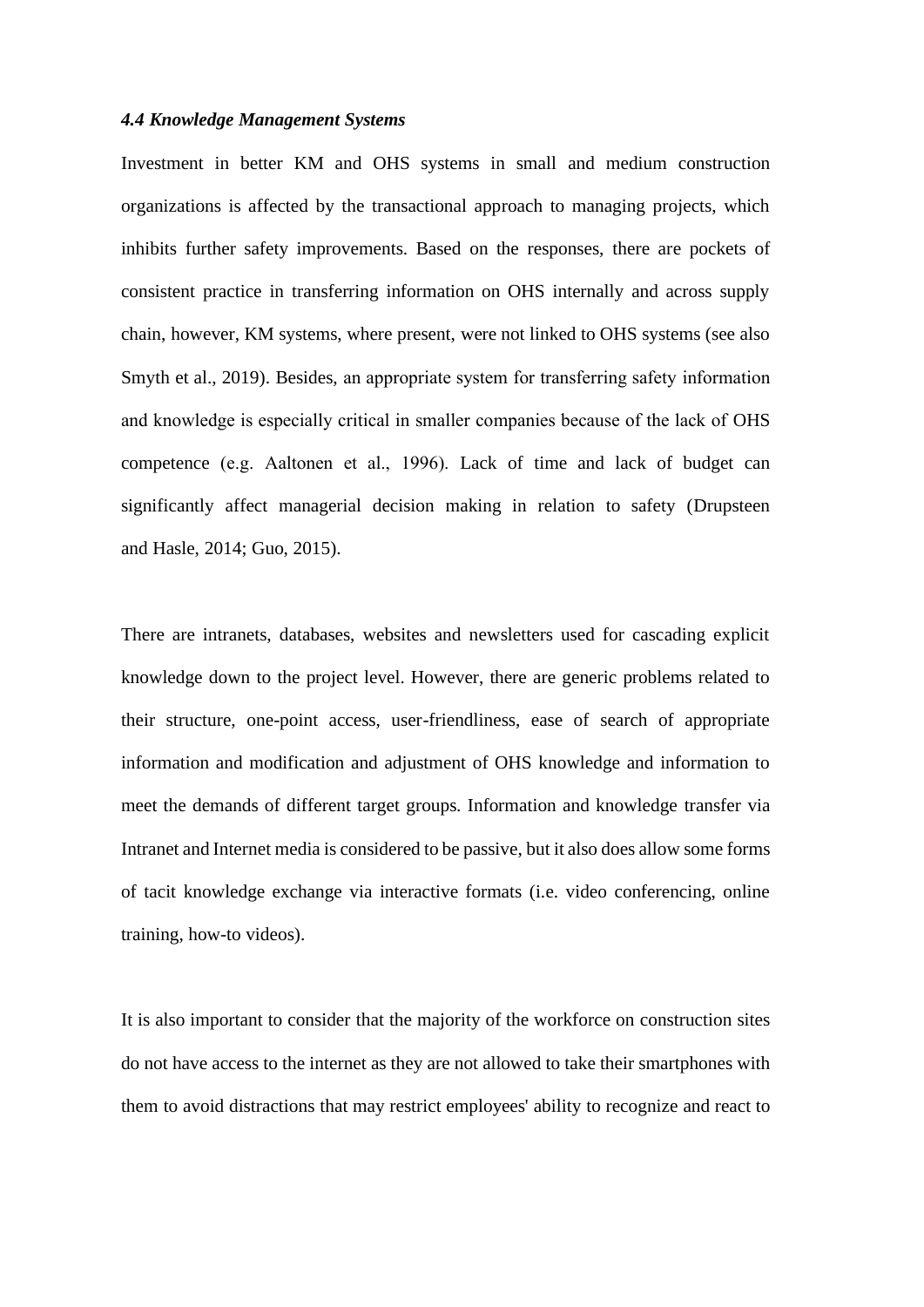hazards. Also, some employees do not engage with the IT systems for knowledge transfer.

Another respondent stated people are not able to find any information or knowledge shared online unless they know exactly what they are looking for:

> *There are too many databases with different information that "do not talk to each other". You cannot retain [knowledge] for the sake of retaining, one need to know what is going to be used and when. What one finds to be useful can be completely different to someone else, so the context is the key'.*

According to the respondents from contractors and subcontractors, there are cases when client organizations try to impose safety practices and equipment without investigating the real needs of people working on sites. OHS knowledge and information are needed at every level of organizations, but the type and content may be different. Large organizations have different health and safety information and knowledge needs than small ones. This requires more holistic approach to managing OHS knowledge and alignment between KM and OHS systems.

# **5. Conclusions and Recommendations**

This study contributes to the current understanding of key enablers and inhibitors to KT on OHS across the UK construction organizations. Based on the analysis undertaken here, there is a shared understanding in the industry that knowledge is an important intangible asset that can assist in achieving better and more consistent safety performance. There is also an emphasis on KT through people-to-people communication, considering that some knowledge and experience on safety is context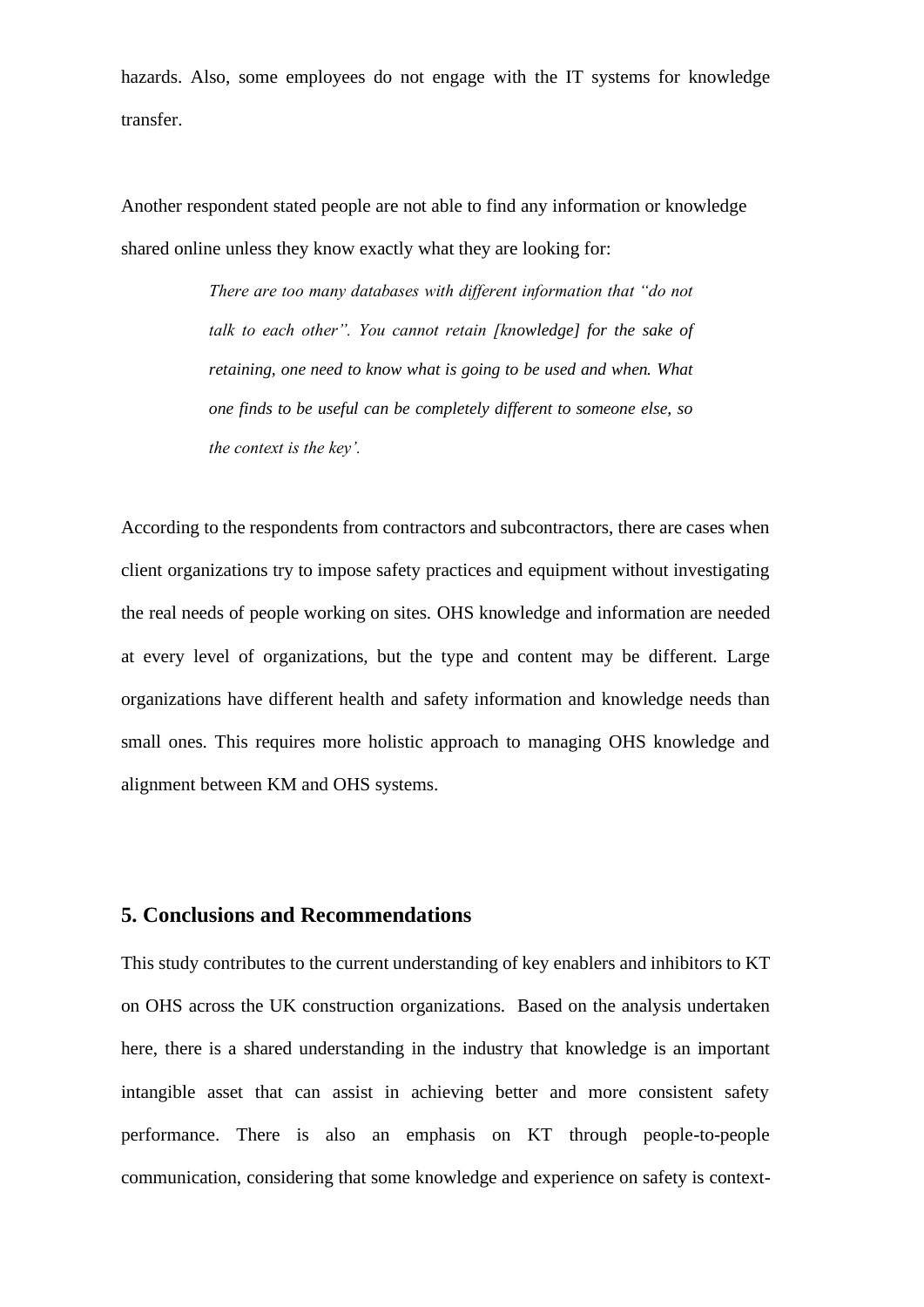specific and is difficult to codify and transfer. Considering uniqueness and complexity of construction projects, organizational learning on OHS cannot be complete if it is based only on generic safety guidelines and regulations. Transfer of tacit knowledge that considers specific work contexts is important for better OHS performance.

The interviews with five types of organization revealed that there is no cultural uniformity in relation to OHS across fragmented construction industry. There are pointers towards less efficient OHS practices in small and medium firms. Large construction firms have stronger OHS approaches and more competent OHS professionals, however, where present, KM and OHS systems are not aligned and OHS lessons are still in project-specific silos. The findings of this research demonstrated that programme management, especially on the client-side, constrained KM on OHS across the supply chain. The client and the supply chain members lacked coherent systems and procedures for developing KM capabilities at a program level in order to ensure KT across projects. Internally, stronger systems between the firm and programme level and site operations are required to overcome variation in the OHS and to align KM and OHS systems.

 The typical model for managing OHS in construction is a top-down approach that involves regulating employees' behavior through the enforcement of prescriptive rules and procedures. Top-down views on safety culture do not consider that different cultures may exist in a single organization. It is now generally recognized that the complexity of construction work requires a more holistic approach to OHS management that considers the interaction between the systems, procedures, workspace culture and the people in the organization. Active failures may lead to an accident, however there are less visible failures on the organizational side, more latent weaknesses, that should be given equal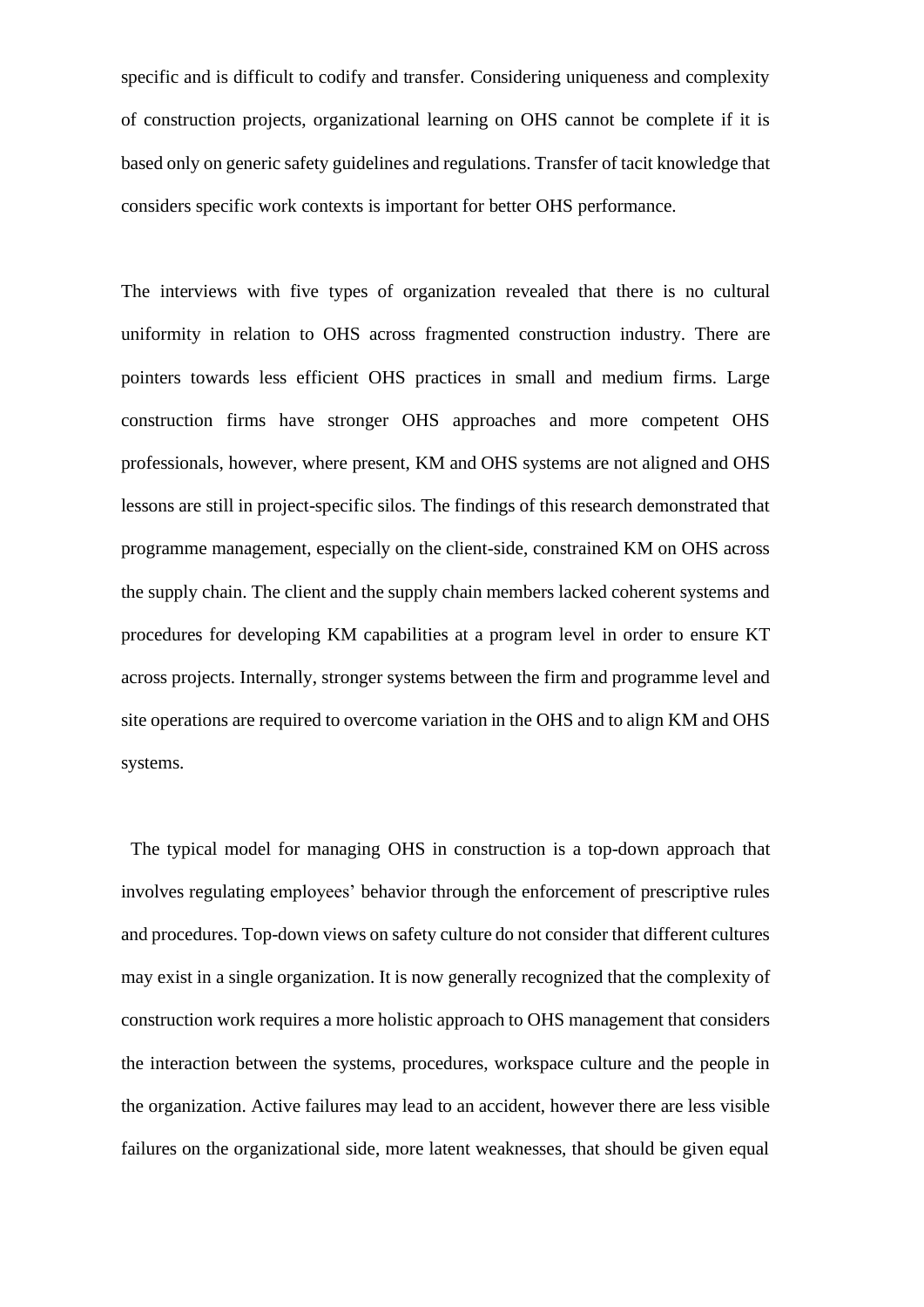attention to prevent accidents and injuries. The empirical work presented in this paper has been able to reveal the conceptual challenges and practical issues of applying KM and organizational learning principles, including KT. There is no 'one-size-fits all' model for OHS learning, and firms need to develop their own approaches for transferring tacit and explicit knowledge that meet their own organizational needs (Podgórski, 2010; Shereihiy and Karwowski, 2006). Learning from incidents should be embedded in the safety management system (Drupsteen and Hasle, 2014).

OHS culture remains weak and undeveloped within the industry. Besides, the presence of subcultures, hierarchically structured social relations and management by objectives inhibit implementation of a cohesive safety culture in construction firms. Due to the complexity of construction work not only do robust safety management strategies need to be developed, but also collective health and safety norms need to be established to guide people in their daily decision making. Management strategies and actions need to consider the traits of organizational culture that can affect efficiency of formal and informal OHS practices (Aaltonen et al., 1996; Roberts et al., 2012). When OHS strategies are aligned and integrated throughout an organization, they are seen by employees as a core company value. Organizations across supply chains need to engage in collaborative relationships that support KT. Informal structures (i.e. communities of practice) are equally important to understanding the culture of an organization, especially considering that existing subcultures can contribute by bringing different perspectives and views to safety problems. That data revealed that construction supervisors/line managers have a crucial role to play in the supply chain at a site level. They are often the fastest and most efficient channels for KT who can also influence the response to the safety message.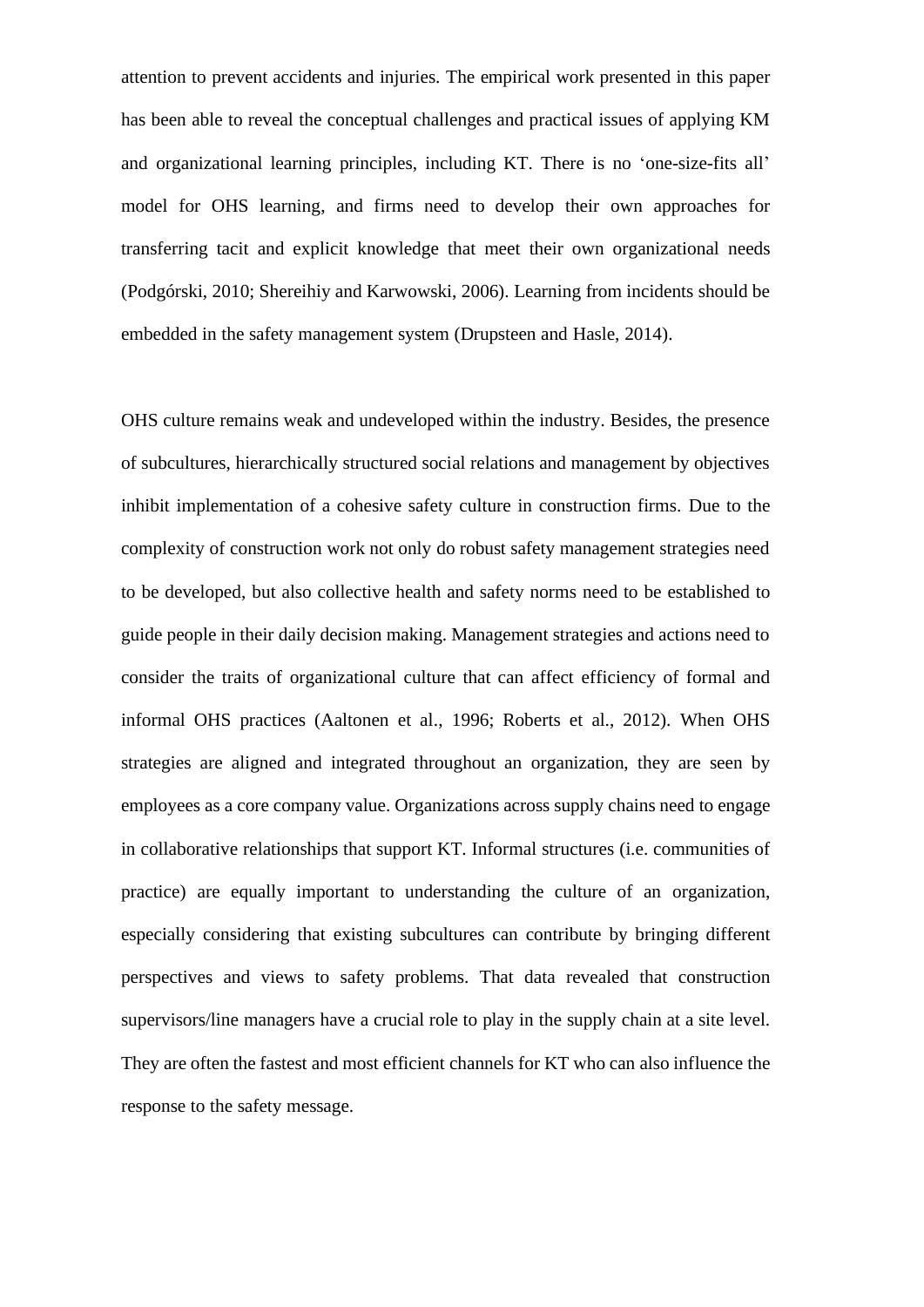Tacit KT is predominantly a social process and cultivation of a culture of learning strongly depends on the quality of interactions between social actors. Intra- and interorganizational routines are required to provide a crucial tie between different projectteams and to encourage tacit KT and reuse. For example, monthly meetings reviewing safety incidents need routines to embed the learning into the organization for future transfer.

Most incidents are combinations of organizational, cultural and human factors. Where relevant, the lessons learnt from past failures and incidents should be recorded and shared. An 'open' and blame-free 'positive' safety culture that enables responsible allocation of responsibility and accountability needs to be cultivated to encourage professionals to speak out when they spot risks and be empowered to stop work, if needed. Besides, sometimes workers do not report safety issues that didn't have serious consequences because they do not see that line managers are interested in knowing them (Drupsteen and Hasle, 2014). Within this context, studying examples of the role of CoPs, social networking, storytelling or narratives in improving OHS management can be particularly useful. These routines encourage learning, aid KT and improve practice where effectively implemented, which in turn will reduce near misses and other incidents.

According to HSE report (2006) construction workers tend to believe that accidents happen only to other people. This research demonstrated that there is growing recognition that OHS is not only the responsibility of all, including the management. Project leaders and safety professionals can still serve as a resource to the front-line employees but they should not be perceived as the only people responsible for solving safety issues. Construction firms need to increase their employees' ownership for safety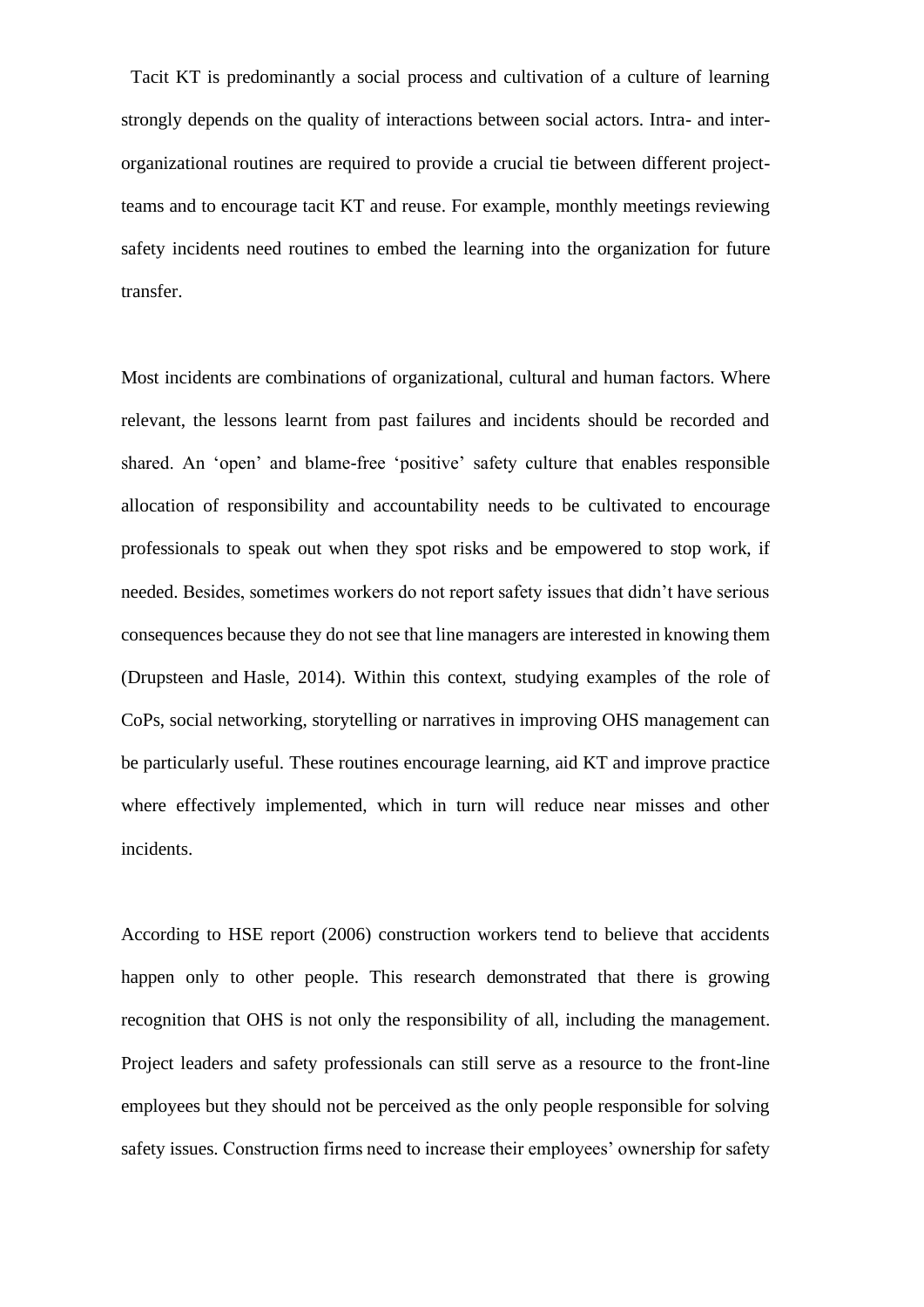and sharing stories about the accidents on sites that had a life-changing impact on employees and their families who are going through pain and suffering, can send through a very powerful message and help others recognise their own vulnerability (HSE, 2006). .

Occupational safety can be defined as collective competence that following SLT, or Situated Learning Theory, is inseparable from organizational learning and collective sense-making. SLT theorists recognise the importance of personal experience and culture for learning and KT that involves ongoing reflection about current OHS practices and questioning of commonly held assumptions regarding existing systems and constantly searching 'what can be done better'. Safety practices to be successful need to be based on knowledge-based reasoning. Employees should rely on their own ability to act appropriately when dangers arise, considering that safety practices are context-specific.

Further research is needed to develop a conceptual model that will give a holistic view on the role of knowledge management (KM) and transfer (KT) for better OHS performance across construction supply chains. According to ICE Report (2018) there are industry sectors with well-established mechanisms for learning from failures and near misses. It might be useful to understand how their experience can be applied to a complex and safety-critical construction industry. Another interesting avenue to explore is what the construction industry can learn from other safety-critical industries, such as oil and gas exploration infrastructure and chemical processing plants, regarding cultivation of a learning culture that promotes inter-organizational KT across supply chain and triggers relevant safety behaviours (e.g. [Mearns](https://www.sciencedirect.com/science/article/pii/S0925753508000295#!) and [Yule,](https://www.sciencedirect.com/science/article/pii/S0925753508000295#!) 2009; Vinodkumar and Bhasi, 2009).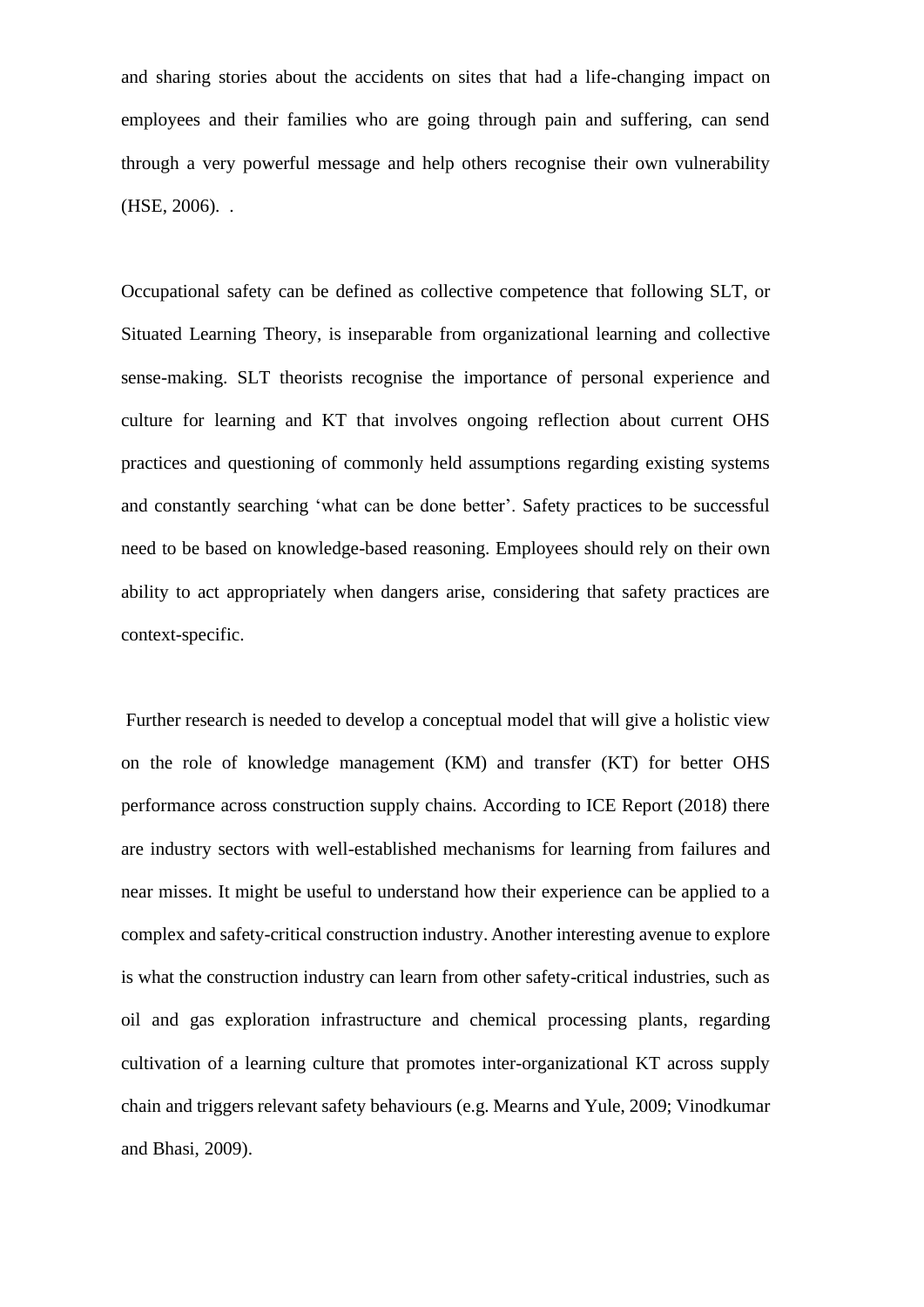# **References**

Aaltonen, M. [Uusi-Rauva, E., Saari,](https://www.sciencedirect.com/science/article/pii/0925753596000215#!) J., [Antti-Poika, M., Räsänen,](https://www.sciencedirect.com/science/article/pii/0925753596000215#!) T., & Vinnie, K. (1996). The accident consequence tree method and its application by real-time data collection in the Finnish furniture industry. Safety Science, 23(1), 11-26. [https://doi.org/10.1016/0925-7535\(96\)00021-5](https://doi.org/10.1016/0925-7535(96)00021-5)

Antonsen, S. (2009). Safety culture assessment: a mission impossible? Journal of Contingencies Crisis Management, 17(4), 242–254.

<https://doi.org/10.1111/j.1468-5973.2009.00585.x>

Auch, F., & Smyth, H.J. (2010). The cultural heterogeneity of project firms and project teams. International Journal of Managing Projects in Business, 3(3), 443- 461.<https://doi.org/10.1108/17538371011056075>

Argote, L. Ingram, P. (2000). Knowledge transfer: A Basis for Competitive Advantage in Firms. Organizational Behavior and Human Decision Processes, 82 (1), 150– 169. <https://doi.org/10.1006/obhd.2000.2893>

APQC Review on Communities of Practice (2016), [https://www.apqc.org/knowledge](https://www.apqc.org/knowledge-base)[base](https://www.apqc.org/knowledge-base) . Accessed on 4 December 2018.

Bartsch, V., Ebers, M. and Maurer, I. (2013). Learning in project-based organizations: the role of project teams' social capital for overcoming barriers to learning. International Journal of Project Management*,* 31(2), 239–251. <https://doi.org/10.1016/j.ijproman.2012.06.009>

Brightman, J. (2002). An Introduction to Decision Explorer. London: Banxia Software Ltd. <https://banxia.com/pdf/de/DEIntro1.pdf>

Brown, J., & Duguid, P. (1991). Organizational Learning and Communities of Practice: Towards a united view of working, learning, and innovation. Organization Science, 2(1), 40-57. <https://www.jstor.org/stable/2634938>

Bunting, J., Branche, K., Trahan, C., & Goldenhar, L (2017). A national safety standdown to reduce construction worker falls. Journal of Safety Research, 60, 103–111. <https://doi.org/10.1016/j.jsr.2016.12.005>

Bust, P.D., Gibb, A.G.F., & Pink, S. (2008). Managing construction health and safety: migrant workers and communicating safety messages. Safety Science, 46 (4), 585 – 602. <https://doi.org/10.1016/j.ssci.2007.06.026>

Carrillo, P. M., Ruikar, K., & Fuller, P. (2013). When will we learn? Improving lessons learned practice in construction. International Journal of Project Management*,* 31(6), 567-578. <https://doi.org/10.1016/j.ijproman.2012.10.005>

Clarke, S. (1999). Perceptions of organizational safety: implications for the development of safety culture. Journal of Organizational Behavior, 20, 185-198. [https://doi.org/10.1002/\(SICI\)1099-1379\(199903\)20:2<185::AID-](https://doi.org/10.1002/(SICI)1099-1379(199903)20:2%3c185::AID-JOB892%3e3.0.CO;2-C)[JOB892>3.0.CO;2-C](https://doi.org/10.1002/(SICI)1099-1379(199903)20:2%3c185::AID-JOB892%3e3.0.CO;2-C)

Cox, S. J., & Cheyne, A. J. T. (2000). Assessing safety culture in offshore environments. Safety Science, 34, 111-129. [https://doi.org/10.1016/S0925-](https://doi.org/10.1016/S0925-7535(00)00009-6) [7535\(00\)00009-6](https://doi.org/10.1016/S0925-7535(00)00009-6)

[Dahl, Ø.,](https://www.sciencedirect.com/science/article/pii/S0022437517302840#!) & [Kongsvik, T.](https://www.sciencedirect.com/science/article/pii/S0022437517302840#!) (2018). Safety climate and mindful safety practices in the oil and gas industry. Journal of Safety Research, 64, 29–36. <https://doi.org/10.1016/j.jsr.2017.12.009>

Dalkir, K. (2005). KnowledgeManagement in Theory and Practice. Oxford: Elsevier Butterworth-Heinemann.

Davenport, T. H., & Prusak, L. (1998). Working Knowledge: How Organizations Manage What They Know. Cambridge, MA: Harvard Business School Press.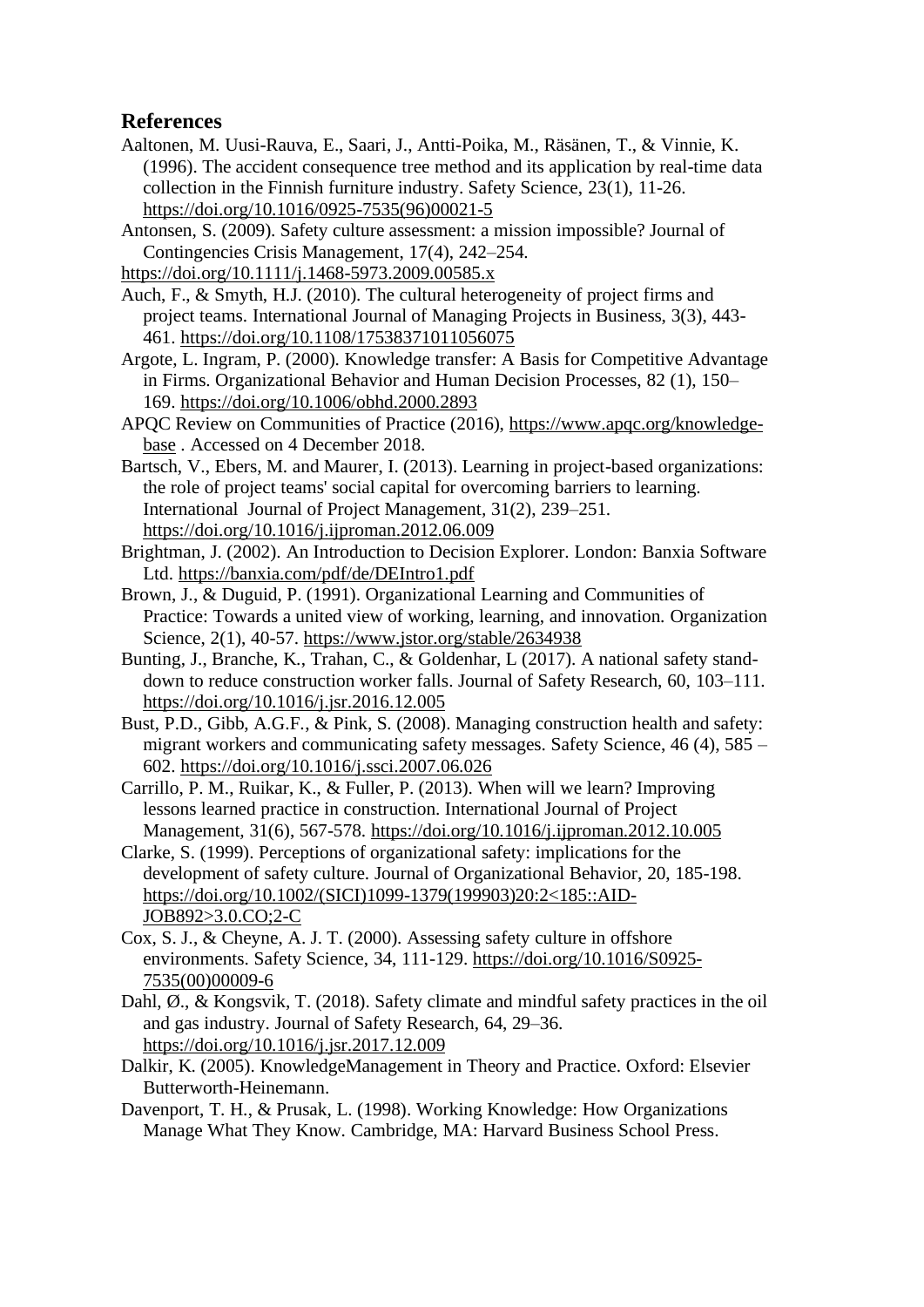- De Long, D. W. and Fahey, L. (2000). Diagnosing Cultural Barriers to Knowledge Management. The Academy of Management Executive, 14(4), 113-127. <https://doi.org/10.5465/ame.2000.3979820>
- Denison, D. R. (1996). What is the difference between organizational culture and organizational climate? A native's point of view on a decade of paradigm wars. Academy of Management review, 21(3), 619−654.
- Dingsdag, D., Biggs, H., & Sheahan, V.L. (2008). Understanding and defining OH&S competency for construction site positions: worker perceptions. Safety Science, 46 (4), 619–33. <https://doi.org/10.1016/j.ssci.2007.06.008>
- Drupsteen, L. and [Hasle, P.](https://www.ncbi.nlm.nih.gov/pubmed/?term=Hasle%20P%5BAuthor%5D&cauthor=true&cauthor_uid=25118127) (2014). Why do organizations not learn from incidents? Bottlenecks, causes and conditions for a failure to effectively learn. Accident Analysis and Prevention, 72, 351-358. <https://doi.org/10.1016/j.aap.2014.07.027>
- Duryan, M., & Smyth, H. J. (2018). Cultivating sustainable communities of practice within hierarchical bureaucracies: the crucial role of an executive sponsorship. International Journal of Managing Projects in Business (Published as Ahead of Print Aug 13, 2018).<https://doi.org/10.1108/IJMPB-03-2018-0040>
- Duryan, M., & Smyth, H. J. (2019). Service Design and Knowledge Management in the Construction Supply Chain for an Infrastructure Programme. Built Environment Project and Asset Management*,* 9(1), 118-137. <https://doi.org/10.1108/BEPAM-04-2018-0060>
- Eden, C., & Ackermann, F. (1998). Making Strategy: The Journey of Strategic Management*.* London: Sage Publications.
- Eden, C. (2004). Analysing cognitive maps to help structure issues or problems. European Journal of Operational Research, 159(3), 673–686. [https://doi.org/10.1016/S0377-2217\(03\)00431-4](https://doi.org/10.1016/S0377-2217(03)00431-4)
- Edvinsson, L., & Malone, M. S. (1997). Intellectual capital: realising your company's true value by finding its hidden brainpower. NY, USA: Harper Business.
- Edwards, J.R.D., Davey, J., & Armstrong, K. (2013). Returning to the roots of culture: a review and re-conceptualisation of safety culture. Safety Science*,* 55, 70–80. <https://doi.org/10.1016/j.ssci.2013.01.004>
- Gherardi, S., & Nicolini, D. (2000). To transfer is to transform: the circulation of safety knowledge. Organization, 7(2), 329-48. [https://doi.org/10.1177/135050840072008](https://doi.org/10.1177%2F135050840072008)
- Goh, Y.M., Ubeynarayana, C. U., Wong, K. L.X. and Guo, B., (2018). Factors influencing unsafe behaviours: A supervised learning approach. Accident Analysis and Prevention, 118, 77-85. <https://doi.org/10.1016/j.aap.2018.06.002>
- [Guo,](https://www.sciencedirect.com/science/article/abs/pii/S0001457515001372#!) B.H.W., Yiu, T. W. and [González,](https://www.sciencedirect.com/science/article/abs/pii/S0001457515001372#!) V. A. (2015). Identifying behaviour patterns of construction safety using system archetypes. [Accident Analysis and Prevention,](https://www.sciencedirect.com/science/journal/00014575) 80, 125-141.<https://doi.org/10.1016/j.aap.2015.04.008>
- Hadikusumo, B., & Rowlinson, S. (2004). Capturing safety knowledge using designfor safety-process tool. Journal of Construction Engineering Management, 130 (2), 281–289. [https://doi.org/10.1061/\(ASCE\)0733-9364\(2004\)130:2\(281\)](https://doi.org/10.1061/(ASCE)0733-9364(2004)130:2(281))
- Health and Safety Commission (HSC) (1993). ACSNI Study Group on Human Factors. 3rd Report: Organizing for Safety. London, UK: HMSO.
- Health and Safety Executive (HSE) (2005). A Review of Safety Culture and Safety Climate Literature for the Development of the Safety Culture Inspection Toolkit. Sudbury, UK: HSE Books.
- Health and Safety Executive (HSE) (2006). Health and Safety in Construction. London, UK: HSE Books, Crown.
- Health and Safety Executive (HSE) (2018). Construction statistics in Great Britain. http://www.hse.gov.uk/statistics/industry/construction.pdf. Accessed 14 January 2019.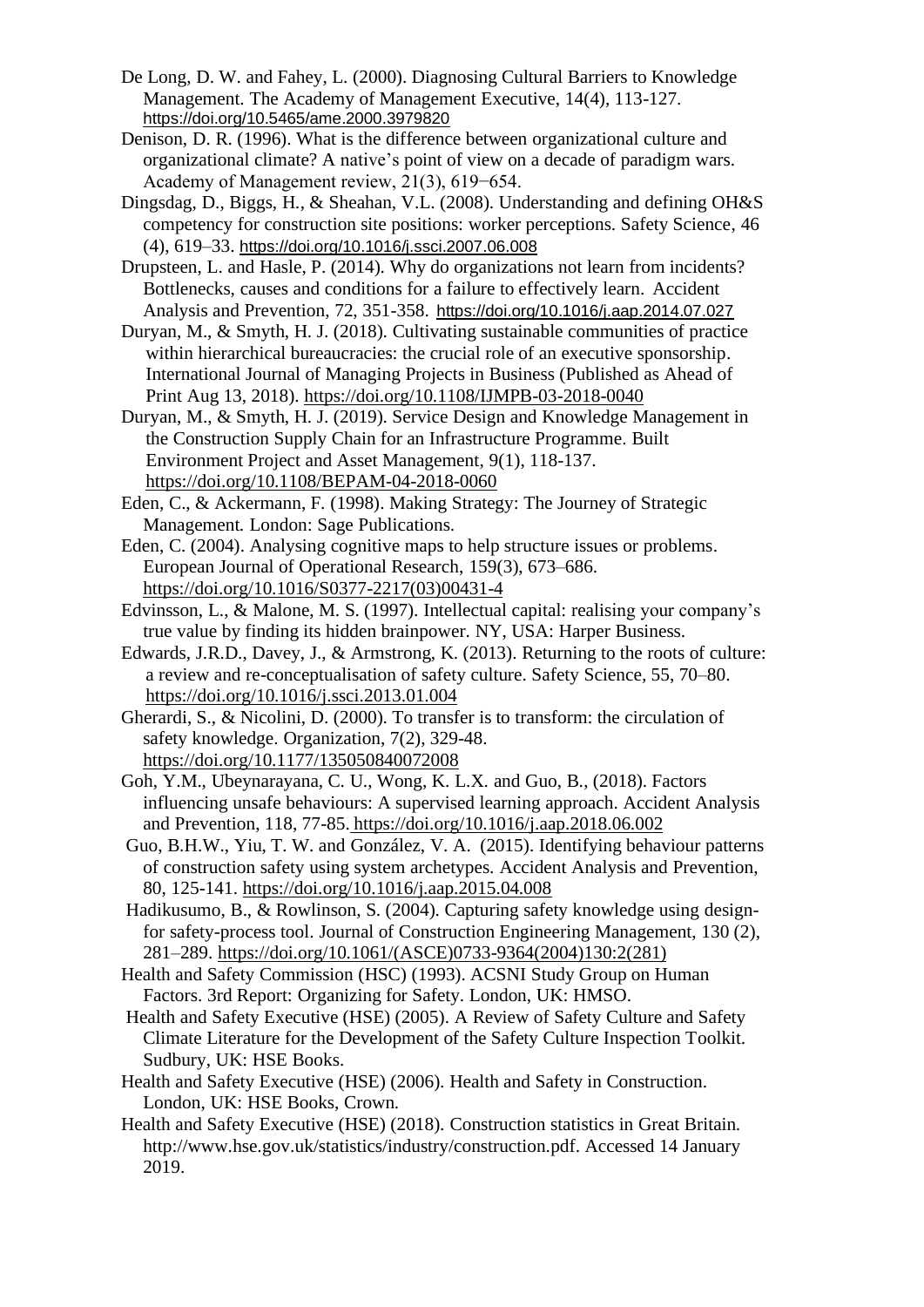- Hughes, P., & Ferrett, E. (2016). Introduction to Health and Safety at Work: for the NEBOSH National General Certificate in Occupational Health and Safety. London, UK: Routledge.
- [Institution of Civil Engineers](https://www.designingbuildings.co.uk/wiki/The_Institution_of_Civil_Engineers) (ICE) Report (2018). In Plain Sight: Assuring the wholelife safety of infrastructure. [https://www.ice.org.uk/getattachment/news-and](https://www.ice.org.uk/getattachment/news-and-insight/policy/in-plain-sight/In-Plain-Sight.pdf.aspx)[insight/policy/in-plain-sight/In-Plain-Sight.pdf.aspx](https://www.ice.org.uk/getattachment/news-and-insight/policy/in-plain-sight/In-Plain-Sight.pdf.aspx) . Accessed 5th February 2019.
- Jashapara, A. (2011). Knowledge Management: An Integrated Approach. 2nd Edition, Essex, UK: Prentice Hall.
- Josserand, E. (2004). Cooperation within bureaucracies: are communities of practice an answer? M@n@gement, 7(3), 307–339. <https://doi.org/10.3917/mana.073.0307>
- Kamara, J. M., Anumba, C. J., Carrillo, P. M., & Bouchlaghem, N. (2003). Conceptual Framework for Live Capture and Reuse of Project Knowledge. In: Proceedings of the CIB W78's 20th International Conference on Information Technology for Construction, Auckland.
- Kelly, G. A. (1955). The psychology of personal constructs: A theory of personality. London: Routledge.
- Lave, J., & Wenger, E. (1991). Situated Learning: Legitimate Peripheral Participation. Cambridge: Cambridge University Press.
- Lee, T., & Harrison, K. (2000). Assessing safety culture in nuclear power stations. Safety Science, 34(1–3), 61−97. [https://doi.org/10.1016/S0925-7535\(00\)00007-2](https://doi.org/10.1016/S0925-7535(00)00007-2)
- Lingard, H., & Rowlinson, S. (1997). Behavior-Based Safety Management in Hong Kong's Construction Industry. Journal of Safety Research, 28(4), 243-256. [https://doi.org/10.1016/S0022-4375\(97\)00010-8](https://doi.org/10.1016/S0022-4375(97)00010-8)
- Lingard, L., Pink, S., Harley, J., & Edirisinghe, R. (2015). Looking and learning: using participatory video to improve health and safety in the construction industry, Construction Management and Economics, 33(9), 740-751. <https://doi.org/10.1080/01446193.2015.1102301>
- Miles, M. B., & Huberman, A. M. (1994). Qualitative data analysis: An expanded sourcebook. Thousand Oaks, CA: Sage.
- Miles, M.B., & Huberman, A.M. (2002). The Qualitative Researcher's Companion. Thousand Oaks, CA: Sage.
- [Mearns,](https://www.sciencedirect.com/science/article/pii/S0925753508000295#!) K. and [Yule,](https://www.sciencedirect.com/science/article/pii/S0925753508000295#!) S. (2009). The role of national culture in determining safety performance: Challenges for the global oil and gas industry, [Safety Science](https://www.sciencedirect.com/science/journal/09257535) 46(6), 777-785.<https://doi.org/10.1016/j.ssci.2008.01.009>
- Mueller, J. (2015). Formal and informal practices of knowledge sharing between project teams and enacted cultural characteristics. Project Management Journal, 46(11), 53-68. <https://doi.org/10.1002/pmj.21471>
- Nesheim, T., & Gressgår, L.G. (2014). Knowledge sharing in a complex organization: Antecedents and safety effects. Safety Science*,* 62, 28–36. <https://doi.org/10.1016/j.ssci.2013.07.018>
- Nonaka, I., & Takeuchi, H. (1995). The knowledge creating company: how Japanese companies create the dynamics of innovation*.* New York: Oxford University Press.
- Nordlof H., Wiitavaara B., Hogberg H., & Westerling R., (2017). A cross-sectional study of factors influencing occupational health and safety management practices in companies. Safety Science*,* 95, 92-103.<https://doi.org/10.1016/j.ssci.2017.02.008>
- Office for National Statistics (2018). Construction statistics: Number 19, 2018 edition. [https://www.ons.gov.uk/businessindustryandtrade/constructionindustry/articles/con](https://www.ons.gov.uk/businessindustryandtrade/constructionindustry/articles/constructionstatistics/number192018edition) [structionstatistics/number192018edition](https://www.ons.gov.uk/businessindustryandtrade/constructionindustry/articles/constructionstatistics/number192018edition). Accessed 19 January 2019.
	- Paulin, D., & Suneson, K. (2012). Knowledge transfer, knowledge sharing and knowledge barriers: three blurry terms in KM. The Electronic Journal of Knowledge Management, 10(1), 81-91.
- Podgórski, D. (2010). The Use of Tacit Knowledge in Occupational Safety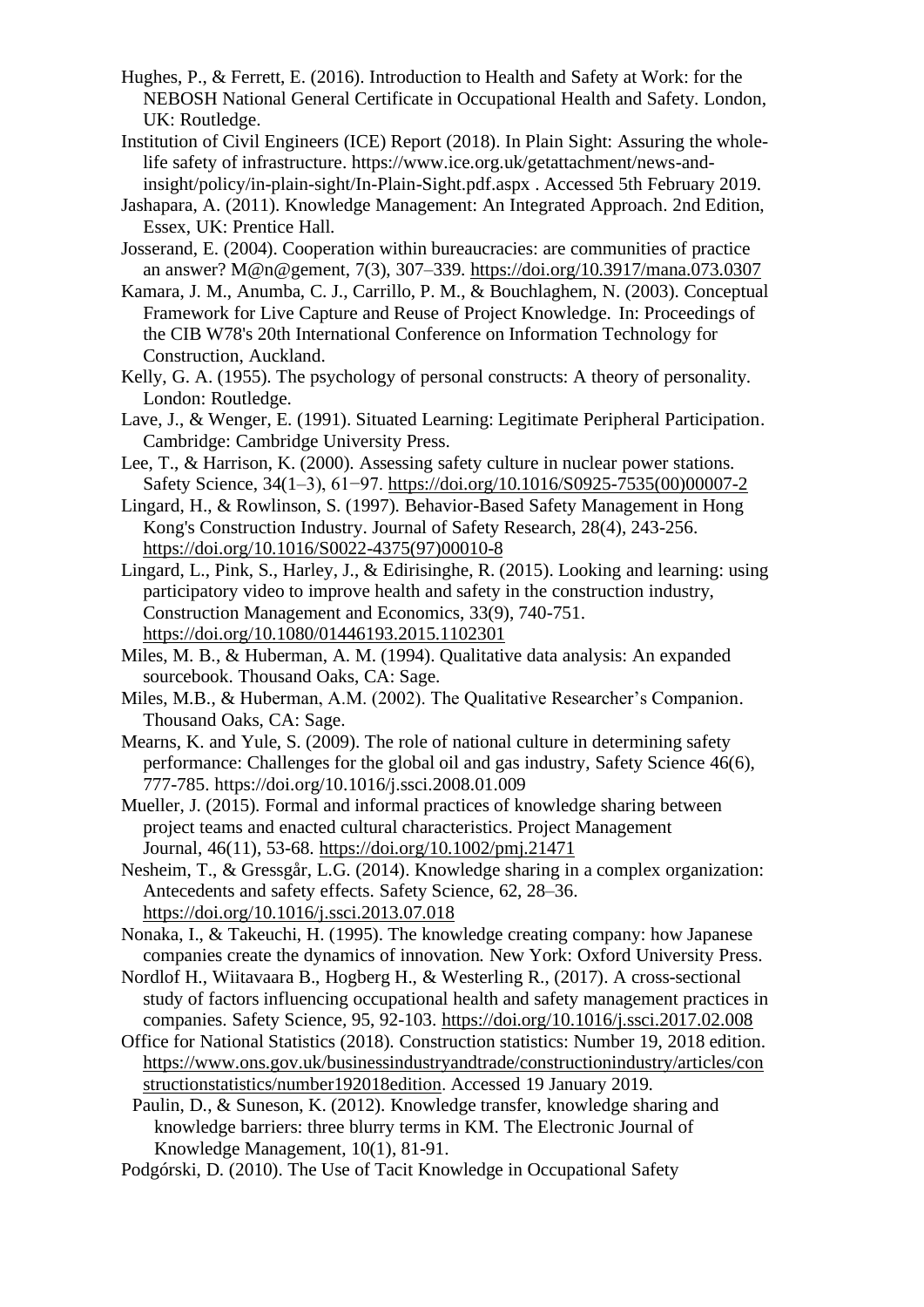and Health Management Systems. International Journal of Occupational Safety and Ergonomics, 16(3), 283-310. DOI[:10.1080/10803548.2010.11076845](https://doi.org/10.1080/10803548.2010.11076845)

- Polanyi, M. (1962). Personal Knowledge: Toward a Post Critical Philosophy. New York: Harper Torchbooks.
- Polanyi, M. (1967). The Tacit Dimension. London: Routledge and Keoan Paul.
- Roberts, A., Kelsey, J., Smyth, H., & [Wilson,](https://www.emeraldinsight.com/author/Wilson%2C+Adam) A. (2012). Health and safety maturity in project business cultures. International Journal of Managing Projects in Business, 5(4), 776-803. <https://doi.org/10.1108/17538371211269059>
- Roberts, J. (2000). From Know-how to Show-how? Questioning the Role of Information and Communication Technologies in Knowledge Transfer. Technology Analysis & Strategic Management, 12(4), 429-443. <https://doi.org/10.1080/713698499>
- Senge, P. (1990). The Fifth Discipline: The art and practice of the learning organization. New York: Doubleday Business.
- Sense, A. J. (2008). Conceptions of learning and managing the flow of knowledge in the project-based environment. International Journal of Managing Projects in Business, 1(1), 33-48.<https://doi.org/10.1108/17538370810846405>
- Schein, E. (2004). Organizational Culture and Leadership. San Francisco: Jossey-Bass
- Sherratt, F., Farrell, P., & Noble, R. (2013). UK construction site safety: discourses of enforcement and engagement. Construction Management and Economics, 31(6), 623-635. <https://doi.org/10.1080/01446193.2012.747689>
- Shereihiy, B., & Karwowski, W. (2006). Knowledge management for occupational safety, health, and ergonomics. Human Factors and Ergonomics in Manufacturing, 16(3), 309–19. <https://doi.org/10.1002/hfm.20054>
- Smyth, H., Roberts, A., Duryan, M., Xu, J., Toli, M., Rowlinson, S., & Sherratt, F. (2019). Health & Safety and Knowledge Management in Construction. In: Proceedings of the 1st Association of Researchers in Construction Safety, Health, and Well-Being (ARCOSH), 3 - 4 June, 2019, Cape Town: [Nelson](https://www.mandela.ac.za/) Mandela University.
- Szulanski, G. (2000). The process of knowledge transfer: a diachronic analysis of stickiness. Organizational Behavior and Human Decision Processes, 82(1), 9-27. <https://doi.org/10.1006/obhd.2000.2884>
- Tangaraja, G., Mohd Rasdi, R., Abu Samah, B., & Ismail, M. (2016). Knowledge sharing is knowledge transfer: a misconception in the literature. Journal of Knowledge Management, 20 (4), pp. 653–670. [https://doi.org/10.1108/JKM-11-](https://doi.org/10.1108/JKM-11-2015-0427) [2015-0427](https://doi.org/10.1108/JKM-11-2015-0427)
- Törner, M., & Pousette A. (2009). Safety in construction a comprehensive description of the characteristics of high safety standards in construction work, from the combined perspective of supervisors and experienced workers. Journal of Safety Research, 40(6), 399–409.

<https://www.sciencedirect.com/science/article/pii/S0022437509001030>

- Vaught, C., Mallett, L., Brnich, Jr., M.J., Reinke, D., Kowalski-Trakofler, K.M., & Cole, H.P. (2006). Knowledge management and transfer for mine emergency response. International Journal of Emergency Management*,* 3(2/3), 178–191. <https://doi.org/10.1504/IJEM.2006.011167>
- Vinodkumar, M. N. and Bhasi, M. (2009). Safety climate factors and its relationship with accidents and personal attributes in the chemical industry. Safety Science, 47 (2009) 659–667. doi:10.1016/j.ssci.2008.09.004
- Wahlstrøm, B. (2011). Organizational learning reflections from the nuclear industry. Safety Science, 49(1), 65–74. <https://www.sciencedirect.com/science/article/pii/S0925753509002100>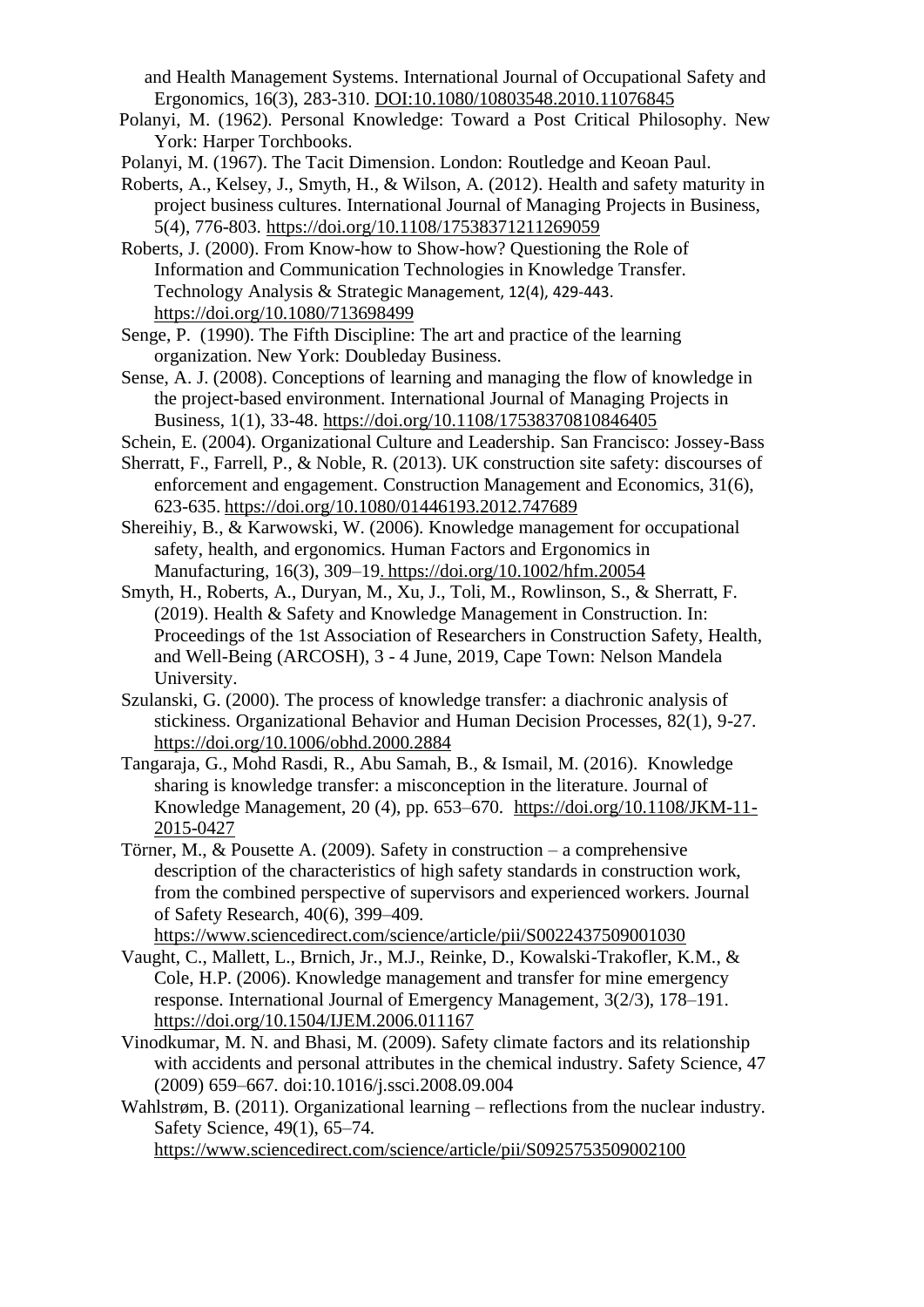- Walker, A. (2015). Project Management in construction*.* London*,* UK: John Wiley & Sons Ltd.,.
- Wamuziri, S. (2011). Factors that contribute to positive and negative health and safety cultures in construction. Paper presented at the CIB W099 Conference. Prevention Means to the End of Construction Injuries, Illnesses and Fatalities. 24–26 August, Washington, DC. <https://doi.org/10.1680/mpal.12.00023>
- Wenger, E. (1998). Communities of Practice: Learning, Meaning, and Identity, Cambridge University Press, Cambridge.
- Wiig K. (1997). Knowledge management: where did it come from and where will it go? Expert Systems with Application, 13(1), 1–14. [https://doi.org/10.1016/S0957-](https://doi.org/10.1016/S0957-4174(97)00018-3) [4174\(97\)00018-3](https://doi.org/10.1016/S0957-4174(97)00018-3)
- Whittingham, R.B. (2004). The Blame Machine. Why Human Error Causes Accidents. London: Routledge.
- Zierold, K. (2016). Safety training for working youth: Methods used versus methods wanted. Work, 54(1), 149–157.

| Type of<br>Organization | Organization              | <b>Interviewee Role</b>            | <b>Subtotals</b> | <b>Total</b> |
|-------------------------|---------------------------|------------------------------------|------------------|--------------|
| Institutional           | Gov. and Former           | Industry Expert and Chair of       |                  |              |
|                         | Professional Body         | Professional Body                  | 1                |              |
|                         | <b>Industry Standards</b> | Health and safety Principal        | 1                | 3            |
|                         |                           | Inspector                          |                  |              |
|                         |                           | Health and Safety Inspector        | 1                |              |
| Clients                 | Infrastructure $-I$       | <b>OHS Change Programme</b>        | 1                |              |
|                         |                           | Manager                            |                  |              |
|                         |                           | H&S Manager                        | $\overline{2}$   |              |
|                         |                           | Senior Procurement Manager         | 1                |              |
|                         | Infrastructure $-II$      | Head of Commercial                 | 1                |              |
|                         | Developer                 | Head of H&S                        | $\mathbf{1}$     | 8            |
|                         |                           | H&S&S Manager                      | $\mathbf{1}$     |              |
|                         |                           | Director                           | 1                |              |
| <b>Main Contractors</b> | International             | National Head of H&S               | $\mathbf{1}$     |              |
|                         | Contractor - I            | Managing Director,                 | $\mathbf{1}$     |              |
|                         |                           | Infrastructure                     |                  |              |
|                         |                           | Health and Safety and              | $\mathbf{1}$     |              |
|                         |                           | <b>Wellbeing Manager</b>           |                  | 15           |
|                         | International             | CEO, UK                            | 1                |              |
|                         | Contractor - II           |                                    |                  |              |
|                         | International             | <b>CEO</b>                         | 1                |              |
|                         | Contractor - III          | <b>HSEQ Manager</b>                | 1                |              |
|                         |                           | <b>Quality Improvement Manager</b> | 1                |              |
|                         |                           | <b>HR</b> Manager                  | 1                |              |
|                         |                           | Pre-Construction Director          | $\mathbf{1}$     |              |
|                         |                           | Operatives                         | $\overline{4}$   |              |
|                         | International             | H&S Director                       | $\overline{2}$   |              |
|                         | Contractor - IV           | <b>HSEQ Manager</b>                | 1                |              |
| Subcontractors          | M&E                       | <b>HSEQ/Improvement Manager</b>    | 1                |              |
|                         |                           | <b>Electrical Project Engineer</b> | 1                |              |
|                         |                           | <b>Technical Services</b>          | $\overline{2}$   |              |
|                         |                           | Site Engineer                      | 1                |              |
|                         |                           | Site Operative                     | 1                |              |

# **Appendix**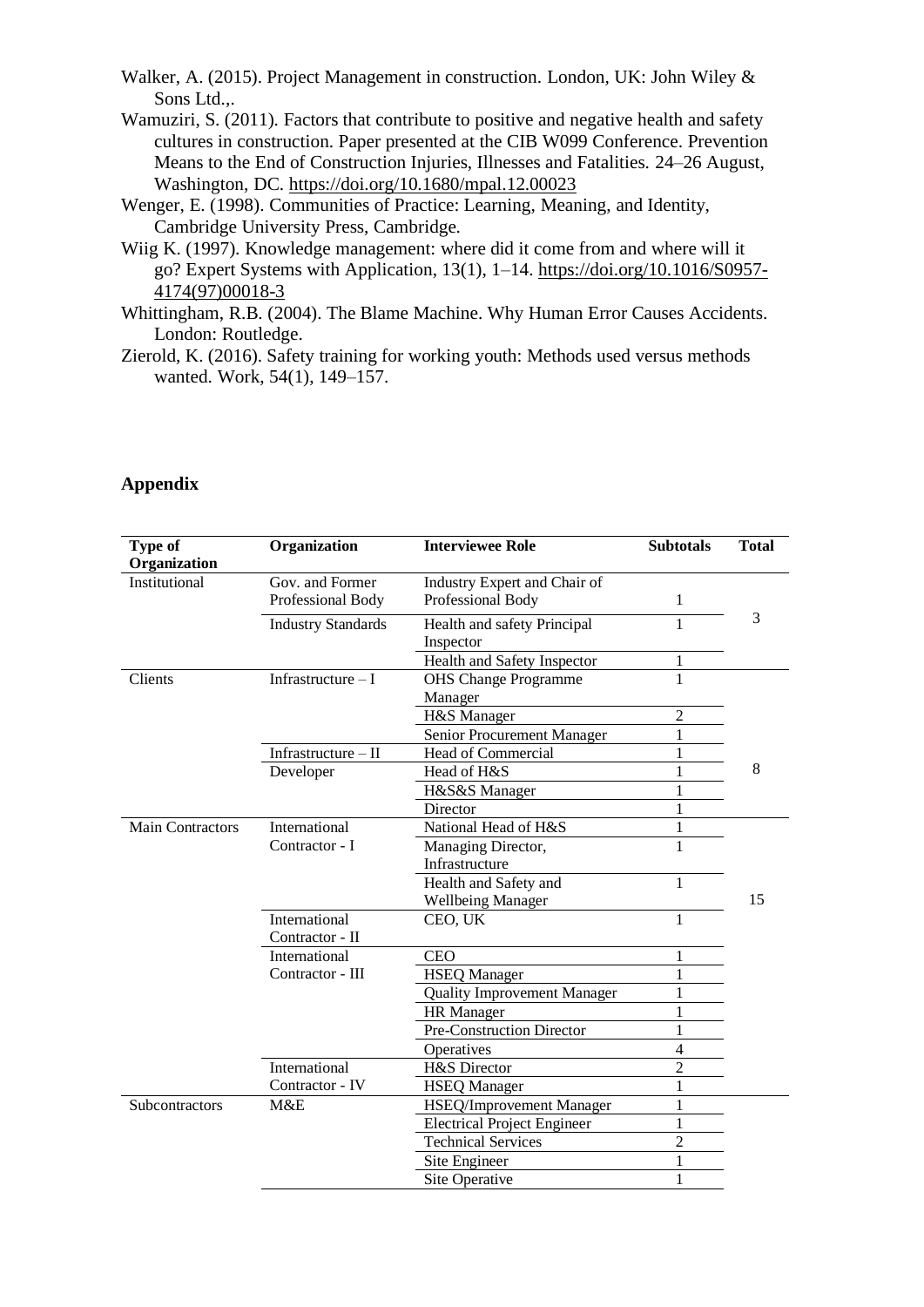|                    |                         |                            | <b>Interviewee Total</b> | 43                          |
|--------------------|-------------------------|----------------------------|--------------------------|-----------------------------|
|                    |                         | Project Manager            |                          | $\mathcal{D}_{\mathcal{A}}$ |
| Other contractors  |                         | Site Manager               |                          |                             |
| Self-employed      | Ventilation             | Supervisor                 |                          |                             |
|                    | Plumbing                | Supervisor                 |                          |                             |
| Sub-subcontractors | <b>Control Systems</b>  | Operative                  |                          |                             |
|                    |                         | H&S Advisor                |                          | 12                          |
|                    |                         | <b>Operations Director</b> |                          |                             |
|                    |                         | Assoc. Commercial Director |                          |                             |
|                    |                         | <b>Commercial Director</b> |                          |                             |
|                    |                         | H&S/Environment Director   |                          |                             |
|                    | <b>Structural Steel</b> | Group HSE                  |                          |                             |
|                    |                         |                            |                          |                             |

*Table 1. Schedule of Organizations and Interviews*

|                  | <b>Domain Analysis</b>                                            |                 |
|------------------|-------------------------------------------------------------------|-----------------|
| 1.               | Node 22: cultivate a positive OHS culture                         | 15 links around |
| 2.               | Node 8: transfer knowledge to execution                           | 14 links around |
| $\overline{3}$ . | Node 6: design an effective KMS                                   | 13 links around |
| 4.               | Node 44: have a central OHS website                               | 12 links around |
| 5.               | Node 2: manage knowledge on OHS                                   | 9 links around  |
| 6.               | Node 36: cultivate a culture of learning                          | 8 links around  |
| $\overline{7}$ . | Node 56: help employees be more responsible for their own         | 8 links around  |
|                  | health and well-being                                             |                 |
| 8.               | Node 7: transfer knowledge to the front-end                       | 6 links around  |
| 9.               | Node 85: [client] learn with the supply chain                     | 6 links around  |
| 10.              | Node 4: ensure consistency in communicating changes in safety     | 5 links around  |
|                  | practices across all projects                                     |                 |
| 11.              | Node 37: continuously learn from the past incidents               | 5 links around  |
| 12.              | Node 39: [client] collaborate with supply chain to minimize       | 5 links around  |
|                  | safety risks                                                      |                 |
| 13.              | Node 84: pick up the lessons learnt from previous projects from   | 5 links around  |
|                  | all functions                                                     |                 |
| 14.              | Node 109: overcome language barriers on some sites                | 5 links around  |
| 15.              | Node 28: improve line managers' awareness on safety climate in    | 4 links around  |
|                  | their teams                                                       |                 |
| 16.              | Node 35: transfer knowledge on OHS                                | 4 links around  |
| 17.              | Node 41: encourage safety behaviours among employees              | 4 links around  |
| 18.              | Node 53: retain knowledge on OHS                                  | 4 links around  |
| 19.              | Node 69: encourage learning from mistake  practicing 'blame'      | 4 links around  |
|                  | culture                                                           |                 |
| 20.              | Node 72: move from 'having the right tools' to building a culture | 4 links around  |
|                  | that will promote right behaviours                                |                 |

*Table 2. Domain analysis of the map (the top 20 concepts in descending order of value)*

| <b>Centrality Analysis</b> |                                 |                      |
|----------------------------|---------------------------------|----------------------|
|                            | Node 2: manage knowledge on OHS | 37 from 82 concepts* |